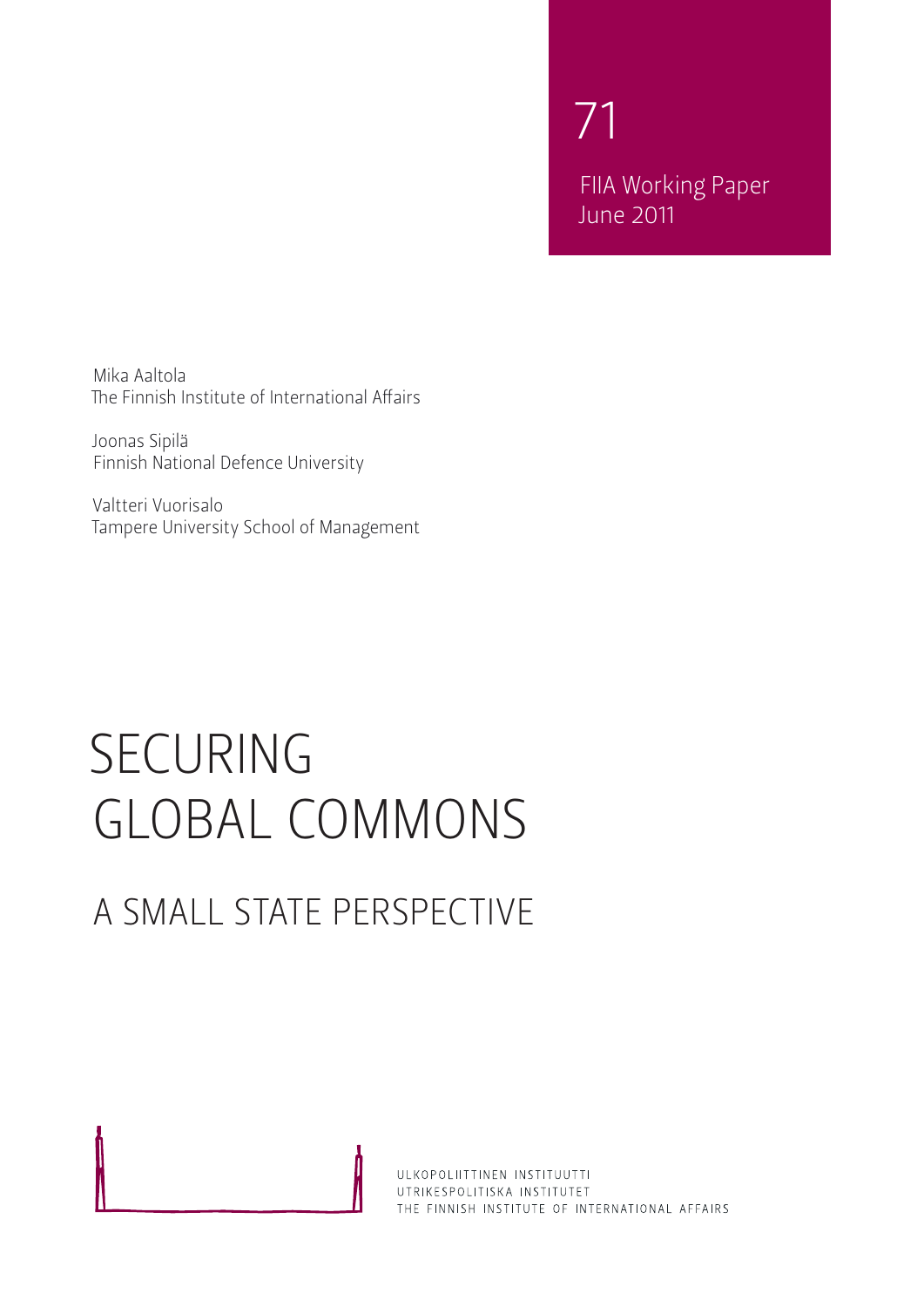The Finnish Institute of International Affairs Kruunuvuorenkatu 4 FI-00160 Helsinki tel. +358 9 432 7000 fax. +358 9 432 7799 www.fiia.fi

ISBN: 978-951-769-305-9 ISSN: 1456-1360

Language editing: Lynn Nikkanen

The Finnish Institute of International Affairs is an independent research institute that produces highlevel research to support political decision-making and public debate both nationally and internationally. The Institute undertakes quality control in editing publications but the responsibility for the views expressed ultimately rests with the authors.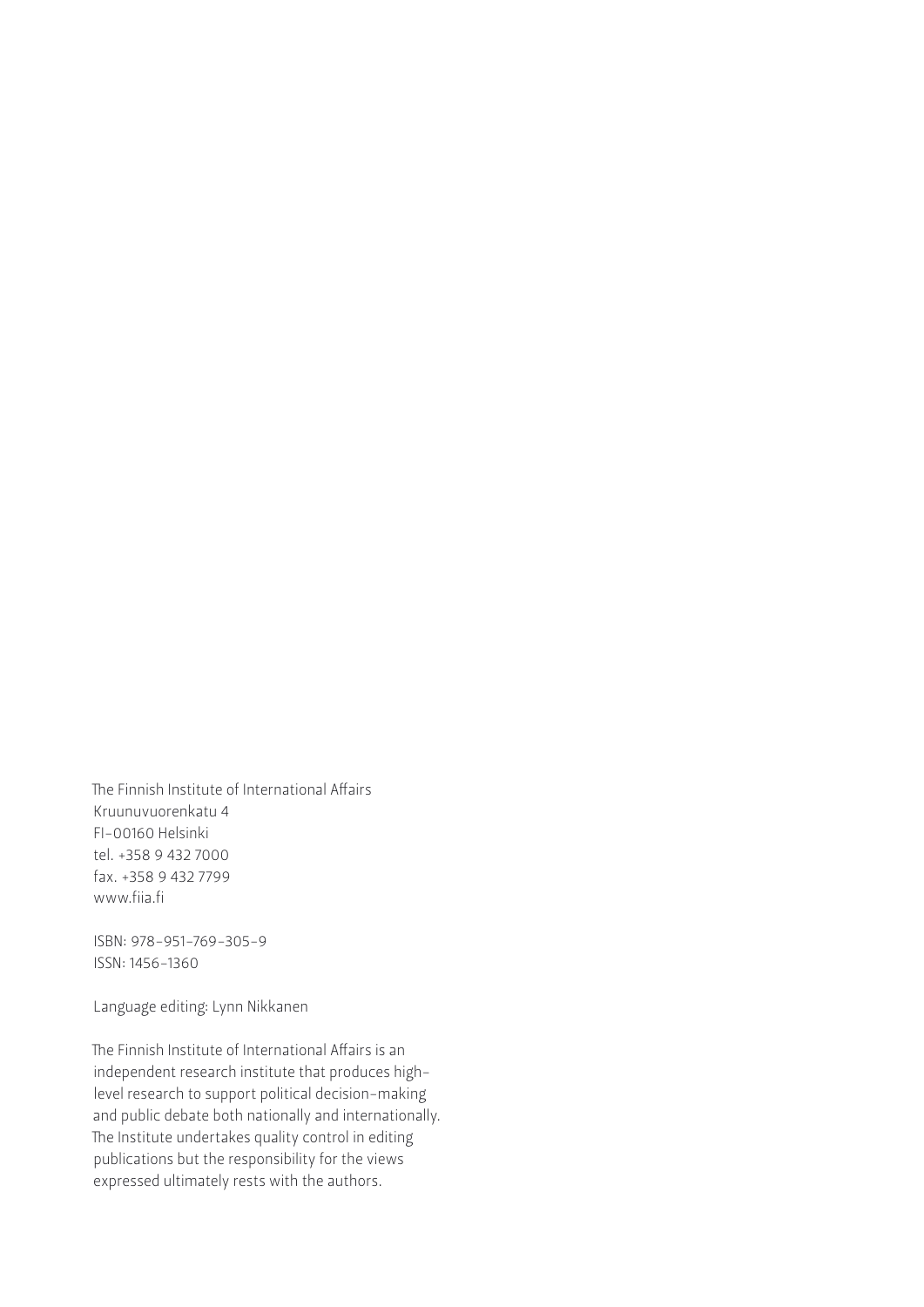## Contents

| Military transformation and political influence (CD&E and MNE)  30 |  |
|--------------------------------------------------------------------|--|
|                                                                    |  |
|                                                                    |  |
|                                                                    |  |
|                                                                    |  |
|                                                                    |  |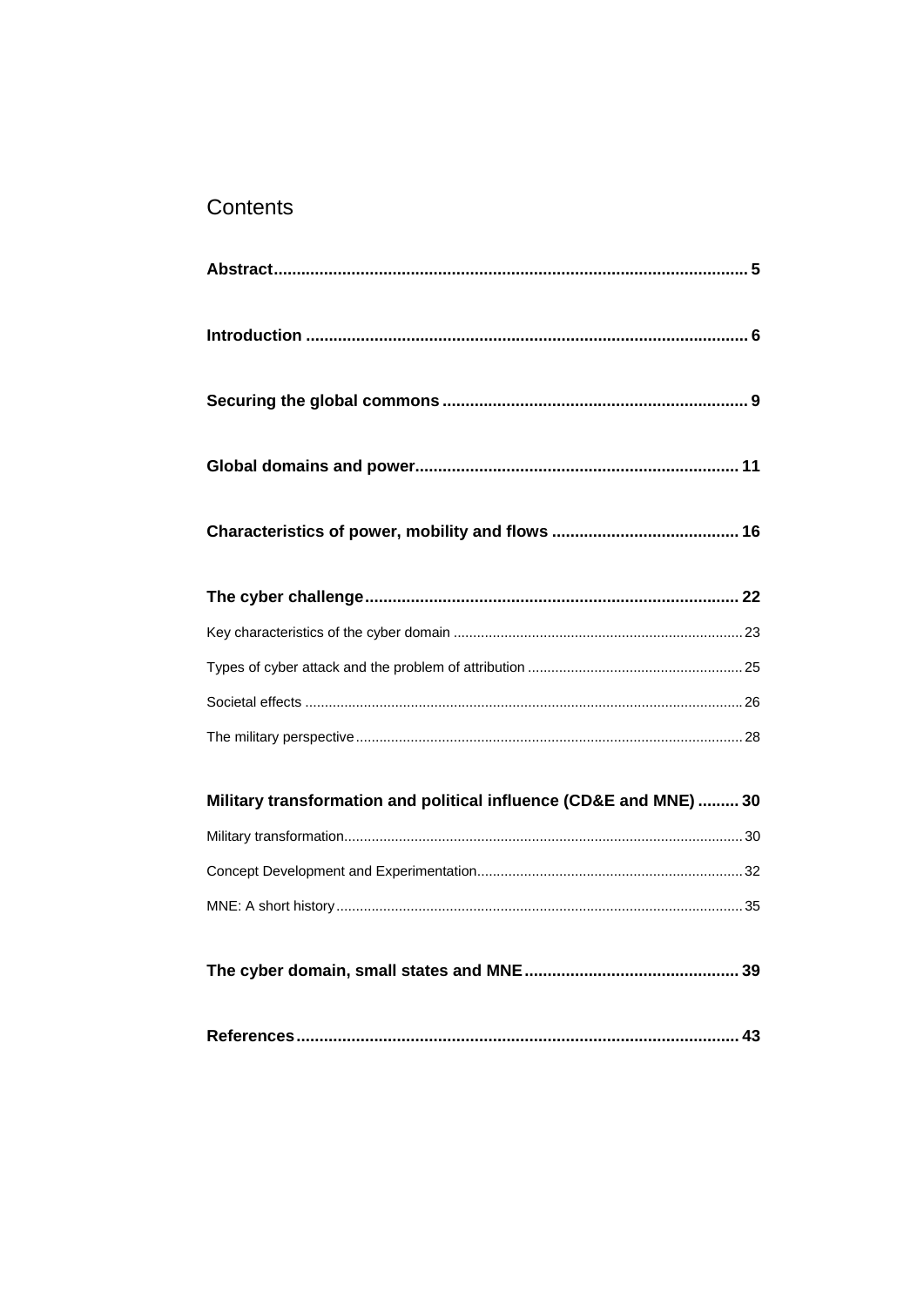### SECURING GLOBAL COMMONS A SMALL STATE PERSPECTIVE

Mika Aaltola Programme Director The Finnish Institute of International Affairs

Joonas Sipilä Senior Researcher Department of Strategic and Defence Studies Finnish National Defence University

Valtteri Vuorisalo Researcher Tampere University School of Management

The Finnish Institute of International Affairs is an independent research institute that produces high-level research to support political decision-making and public debate both nationally and internationally.

The Institute undertakes quality control in editing publications but the responsibility for the views expressed ultimately rests with the author(s).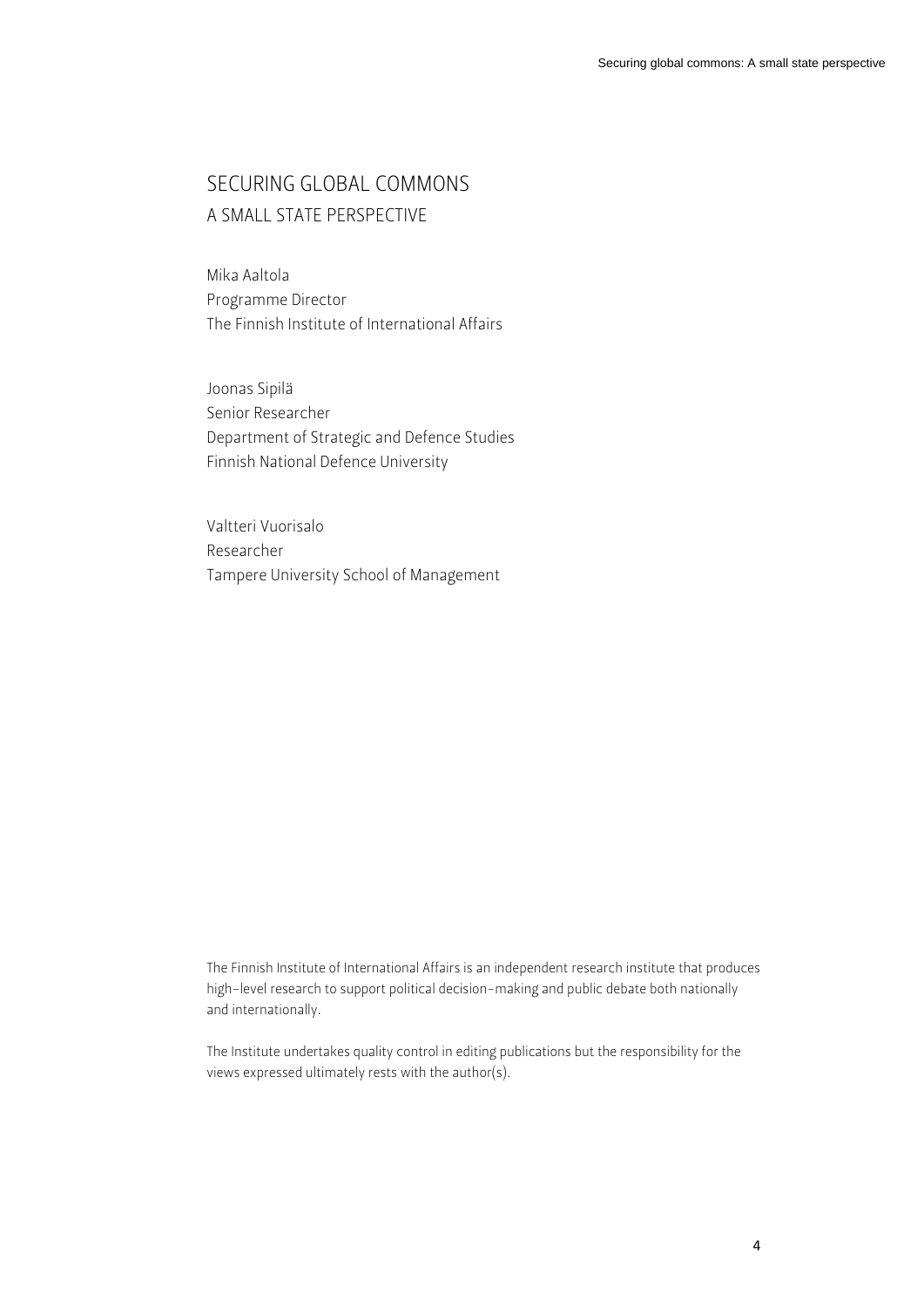#### **Abstract**

This report examines the increasing importance of the global commons. It argues that the securing of the sea-, air-, space-, and cyber-based global flows solidifies the vital structures of global interdependence. For a small state with a highly specialized economy, the multilateral frameworks for securing global flows are crucial. Each global domain highlights different aspects of power and requires unique forms of international cooperation. Whereas the maintenance of sea, air, and space flows are resource-intensive, cyberpower demands de-territorial agility and innovativeness and, therefore, evens out power disparities. It is also noted that, although individual global domains are usually considered separately, they are intimately connected and characterized by cross-domain dependency. This report focuses on the cyber domain because of its novel cross-domain impact. The CD&E and MNE processes and their relation to military transformation and patterns of political discourse are approached. It is argued that a small state can utilize the MNE forum to gain important situational awareness over the domains and cross-domain issues, as well as facilitate the formulation of multilateral normative frameworks. This multilateral work on solidifying and securing global flows offers a more stable foundation for the main networks of global interdependence.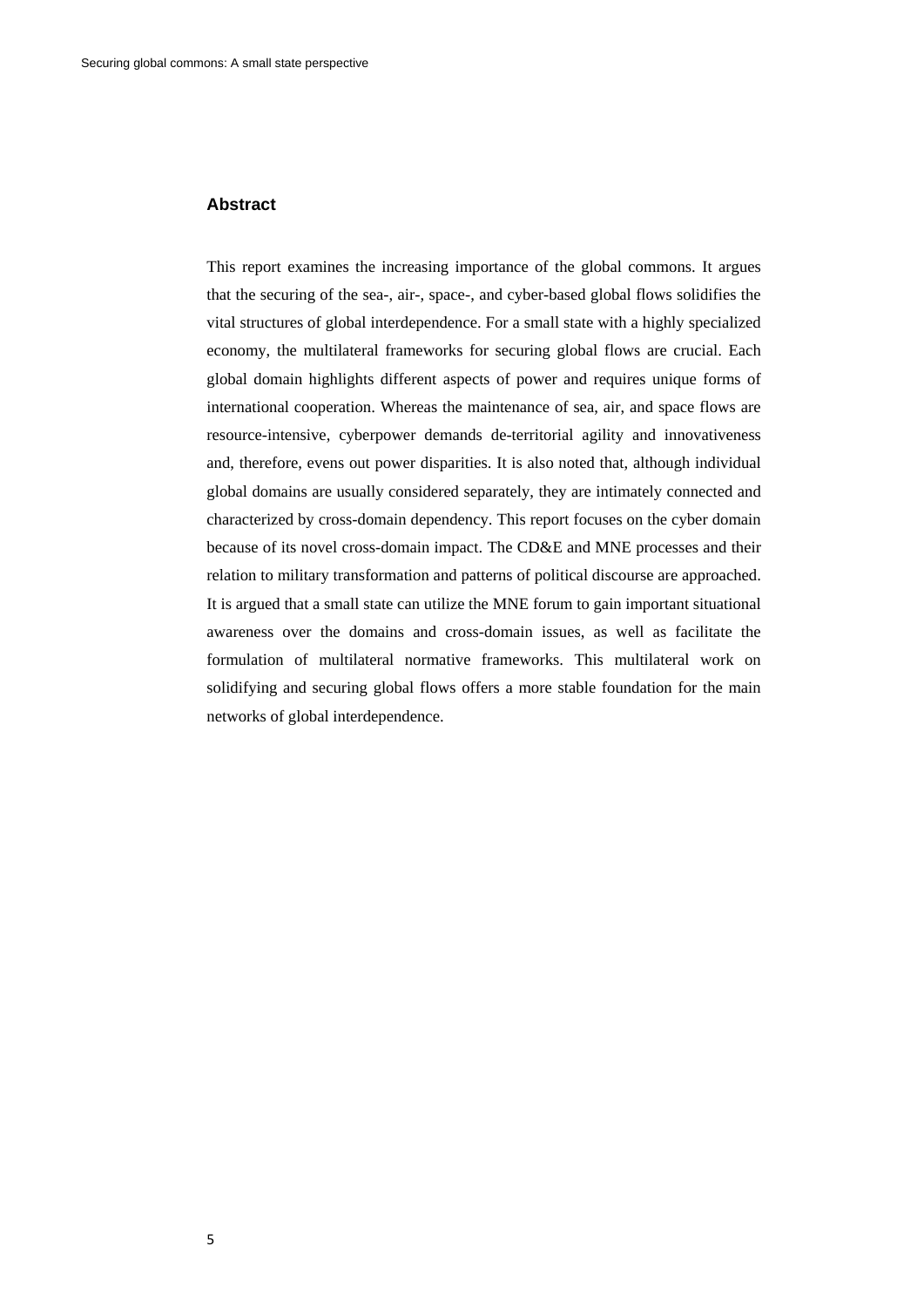#### **Introduction**

Consistent and stable access to the global commons is vital for the regular and intensifying flows of information, trade and people. Securing access to these flows can be seen as crucial for a small state, which is relatively more dependent on global interlinkages due to its more specialized economy. Ultimately, the key thematic behind "securing access to the global commons" has to do with the future shape of the underlying global network of interdependence. Until now, the dynamics of deepening global interlinkages have been based on increased mutual dependency and specialization. These dynamics have created a global community that is defined by knowledge, technology, financing, and production-based structures of capability. There is a vital need to solidify these underlying loose networks and to develop a more coherent and up-to-date normative framework concerning access to the global commons. For a small state in particular, deepening interdependence has meant that not only the economy but also the security sectors have become reliant on the existence of multilateral connections. Because of this relatively high degree of interdependency, there are inherent dangers and risks if the structures supporting the interdependence are not more adequately developed and institutionalized. Globalization implies that the strategic interests of small states also extend far beyond their borders. At the same time, it is important to internationalize efforts to maintain access since the situation in which some states enjoy a commanding position over flow security is undesirable and risky.

Different global commons have qualitatively distinct implications for the global distribution of security and power. On the one hand, all global commons emphasize the need for better international cooperation and institution building. However, there is also a need to consider the changing nature of states and their power, especially when dealing with the challenge posed by the cyber dimension. Similar to the sea, air and space dimensions, which each challenged the prevalent geopolitical axioms of their time, the cyber dimension does not only reflect the current global power hierarchy. Instead of being customary power politics by other means, the cyber dimension has fundamental implications for the nature of power and states. Moreover, different states face different adaptive needs and requirements for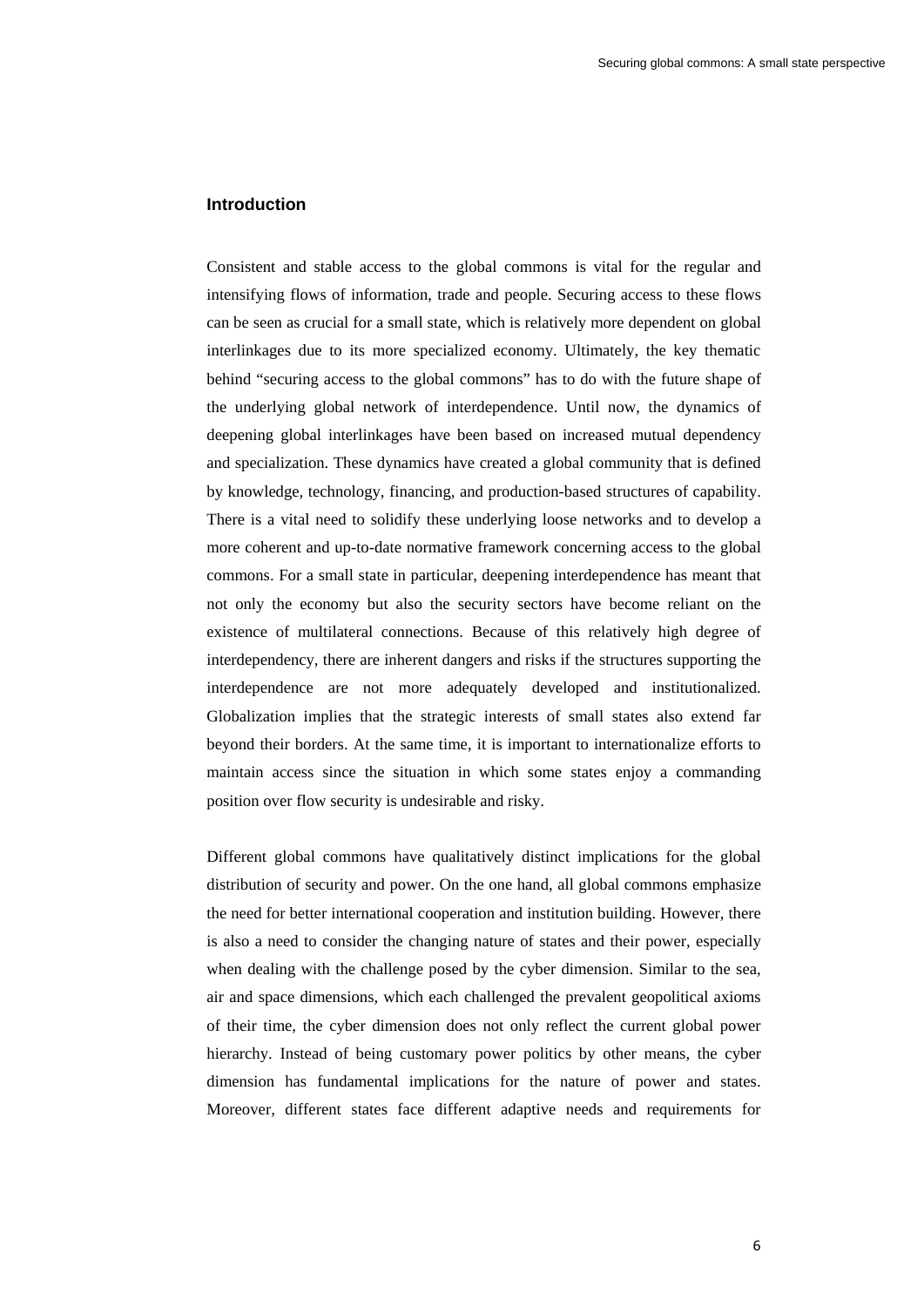capabilities that need to be considered in developing normative and institutional frameworks. From the small state perspective, globalization has been particularly problematic. In general, power has been flowing away from all states to structural forces such as the financial markets, and from small states to big states. To counteract this loss of power, small states have traditionally concentrated their efforts on building multilateral institutions and on participating in key international forums where collective decisions are being taken.

Bearing the importance of multilateral institutions in mind, the changing nature of state practices in the different global domains is the key to understanding the ramifications of Multinational Experiment (MNE) 7. The cyber domain is particularly important because it affects the traditional notions of power and the distribution of military capabilities. But what is meant by defence in the cyber domain? What type of actor does cyberspace favour? How can customary state features and services be maintained in cyberspace? It is clear that a range of activities – from popular protests, and skirmishes between nations, to terror attacks – are going to have a cyber dimension. The consequences of this aspect are still being debated: Some argue for the possibility of cyber wars that would cause widespread havoc comparable to that caused by actual physical war or a pandemic<sup>1</sup>, while others claim that the effects of the cyber dimension are less drastic and should not be treated with hyperbole<sup>2</sup>. Despite the debate over the right metaphors and frameworks for assessing the implications of the cyber dimension, it is clear that the realm of state power is going to undergo a major transformation as much of people's lives increasingly takes place in and through cyberspace. Cyberspace enables the creation of communities, patterns of political loyalty, and forms of legitimacy irrespective of territorial distance. How will these new social formations interact with traditional territorial arrangements such as the state? How to create situational awareness of these new types of actors? How do they interact with different groupings such as terror networks, which constitute sources of insecurity? There needs to be a better understanding of the changing nature of power in the global context. When distance and territory matter less, attention should turn to dynamics, flows, and mobility. This calls for a better appreciation of the dynamic paradigm.

 $^{1}$  e.g. Clark and Knake 2010<br> $^{2}$  Sommer and Brown 2010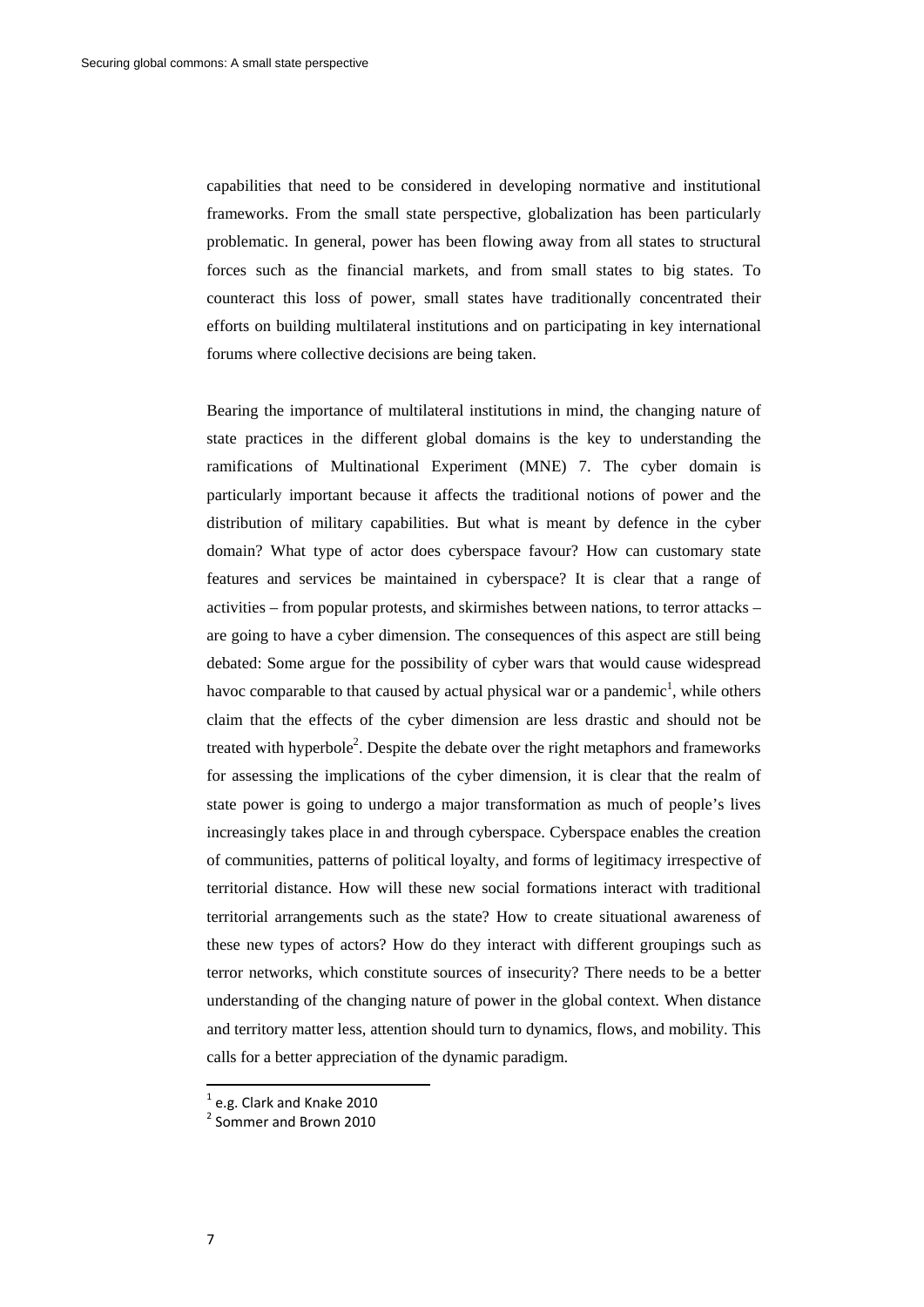During Roman times, the outer boundary of the empire was in constant flux. It was more of a zone or an interstitial area, as opposed to one which could be precisely defined. Roads were far more important for the Romans as the defining feature of their empire. They expended considerable resources on their defence in order to maintain regular connections between the centre and the peripheries. In a way, the roads were the limits of Rome. This historical anecdote illustrates how the global flows through the global commons can be understood as the main objects of securing, instead of the usual territorial entities. These flows need to be made resilient and their regularity guaranteed for the global community to flourish. In some cases, the emphasis is more on securing the flows than on the continued viability of territorial states. For example, the massive global flow through Suez to the Indian Ocean and beyond is being secured even when Somalia's state failure poses considerable piracy challenges. It is clear that a technologically developed and economically specialized state like Finland has much at stake in maintaining flow security and the resilience of the global flows. This stake requires active participation in the multilateral management of the global commons. The centrality of this challenge is further accentuated by the likelihood of the following two future scenarios: 1. The US-led Western hegemony is likely to decline and give rise to an era of state fragility, failures, and interventions; 2. The rise of new powers will challenge the systems of global governance that have been built by the transatlantic community. The overriding scenario is that global flows will become increasingly contested as access to them is becoming constrained by technological problems, sheer volume congestion, and political disruptions.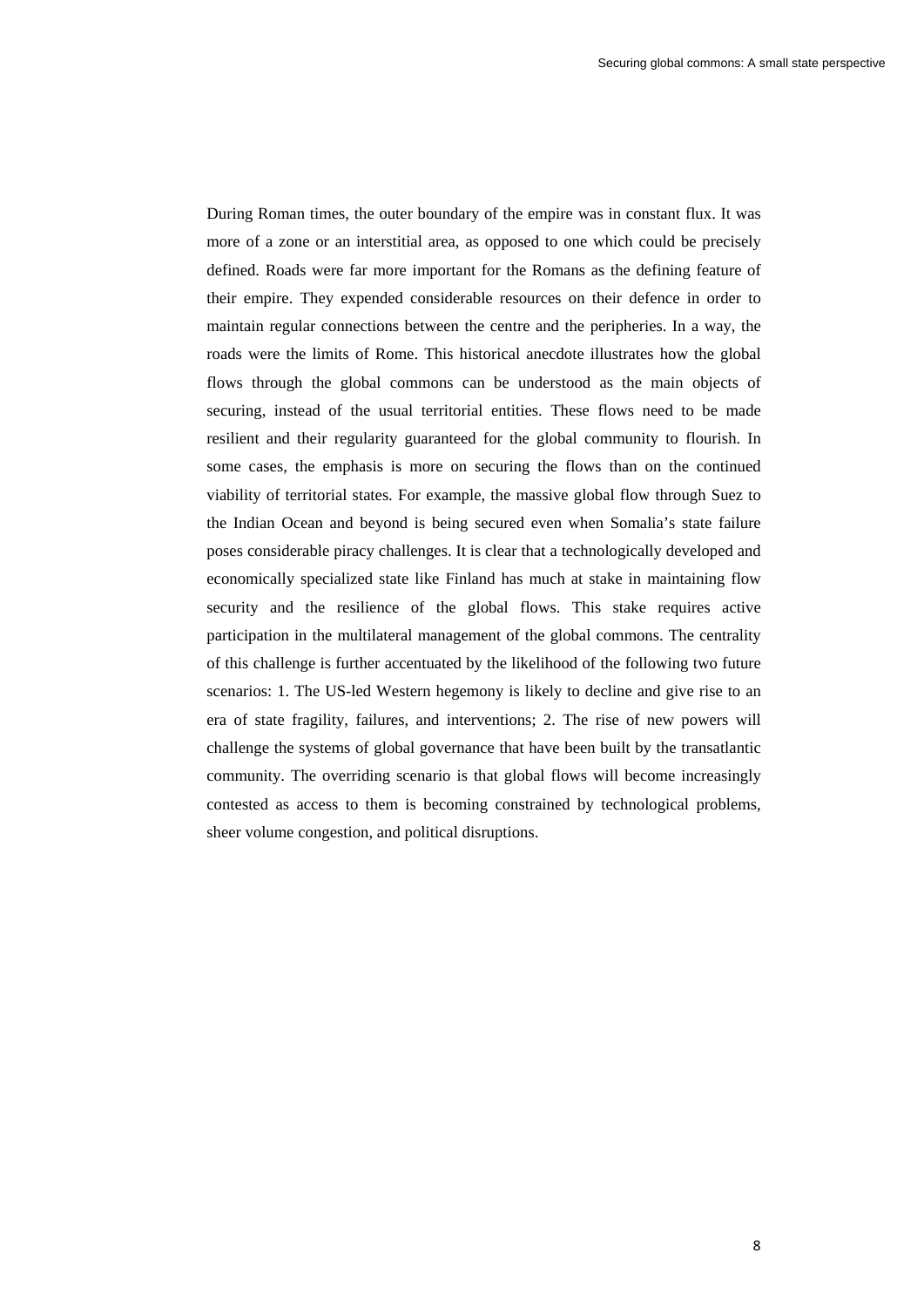#### **Securing the global commons**

Global commons can be understood as a reiterative game. Multiple players (that is, states), based on their self-interest, tend to deplete a shared resource despite the fact that it is not in anyone's interest. This "tragedy of commons" impacts small states in particular as their agency and power depend on the existence of shared resources and governing norms. The global commons (sea, air, space, and cyber domains) benefit all actors. However, access to these commons can easily become an object of competition where one (or more) actor(s) can gain a commanding position. For a small state like Finland, participating in international normative and governance structures that secure access to the global commons is the preferred option. It should be noted that the institutional and normative foundation of the global commons is, in some cases, based on regional alliances. Over time, these alliances can develop their own competing legal and policy frameworks. For example, a rising power like China can spearhead the development of its own normative framework to rival the UScentric one. A situation in which the frameworks for the global commons are less than global would make the situation very cumbersome for a small state that is reliant on long-distance commerce.

Global commons are domains that are not controlled by any single state; rather, they are universally needed and thus should be shared. These areas, or functions, of cooperation deemed to be central to life have traditionally included the high seas, airspace, and outer space. However, new issue areas, for example cyberspace, have recently been added to the list of global commons.<sup>3</sup> The term "global commons" is derived from old English law where the commons refer to tracts of land shared by villagers (such as the village square or common grazing land), and without which the village as an assemblage of people could not have come together.

An organism's basic needs are fulfilled by resources. An important conceptual distinction can be drawn between *natural resources* and *spatial extension resources*. 4 Natural resources refer to materials that can be extracted from nature and

 $3$  Many include the polar areas and the electromagnetic spectrum in this listing.<br> $4$  Buck 1998, 3.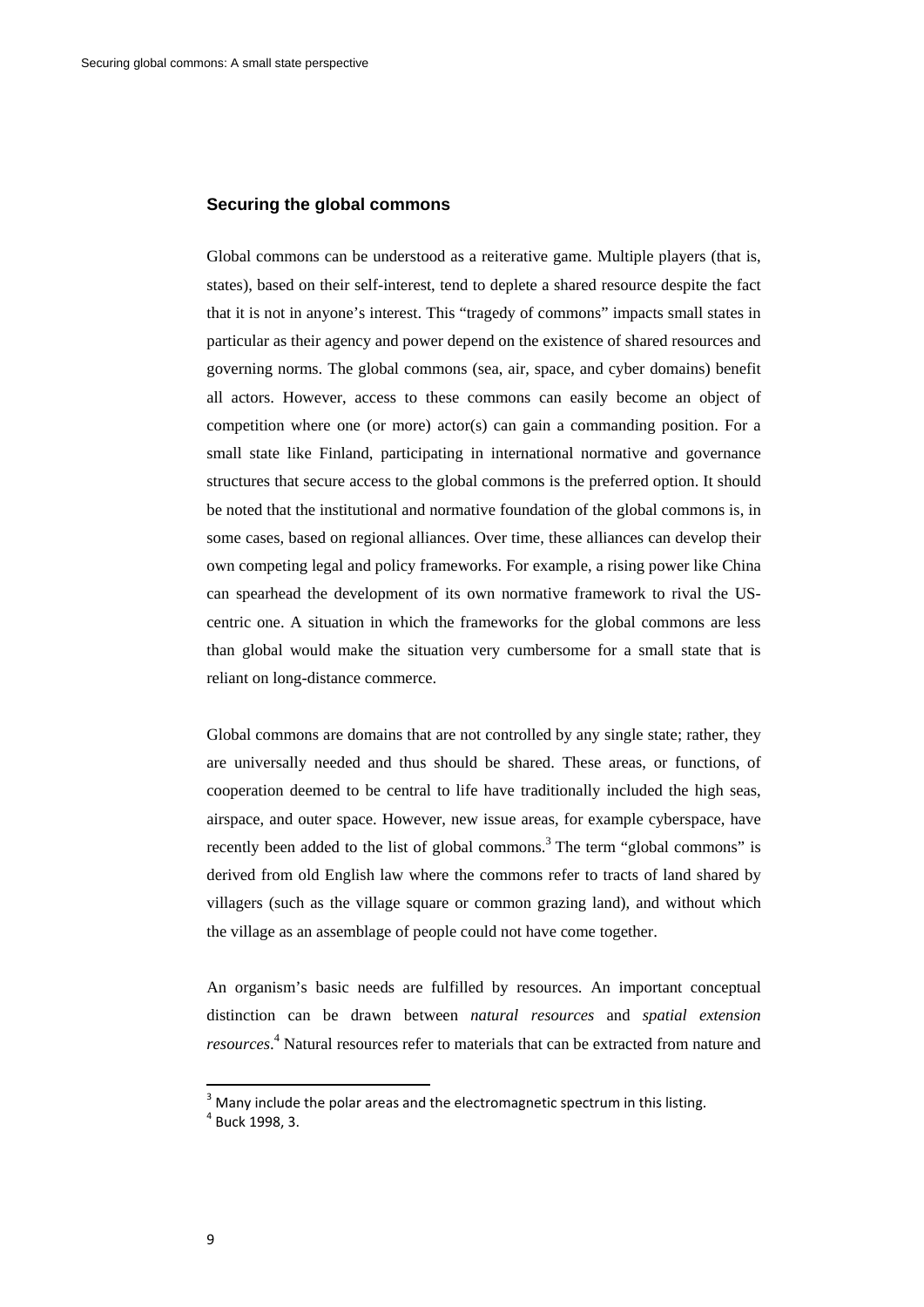which have biological, economic, social, and political value (such as minerals). Spatial extension resources are valuable because of their location, irrespective of whether they can be extracted, converted, and refined. For example, it is evident that in the global age global connectedness is a fundamental need. This connectedness has to occur somewhere – for example on the high seas – with the result that these spatial places and locations can be seen as central *resource domains*. The root concept has been extended to cover the common functions between sovereign territorial states. Global commons are not only functions, they are also international practices that are focused on the basic needs of modern sovereign states. As a key contemporary practice, "global commons" is an evolving concept. As the needs and functions of states expand and evolve, the practice of global commons is duly extended and becomes stronger.<sup>5</sup>

<sup>&</sup>lt;sup>5</sup> In order to further conceptualize the meaning of global commons, it is important to consider the legal practice of property and ownership. Property can be understood in terms of property rights where an individual or state has rights over certain resources guaranteed by a specific legal regime. The legal context of *res publica*, deriving from Roman law, stipulates that certain properties were held by public authorities for the benefit of the public. *Res publica* rights have covered roads, public places, territorial waters, and rivers. However, certain resources have been regarded as falling outside property rights altogether (i.e. *res communes*) such as air, abandoned objects, and property that has not been acquired by any entity. The idea of global commons also includes realms and domains that are hard to conceive of as being acquirable by any agent so as to exclude others from them. Furthermore, these commons would have a high subtractability – more specifically, their use by a single entity would subtract much of the inherent value of the "common" (Buck 1998, 5).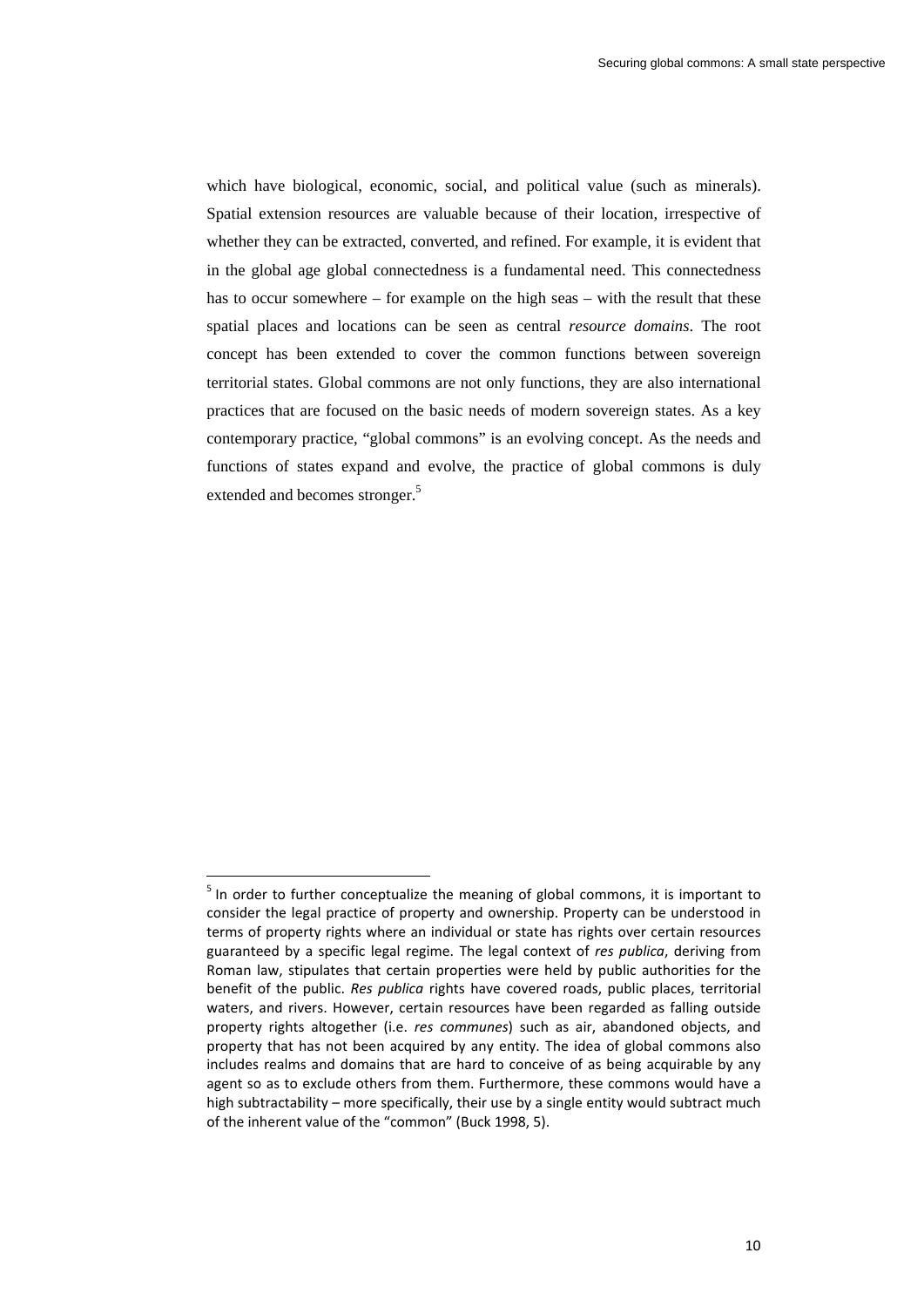#### **Global domains and power**

During the 1990s, the conceptualizations of global governance structures became increasingly risk-sensitive. This need to gain awareness and control over multi-level sources of vulnerability and insecurity led to the development of institutions geared towards comprehensive resource management. The global commons increasingly came to be seen as public spaces to be monitored, measured, administrated, and regulated. Due to the multiple sources of perceived risks – ranging from pandemics and global warming to nuclear proliferation – the emerging governance solutions were global and multi-level in nature. The deepening and enlarging European Union embodied these new governance trends, and constitutes a complex system of institutional arrangements today. Fundamentally, the institutional solutions delegate and spin off state-based sovereignty upwards, downwards, and sideways. The result is an emergent networked sovereignty system, or a network state where sovereignty is shared. This networked sovereignty system involves the territorial dimension as well as various functional fields such as global health, transportation, trade, and economy. At the same time, the states have continued to coexist with other emerging forms of authority. However, as parts of the networks, the states have become qualitatively different as different states operate in an increasingly complex network society held together by overlapping interests, institutions, regimes, and norms. The overlapping network fabrics are not evenly spread throughout the global space. They cluster and nest in some places more than others. This means that the access to global networks is conditional on the proximity to the global hubs or network clusters which represent the main portals to the multi-dimensional global interconnectedness.<sup>6</sup>

Different global commons have distinct domain-specific consequences for the clustering of the global networks and for the emergence of global hubs. For example, the political patterns formed by the system of territorial states do not translate one to one to global commons. Qualities such as sovereignty do not have clear-cut correspondence in sea and air domains, and in space and cyberspace the

 $6$  The centres of interconnectedness – i.e. hubs – can be thought of as the command and control centres around which diverse networks of actors coordinate and manage their intertwined activities.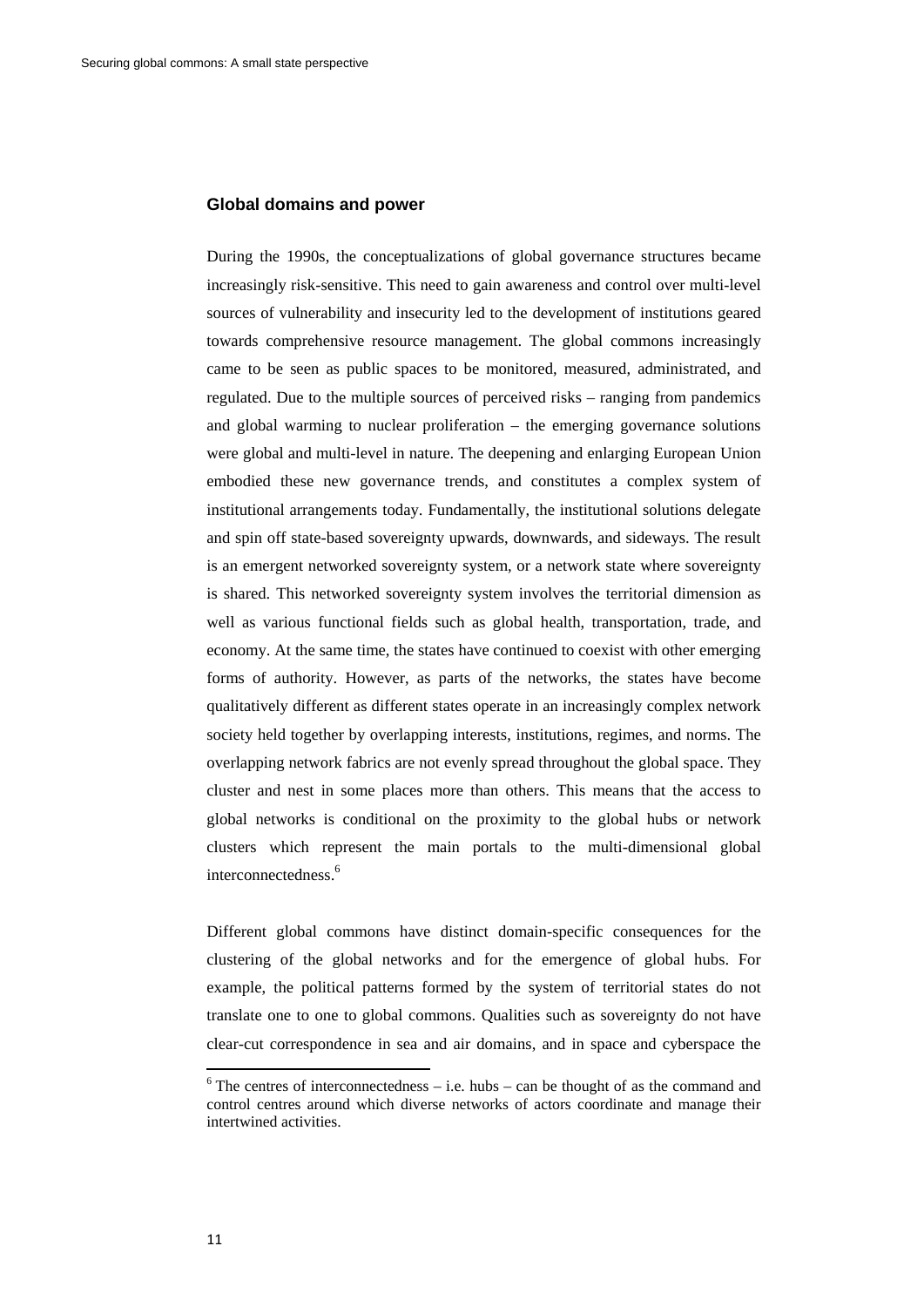situation is even more ambiguous. Most importantly, power is manifested via different dynamics outside the system of sovereign territorial states. Joseph Nye notes a distinct difference. Power can be seen as having a historical continuity in the state system: the rise of one predominant power follows the decline of another. Thus, power remains constant from the historical perspective. However, the power dynamics of the new domains such as cyberspace are distinct from this historical pattern: *"The problem for all states in today's information age is that more things are happening outside the control of even the most powerful states*. 7 The cyber domain tends to flatten state-based power hierarchies. Its inherent dynamic favours swarms of collaborative networks instead of the usual hierarchical distribution of military capabilities.

Thus, it seems that the new global commons as power domains can give rise to tendencies that have not hitherto been present in the post-Cold War American moment. Nye further notes that the cyber domain tends to distribute power in a more diffuse way. In other words, relative power is not transferred from one state to another. Rather, in the domain of cyberspace, power favours asymmetrical actors and discounts the economies of size of the predominant states: *"States will become much less central to people's lives. People will live by multiple voluntary contracts and drop in and out of communities at the click of a mouse"*. 8 The resulting "politics of mouse clicks" and the power associated with them cannot be controlled by the traditional ideas of state sovereignty. The power of such new young urban cyberaware people was demonstrated by the pattern of contagion that spread from Tunisia to Egypt and to other regional states during the spring of 2011. The contagions of sudden political mobilization are relatively impervious to state borders, although they still tend to take state-specific forms unique to the conditions in each state. Importantly, cyberspace can be seen to favour power flows away from states to markets and other structures composed of circulations of information. Whereas this tendency can be somewhat controlled by the bigger states – such as the Chinese system of controlling the internet – it poses a formidable challenge to smaller states with fewer resources and less bargaining power against major internet providers.

 $^7$  Nye 2010, 1.<br><sup>8</sup> Ibid.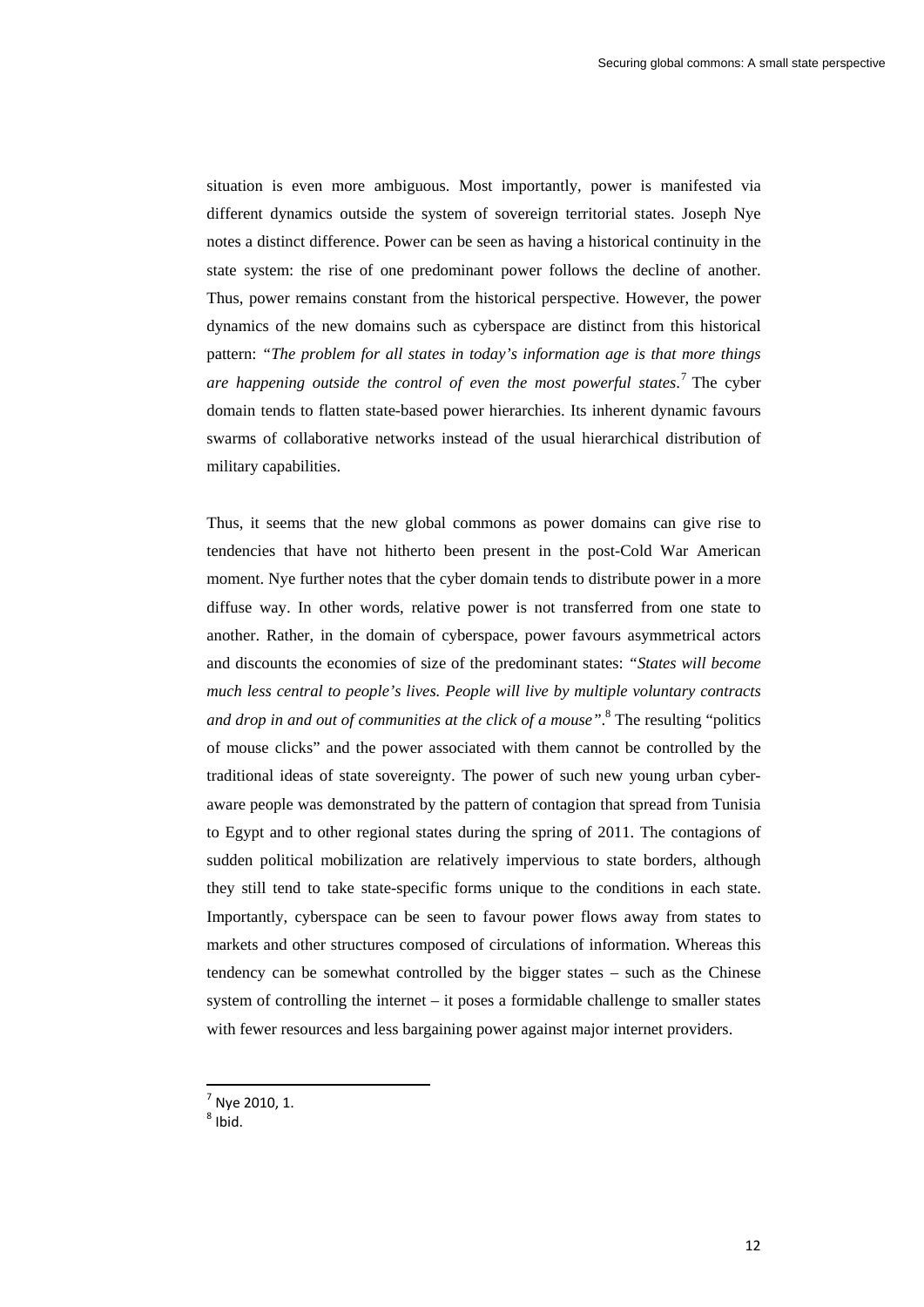It seems that the existing patterns of state power are not easily translatable into some of the global commons. This problem of incompatible power contexts forces a rethinking of the traditional notion of state-based power. The most traditional notion of power was crystallized by Robert Dahl in the 1950s. His idea was that power is an ability to cause others to do something that they would not otherwise do. This *coercive* type of power is characterized by the force, status, and influence possessed by a single unitary actor. The classical realist Hans Morgenthau saw power as having two faces: force and influence. Influence refers to the gaining of sympathy through spontaneous sentiments of mutuality, whereas force refers to situations of unilateral forceful imposition. The goal of sympathy-based power is to impose order on the other actor(s), which does not require further force and effort on the part of the first actor. Morgenthau's thinking reflected an idea of power as an ability to frame, which became increasingly important in the  $1960s$ .<sup>9</sup> Other actors can identify with a particular framing in a way that they need not be coerced. In a more interestbased way, the actors can learn to co-opt a frame or agenda in a way that allows them to carry out their own preferences. Another much-quoted distinction that parallels these two faces of power is the distinction between hard and soft power.

In a more detailed review of the different facets of "power", Michael Barnett and Raymond Duvall present four different ways of understanding power: *"The concept of power is central to international relations. Yet disciplinary discussions tend to privilege only one, albeit important, form: an actor controlling another to do what that other would not otherwise do"*. 10 The authors point out that this onedimensional view of power prevents the development of more "*sophisticated understandings of how global outcomes are produced and how actors are differentially enabled and constrained to determine their fates."* The authors emphasize that power is produced through social relations. The effects of such power constitute the capacities that actors have to influence their circumstances and fate. Depending on different types of interrelations, power can be compulsory, institutional, structural, or productive. *Compulsory power* refers to the Dahlian definition of direct control over another; *Institutional power* refers to the ability to control socially distant others through rules and procedures constituting an

 $^{9}$  *Cf.* Baldwin 2002.<br><sup>10</sup> Barnett and Duvall 2005, 39.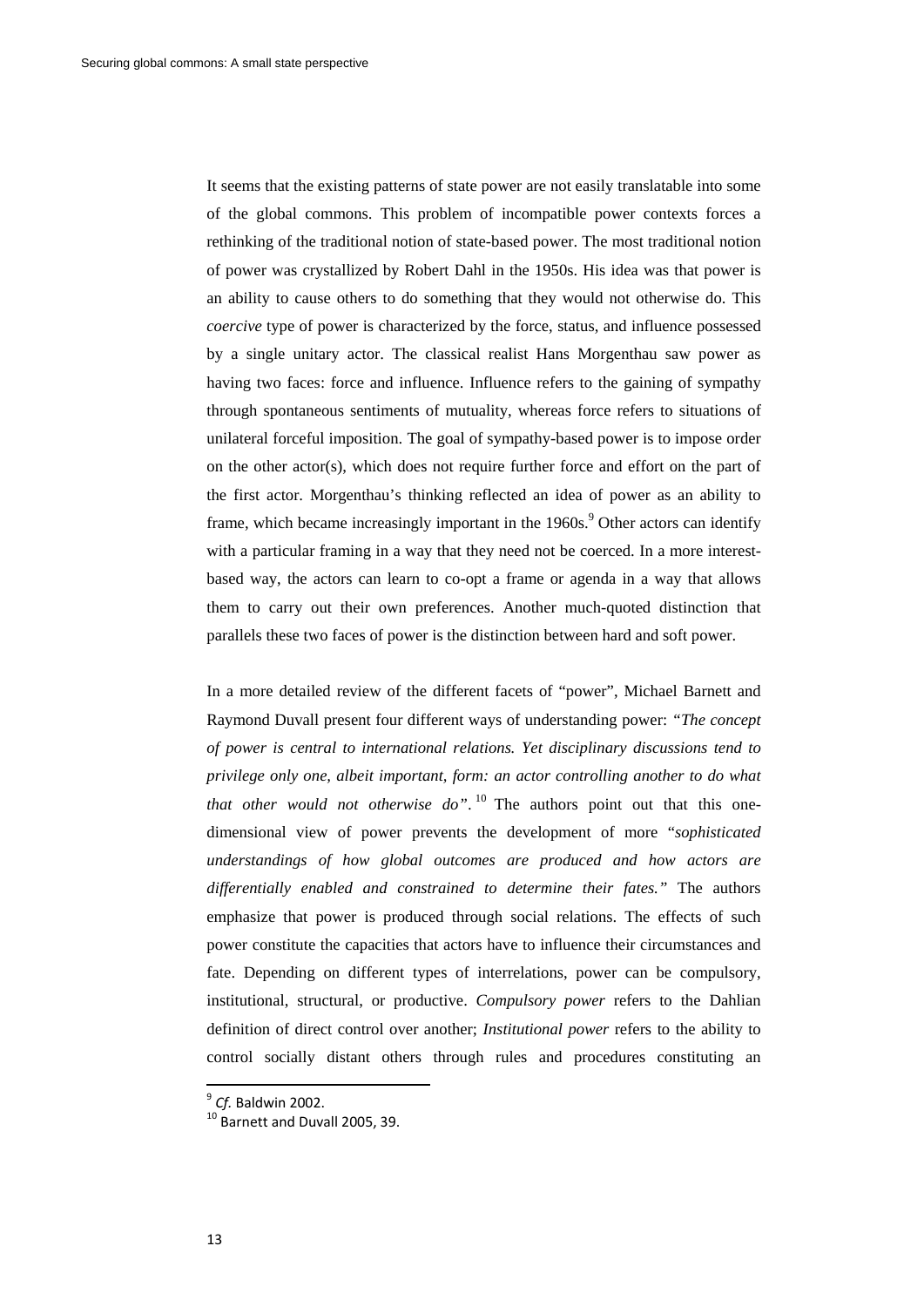institution; *Structural power* refers to the direct and mutual constitution of the capacities of actors; *Productive power* refers to the continuous and agile production of actor-ness through often diffuse and ad-hoc social relations. These distinctions offer a more fine-tuned understanding of the power-related repercussions that different global commons entail.

The fourth type, productive power, is the least known. Yet, it seems to be particularly pertinent to the cyberspace domain which Nye defines as tending to flatten and diffuse power. Whereas structures produce hierarchical superiority and subordination among actors, productive power stems from much more tacit, diffuse, and situational knowledge formations. These formations are often ad hoc, spontaneous, and fleeting in ways that cannot be captured by formal institutions or structures. Productive power requires situational awareness over the rapidly changing scenarios. Strict adherence to static institutional settings and structural formations is anathema to this kind of power.

The debate on the different faces of power and the power-related repercussions of the distinct global commons can elaborate how the global commons change traditional power and how power is going to evolve in the future. Nye articulates a type of power that is specific to the cyber domain, cyberpower.<sup>11</sup> This power is based on the ability to exploit flows of information in the interconnected networks, which have spread exponentially since the late 1960s. These expanding networks have altered the way people associate, what is meant by the concepts of political and social, and how territory and distance are framed. The idea of state-produced cyber security is a relatively recent phenomenon. The physical nature of the underlying technology – servers and infrastructures – provides obvious yet traditional clues about how to control cyberspace. However, although the physicality of the information networks is a tempting bridgehead into cyber security, the virtual dimensions can be regarded as an emergent, constantly evolving quality which, to a degree, challenges an approach based on the physicality of cyberspace. Nye defines cyberpower as the ability to obtain preferred outcomes by strategically using the

 $11$  Nve 2010, 3.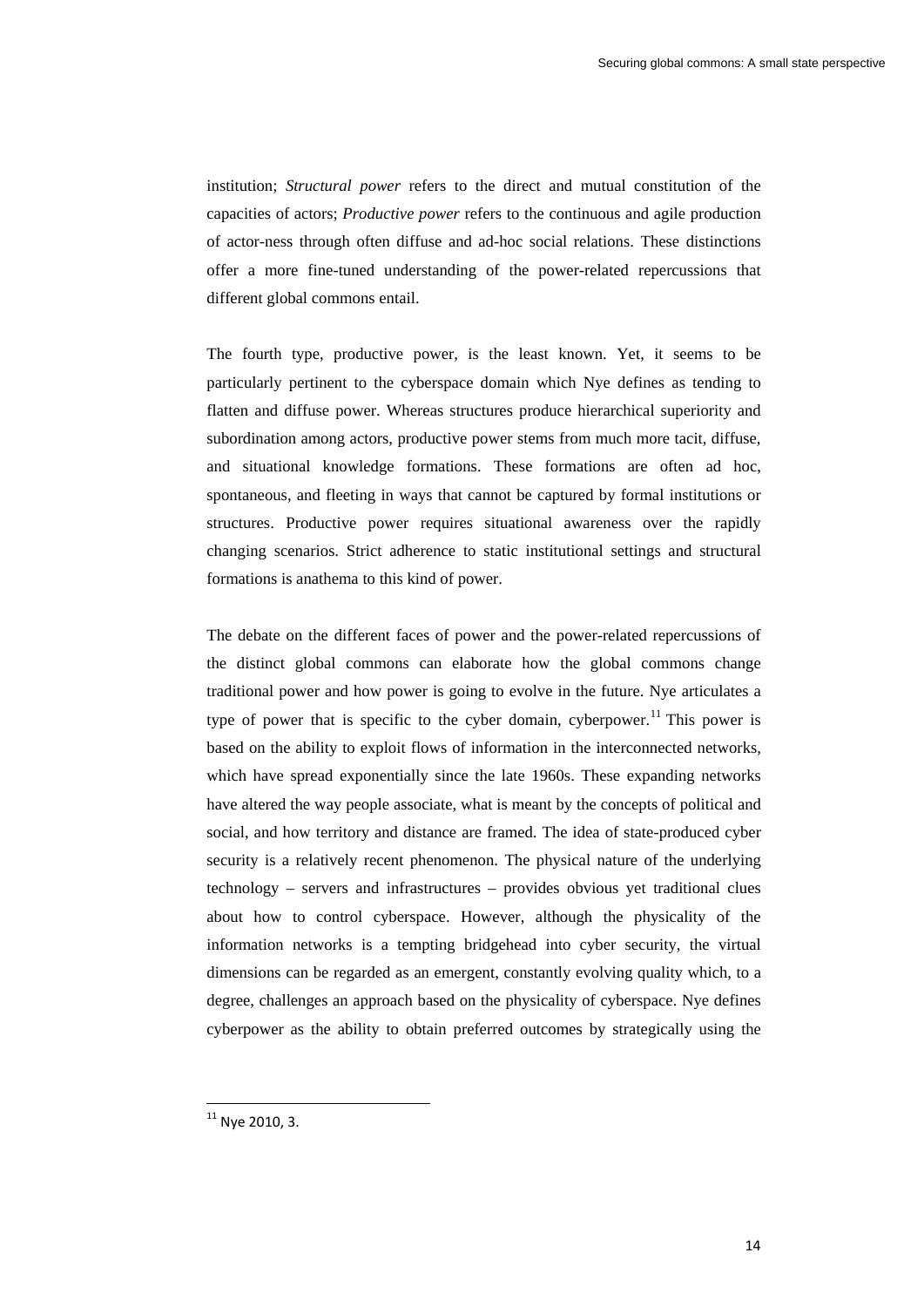virtually interlinked information resources.<sup>12</sup> Cyberpower can refer to the ability to produce such outcomes within the cyber domain and/or draw capacities outside of the cyber domain. For example, the Stuxnet virus that targeted the Iranian nuclear programme in 2010 shows how assumingly state-based agencies could use cyberpower to realize their national security interests.

 $12$  Nye 2010, 4.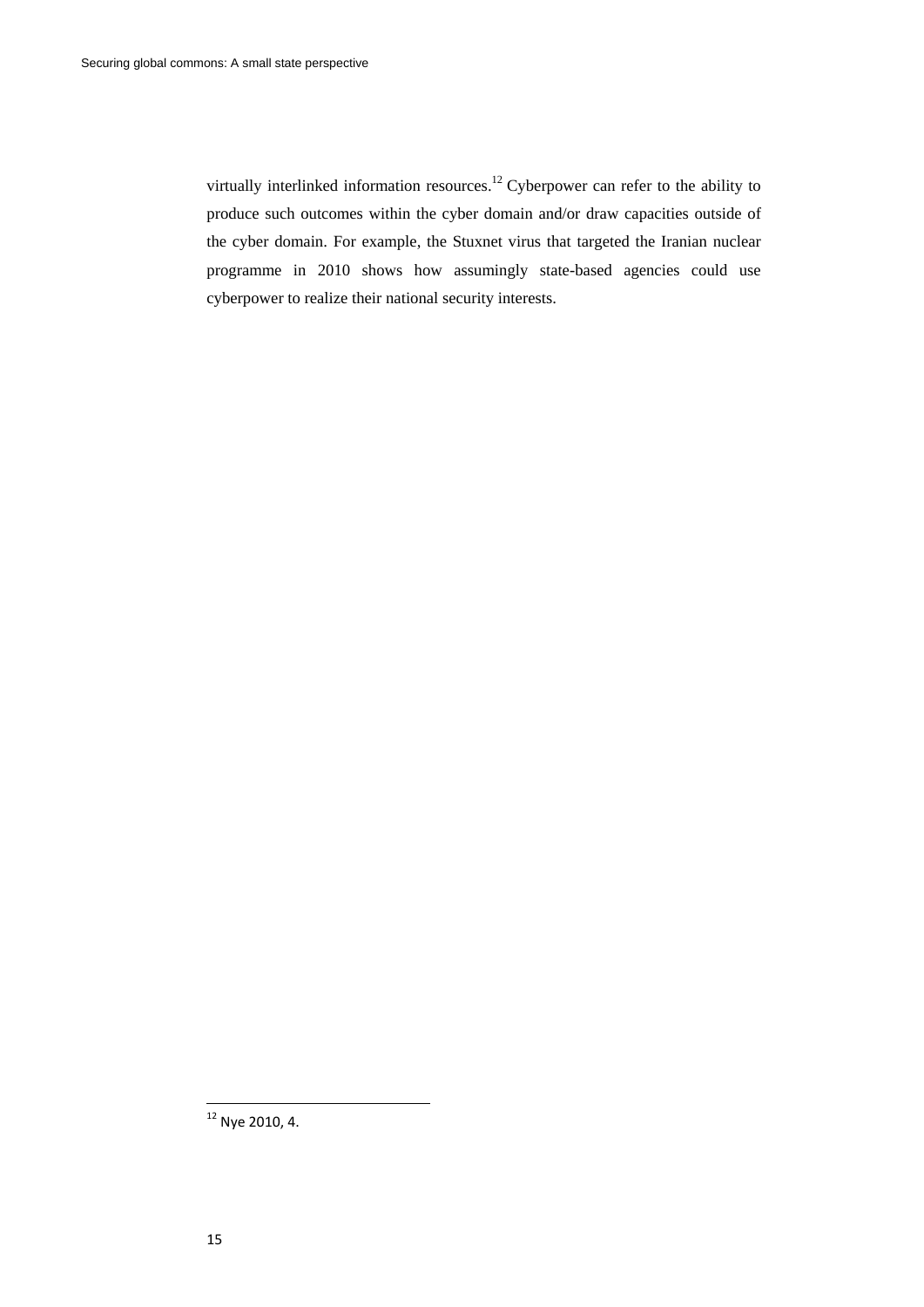#### **Characteristics of power, mobility and flows**

Cyberspace can be said to have its own domain-specific power consequences. The other global domains have similar power-related dynamics. One common element is that power becomes "flow-like" instead of referring solely to a spatial distribution of military capabilities. The ability to secure and/or command global flows of goods, people, and information becomes a key ingredient of what is meant by power in the context of global commons. For a small state acting alone, such production of power is increasingly difficult. At the minimum, it calls for a new type of thinking that goes beyond the traditional state imagery highlighting territorial sovereignty.

Although the relationship is still under-examined, power and mobility are highly interchangeable concepts in the Western security-related thinking. Supported by the recent focus on networks, power is increasingly seen as being on the move, as a movable property, and mobile entities are similarly regarded as powerful. The effects of this nexus are seen in various global flows and circulations that intertwine with the power of various territorial states. As a result, it is increasingly difficult to conceive of any power, military or political, that is lacking in these dynamics.

The flows and moves of global power accord with different trajectories in different global domains. Cyberspace was presented as an example of a domain that has its own type of power dynamic. The other domains discussed in this section – space, sea, and air – all have their unique tendencies that determine how power flows through them. These dynamic flows are relatively unbound by territorial boundaries. Any meaningful utilization of power in any of the aforementioned four domains is affected by the patterns and logics of the flow specificity. Any action has to tap into the resource pool of these flows. This is even more pertinent in a world where states and their security structures are increasingly dependent on the flow of information in cyberspace. This means that the flow cannot easily be turned off through kinetically destroying the underlying physical infrastructure. States need to use cyberpower to influence and create the desired forms of flow security. Moreover, action and reaction sequences easily generate vortexes and turbulences in the vital flows that influence international politics and create sources of security and insecurity.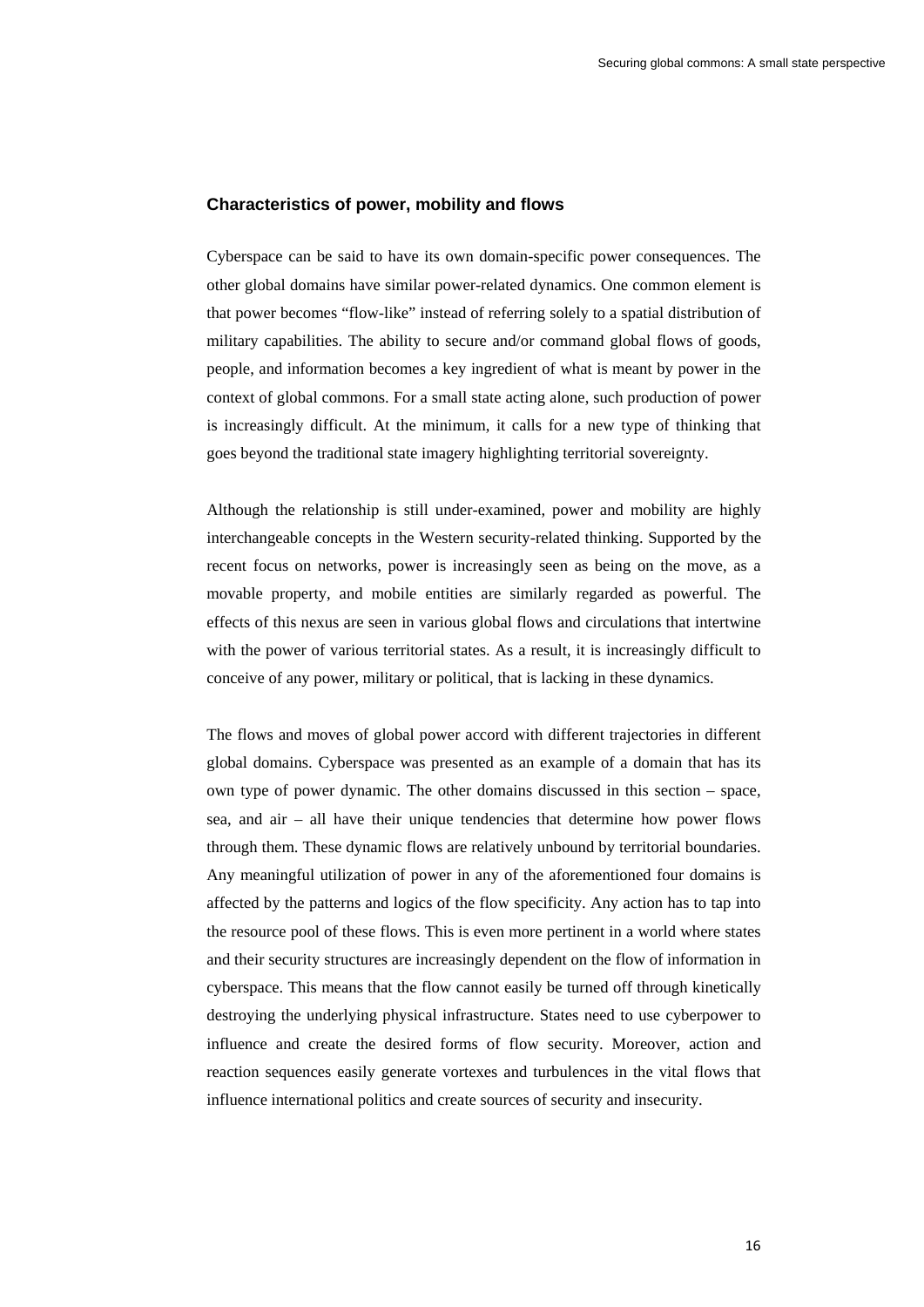Modern transportation infrastructures and technologies have allowed for increasing control over distance and territory. These land, sea, air, space, and cyber networks have made distance a relatively manageable obstacle.<sup>13</sup> In this new dynamic context, power becomes as movable as possible with the result that such "movability" becomes a crucial marker or signifier of power. For example, a cyber attack that interferes with the flow of information derives much of its power from its ability to signify actual or potential failures of regular "movability". Because power has become mobile, any disruptions to the flows signify power failures and, therefore, become security concerns.

It seems that the recent expansion of political horizons was not any physical barrier or territorial extension, but a breakthrough in making power as movable as possible and, in practice, engineering various technologies of mobility to solve the obstacles to the emergence of a truly mobile form of political power. This logic of Western movable power has led to the establishment of a relatively de-territorial and decentralized structure based on a network structure of political power.<sup>14</sup> From this perspective, it should be noted that there is a need to move beyond spatiality, which is inherent in the "network" metaphor. The emergent power-political context is not static; instead it is a dynamic flow where nodal points may move. Perhaps the most tangible embodiment of mobile power has been the crafting of the air carrier battle groups. Kaplan describes aircraft carriers as *"the supreme icon of American wealth and power"<sup>15</sup>* and Horowitz declares that *"short of the atomic bomb, nothing signifies the power of a great nation like ... a fleet of aircraft carriers"16.* This spectacle of "power on the move" conveys strong symbolic meanings and emotional experiences.

Air carrier battle groups embody what can be termed cross-domain entities. Such entities draw on synergic interaction from multiple domains. The cross-domain features are present in many contemporary tactics. For example, the aforementioned

<sup>&</sup>lt;sup>13</sup> E.g. Daileda 2008, 225.<br><sup>14</sup> Hardt and Negri 2001, xi-xiii, 160.<br><sup>15</sup> Kaplan 2005, 53.<br><sup>16</sup> Horowitz 2010, 65.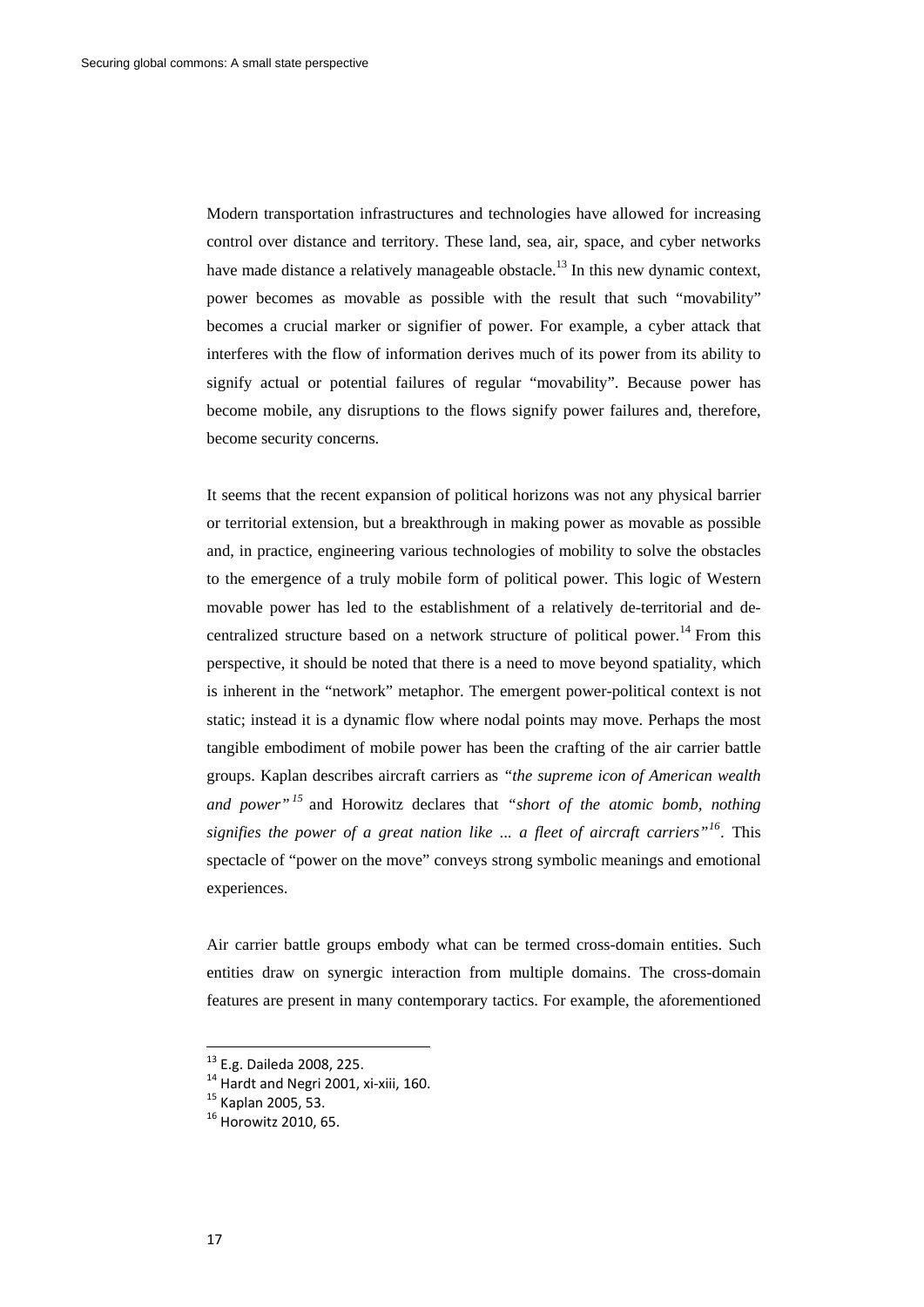Stuxnet virus that contaminated Iranian nuclear facilities in late 2009 and again in 2010 was part of a larger coordinated covert operation launched to sabotage the Iranian nuclear programme. It is likely that cyber tools will be used in combination with other efforts in the future to maximize their effectiveness and to undermine the probability of retaliation, although it is likely that the Stuxnet breed of tools will be quickly adapted by states like Iran as well as diverse transnational actors.

One way of understanding the cross-domain interactions between various tools, such as sea, air, space, and cyber-based applications, is to compare them with swarming tactics. Swarming refers to the splitting of large units and turning them into a larger number of self-sufficient, highly mobile, and autonomous units. These swarming units form situational networks that may assemble and disassemble as specific needs, contexts, and goals change. The swarming approach is based on the idea that one needs to be aware of, respond and adapt to changes in situational dynamics. These entities are characterized by continual reflexivity, self-monitoring, and selfrepair. It is possible to see how the coordination of the interaction between different swarming entities can bring about huge situational benefits. For example, the Stuxnet virus can be seen as a swarming unit. Its effectiveness was, according to some sources, reinforced by other simultaneous activities *vis-à-vis* Iran that used more traditional methods of sabotage and undercover warfare. Such interactions can bring unforeseen and serendipitous benefits.

An examination of flow security can seek to shed light on the wider entanglements of contemporary power mobility with the dynamics of power(s) on the move in and across various global domains. These entanglements with status, influence and power were very much in play, for example, during the volcanic ash episode of late April 2010 that closed much of the European airspace. Peoples' lives became interconnected across territorial boundaries. The stoppage of air flow demonstrated how highly dependent political life is on smooth global flows.

This could suggest that, as people and information flow, power is on the move and finds its expressive language in the perceived tempos of the mobility. For example, the humming regularity of the flows within national, regional, and global aeromobility systems constitute and signify the power of the "movers" in global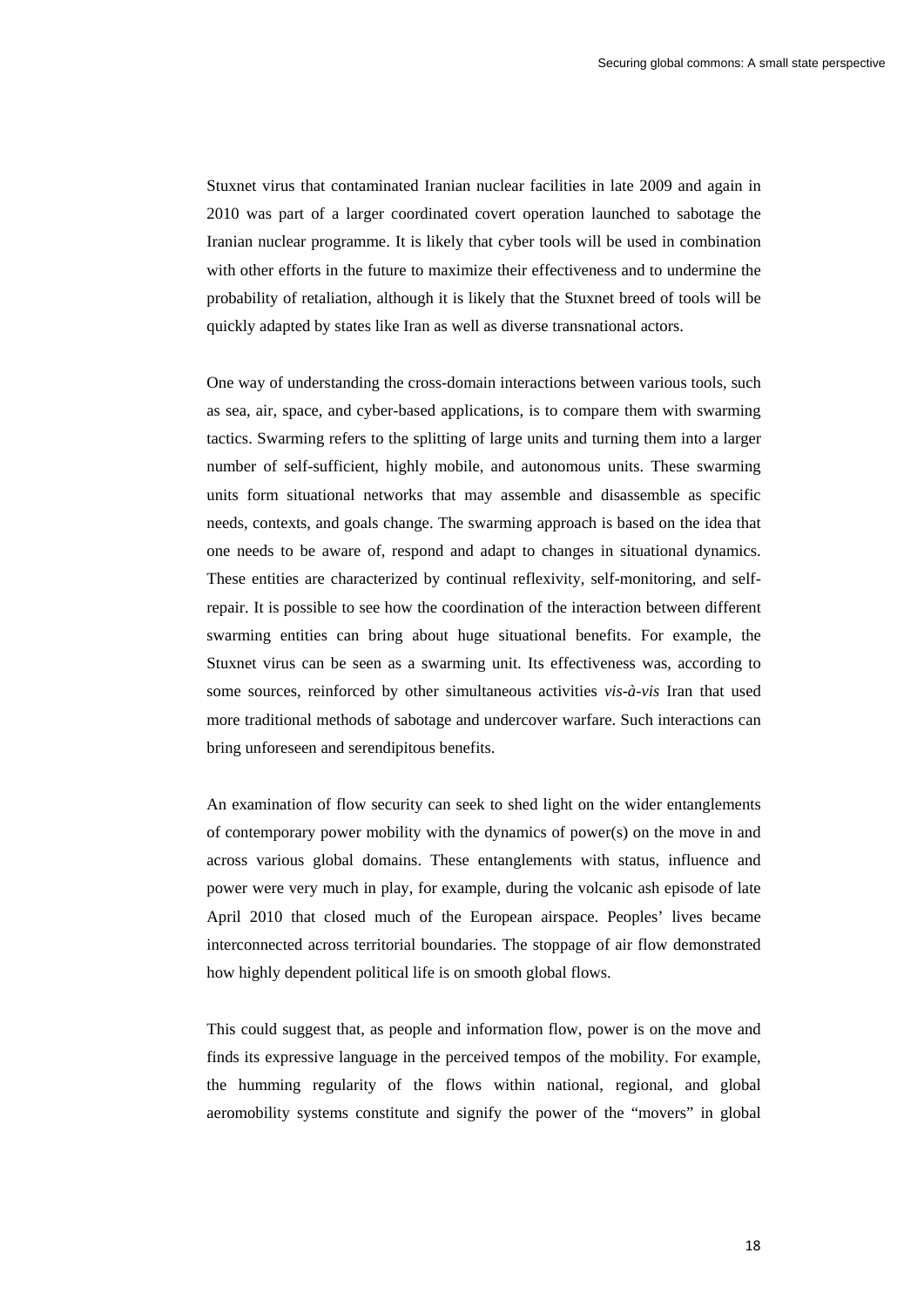politics. The opposite is equally expressive: The regular disturbances in the hub-andspoke dynamics translate into a lack of, or decrease in, power.<sup>17</sup> Related to this idea. the trajectories of power in the contemporary world are comparable to successes and failures of mobility. For a flow to catch on and convey power, it has to produce a sense of moving smoothly. For a global actor to demonstrate its status, it is vital to visibly meet the challenges posed by the perceived hostile or rogue elements, which in the case of aeromobility range from terrorism and pandemics to volcanic ash.

Global circulations are increasingly energetic flows: Although they are fragile, they possess vigour. The security of the air flows and circuitry – namely flow security  $18$  – is dependent on the underlying hub-and-spoke structure. Paradoxically, this highly directed circulation cannot eliminate the factor of being exposed to complex sources of "eddies". These eddies create over-flows, by-flows, and side-whirls that may even run counter to and interfere with the intended directionality of the overall dynamic. We have all experienced these as delays, cancellations, temper tantrums as well as flights hitting turbulence. The sources of flow insecurity are complex, and many of them are very hard to predict. For example, few of us have experienced the link between air travel and the violent eruptions of the earth's underground magma chambers. Yet the potential consequences of this link have changed in magnitude due to the exponential growth in modern aeromobility circuitry. This change went largely unrecognized until the 2010 Icelandic eruption. The facts of the case are well known. The eruption of the Eyjafjallajökull volcano in Iceland in late April 2010, although relatively small, caused the largest air travel disruption in Europe since the Second World War. In the end, the ash particles, which can occasionally cause rough, and even dangerous, flights, engendered complex entanglements that

 $17$  The tight conceptual bridge between imperial governance structures and hub-andspoke political architecture is often referred to in the research literature (e.g. Motryl 1999; Hafner‐Burton et al. 2009; Kelly 2007; Smith 2005). For example, Phillips (2005, 3) sees a distinctly "hub and spoke" set of regionalist arrangements in the Americas as having allowed the U.S. to "capture control of the governance agenda and to ensure that the regional economic regime takes a form consistent with U.S. interest and preferences".

 $^{18}$  E.g. "Without necessarily making territorial security less important, I would argue that "flow security" is the true challenge for the decades to come." Swedish Foreign Minister Carl Bildt, Mexico City, 8 February 2010; www.sweden.gov.se/sb/d/ 7417/a/139273.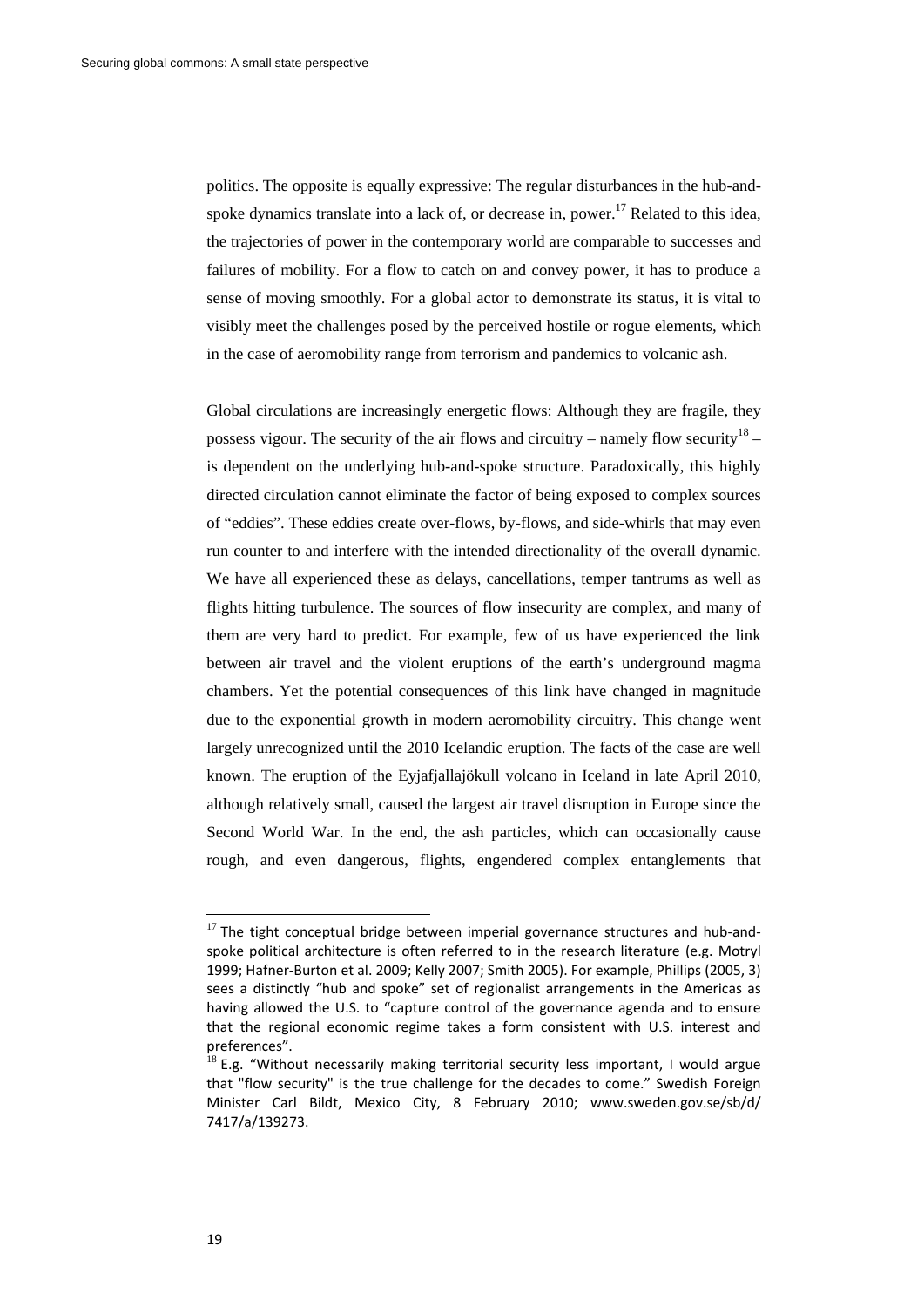reinforced the sense that aeromobility flow is as fragile as it is crucial for the interdependent Western economies and polities.

Moving further beyond the spatial imagery of the network, the mobility paradigm<sup>19</sup> is increasingly useful because it highlights fluidities and circulations. Without a due understanding of time, mobility as a function of both time and space cannot be adequately described. Qualitatively different velocities, accelerations, and decelerations bring necessary elements to the understanding of circular fluidities. The aeromobility network can be seen as a dynamic kinesthetic context. Knox et al.<sup>20</sup> citing Castells<sup>21</sup> call them "spaces of flows" that emphasize temporal qualities such as process, speed, improvisation, and flexibility over more spatial notions of space and networks. Castells defined a flow as a "*purposeful, repetitive, programmable sequence of exchange and interaction between physically disjointed positions held by social actors".22*

It seems that Castells' remark concerning the sequential character of the flow is quite correct: The aeromobility flow contains a step-by-step and move-by-move type of pattern. Aeromobility is in a perpetually reactive mode of experiencing different types of disruptions – eddies. This agitation has been referred to as "constant-shock syndrome": *"There is no doubt that the public has become highly sensitized to risk, both real and perceived. Besides the passengers, the airport itself has emerged as a dynamic context of continual reflexivity, self-monitoring, and self-repair"*. 23 The flow dynamic is seen as having *resilience*. The key question in this context is how to increase the resilience of the central global flow. The flow's underlying mechanisms fail here and there, yet the flow also interacts with other circulations in a fashion that may appear random to a casual observer. The rhythmic pulse of the flow is such that, besides producing a sense of sequential monotony, it brings forth the contrivances within a broader temporal context of social interaction: *"The accumulation of factors – 9/11, the bombings in Bali and the Philippines, the Iraq war – meant that the arrival of the 'killer mystery virus [SARS]' hit a nerve that was well and truly* 

<sup>&</sup>lt;sup>19</sup> e.g. Urry 2008<br><sup>20</sup> Knox et al. 2007, 265.<br><sup>21</sup> Castells, 1996.<br><sup>22</sup> Castells 1996, 412.<br><sup>23</sup> Knox et al. 2007, 266.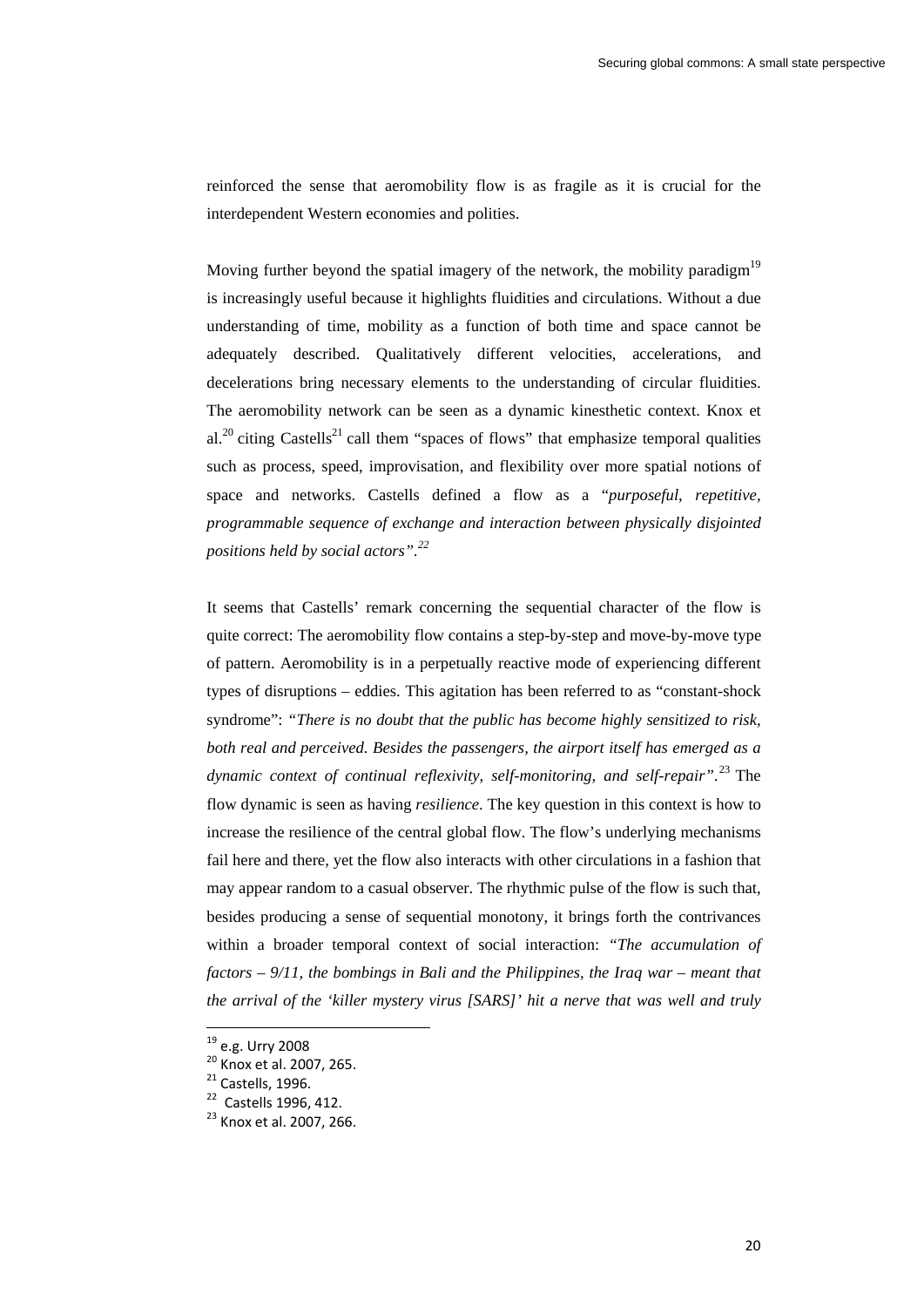exposed".<sup>24</sup> Airlines are vulnerable to world economic (e.g. the 2008 recession) and geo-political (e.g. 9/11) events as well as to pandemics (e.g. SARS), natural catastrophes (e.g. the ash cloud episode), and accidents (e.g. the crash of the plane carrying the Polish political elite).

The dynamic network models that stem from the studies of modernity's central infrastructure tend to highlight the paradigm of resilience. The way in which public bodies are integrated into different global commons has to be based on rethinking the processes for assessing risk. This rethinking should be informed by an ability to withstand and recover from crises and emergencies. In building resilient societies, there is much to be learnt from the adaptive capabilities of the airspace infrastructures. Indeed, they can be used as a model for more resilient societies. Comprehensive security and effective defence require adapting a more holistic perspective that focuses on the dynamic interactions between different interacting global flows.

Without the monitoring and awareness systems granting overall access to information concerning the changing situational flows, one is left perilously blind and uncoordinated. One needs to develop situational awareness over situationally changing patterns or pulses in the complex global flows. Such productive or ad-hoc knowhow provides a foundation of resilient entities that can flourish in the complexities of global circulations. These global pulses are often ad hoc, spontaneous and fleeting in ways that cannot be captured by formal institutions or decision-making procedures. For a small state to have the requisite productive power, it needs to develop situational awareness over the rapidly changing situational scenarios. The opposite of this is a strict adherence to static institutional settings and structural formations. In many ways, the realm of productive power is becoming increasingly important for a number of reasons, including the shortening news cycle, more complex vulnerabilities, sudden shocks, and the need for more resilient systems. However, the most relevant reason for such productive agility is the need to tap into one of the central global resources, into global flows.

<sup>&</sup>lt;sup>24</sup> Thomas 2003, 30.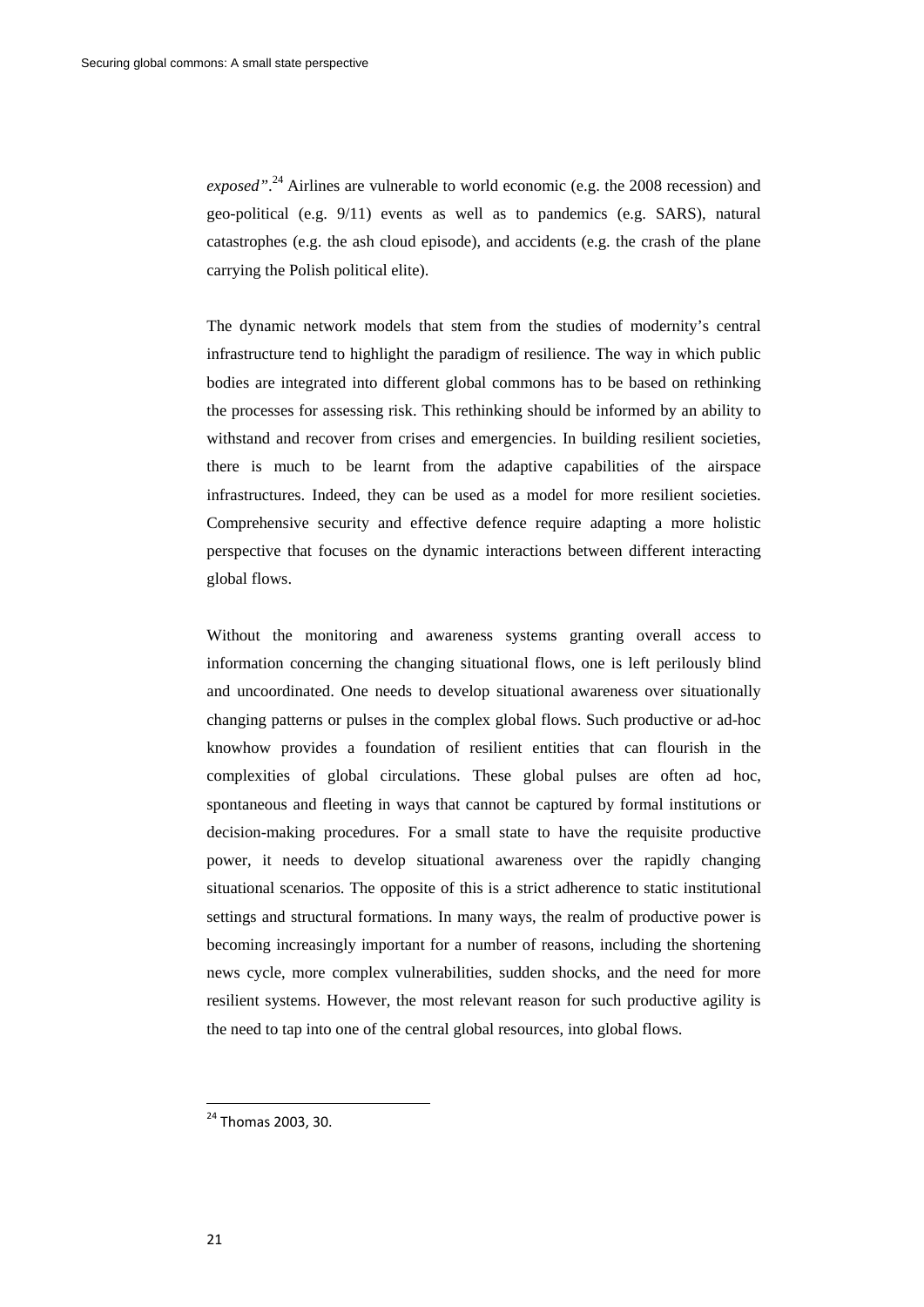#### **The cyber challenge**

The main difference between the cyber domain and other global commons is that the cyber domain is entirely a human creation. It is layered and contains physical infrastructure and systems as well as logical systems. According to Zimet & Skoudis, the cyber domain can be divided into the Systems domain (technical foundation, infrastructure, architecture); the Content and application domain (information base and mechanisms for accessing and processing that info); the People and social domain; and the Governance domain, which overlays the others.<sup>25</sup>

This division reflects the character of cyberspace. The Systems domain resides mostly in the physical world, in national territories or global commons of sea and space. These parts of the cyber domain can be affected by direct physical acts. The other subdomains, on the other hand, transcend territorial borders and make geographical distance irrelevant. As such, the cyber domain provides new channels for human interaction. This transcendent nature of the cyber domain also makes it difficult to govern. At the same time, even some basic concepts have not been unequivocally defined. What, for example, is the precise relationship between the internet and the cyber domain? Are they synonymous or do they denote different things?

Computer and software trends promise more (computing) power for the machines that are constitutive elements of the cyber domain.<sup>26</sup> This allows for even more extensive utilization of the cyber domain for different purposes. Combined with digital convergence, which is connecting everything from household appliances to the internet, it gives rise to new possibilities, but also to increased risks. More and more systems are becoming increasingly dependent on the functioning of the internet and cyber domain-based services. Any disturbance has significant potential ramifications for states and societies, making the cyber domain a source of risks.<sup>27</sup>

<sup>&</sup>lt;sup>25</sup> Zimet & Skoudis 2009.<br><sup>26</sup> Skoudis 2009.<br><sup>27</sup> For example, the Finnish Security Strategy for Society (*Yhteiskunnan turvallisuusstrategia*) enacted in late 2010 (available in Finnish at: www.defmin.fi/files/1696/Yhteiskunnan\_turvallisuusstrategia\_2010.pdf) enumerates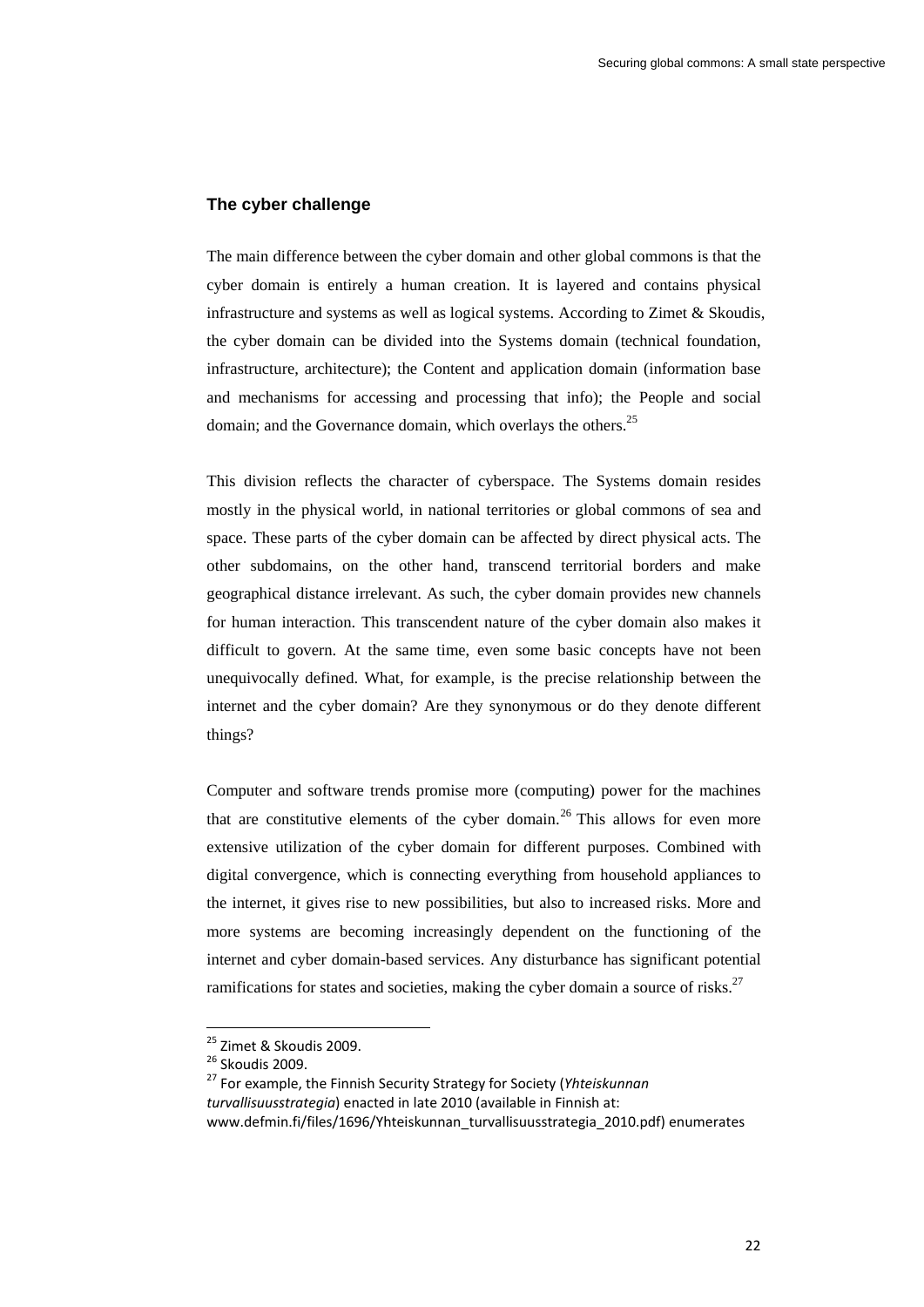In addition, different, albeit benign, attempts in the developed countries to provide an ever larger proportion of the population with high speed internet access underline the need to swiftly create clear rules and effective governance for the cyber domain.

#### **Key characteristics of the cyber domain**

Distance has no meaning in cyberspace. Cyberspace negates physical distance, which has hitherto been the basis of human commonality. Because of this, cyberspace changes the way that people come together, associate, and form communities. It is a domain of high connectivity that transcends physical distance and space. This non-existence of physical distance in the cyber domain is one of its most distinct features. There is no space in cyberspace in the spatial sense. Intangible, yet connected to the physical world through nodes and "portals" (cables in the sea, and so forth), the nature of the cyber domain encourages and facilitates global communications, connectedness, and commonality. For example, news reporting cycles have shortened and ordinary people also have the possibility to broadcast to global audiences. Global economics and trade are also relying more and more on smooth flows of information – now increasingly carried in the cyber domain.

The potential disruptions to information flows increase the fragility of the developed states. At the same time, the inequality of the technological infrastructures highlights power disparities as developed economies can benefit from highly efficient information sharing systems. Opportunities as well as risks have duly grown.

The rapid development and inherent risks highlight the need for better governance and regulatory frameworks. Governance of the cyber domain is still in its infancy and despite the best efforts of national governments, this domain remains undergoverned as no state can impose its will on the global commons. Despite being hailed as the domain of free speech, many governments, including those in the

<sup>&</sup>lt;u> 1989 - Johann Stein, marwolaethau a bhann an t-Amhain an t-Amhain an t-Amhain an t-Amhain an t-Amhain an t-A</u> 14 different threat models for the vital functions of society. At least 12 of these include the cyber dimension as one of the elements constituting the particular threat model.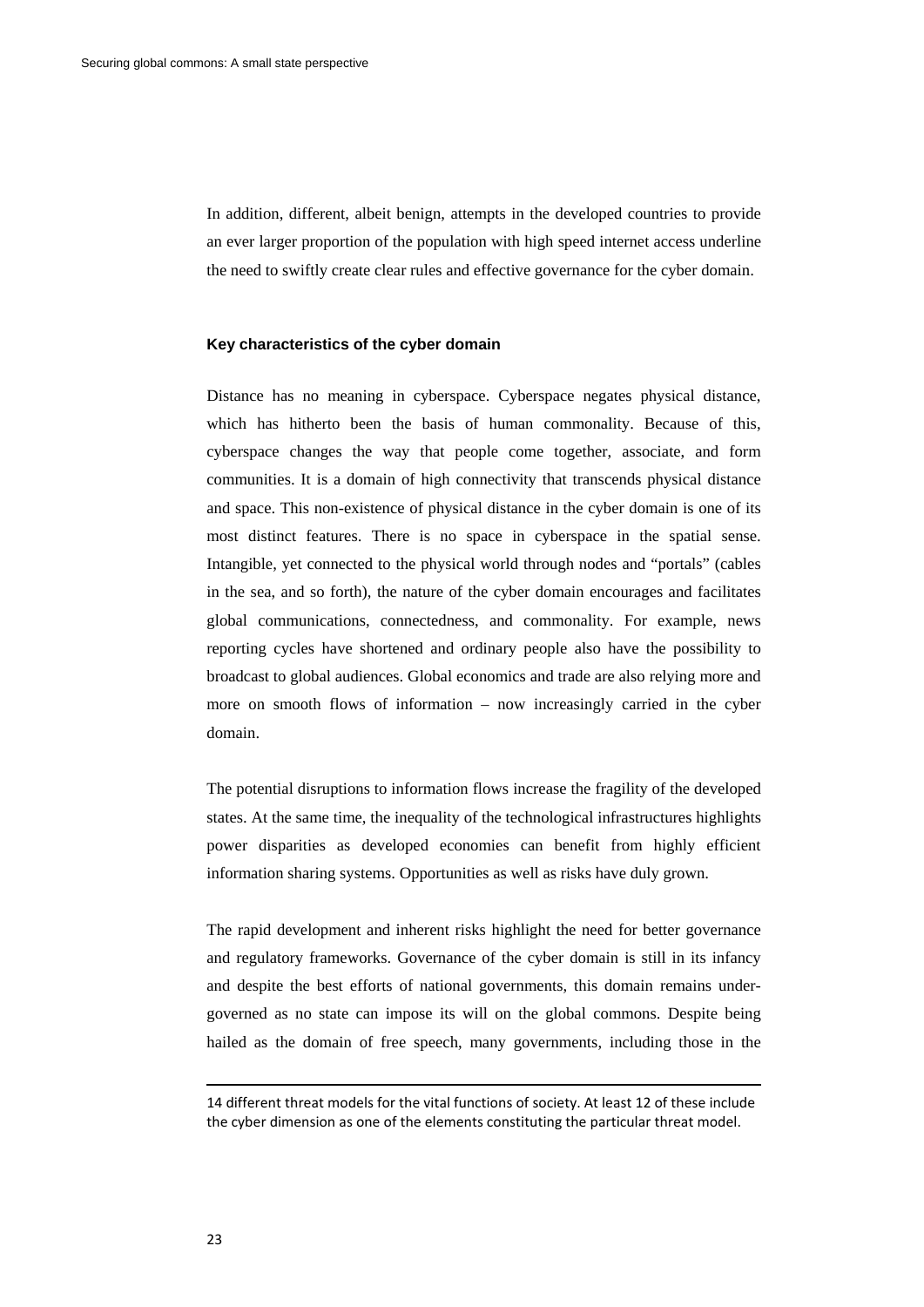Western world, often choose to restrict the internet in various ways.<sup>28</sup> In addition to direct control, indirect methods of internal control are applied. For example, it has been argued that China's massive use of cyber units or "cyber militia" is an indirect way to control and involve people active in the cyber domain, and potentially dangerous, who "are thus co-opted by the state and become less likely to turn against the regime". $^{29}$ 

No formal channels exist to coherently arbitrate issues arising in the cyber domain. Questions abound, like the extent to which a state is responsible for cyber attacks emanating from or directed through servers physically located in its territory. In the case of small states, such governance issues are accentuated for the very reason that almost any cyber infringement easily acquires a transnational dimension.

Nye<sup>30</sup> has rightly observed that the cyber domain is a factor transforming state-based power hierarchies. Although the domain can be seen to distribute power more widely, and flatten the power hierarchies, the point should not be overstressed as modern nations still exercise power that is incredible in scale and pervasiveness compared to their historical predecessors just a century or two ago. Many Western powers have much greater capacity for control and surveillance than they had previously. However, the ability to process and centralize a massive amount of information might increase the inherent risks, as the Wikileaks incidents illustrate. Furthermore, the cyber realm is just one more realm for the pervasive (mostly soft) power of states. While the cyber domain redistributes and changes some of the ways power is localized, it can still be argued that this domain can add to state power rather than diminish it in any significant way.

Nevertheless, the cyber domain challenges traditional key concepts such as those related to sovereignty and freedom of access. Can traffic in the cyber domain be controlled effectively, and should such an attempt even be made? Can a state mirror itself in the cyber domain in its familiar form or are the specifics of the cyber domain going to radically alter the way in which we regard states, their security,

<sup>&</sup>lt;sup>28</sup> Nye 2010, 8.<br><sup>29</sup> Klimburg 2011, 44–48.<br><sup>30</sup> Nve 2010, 1–2.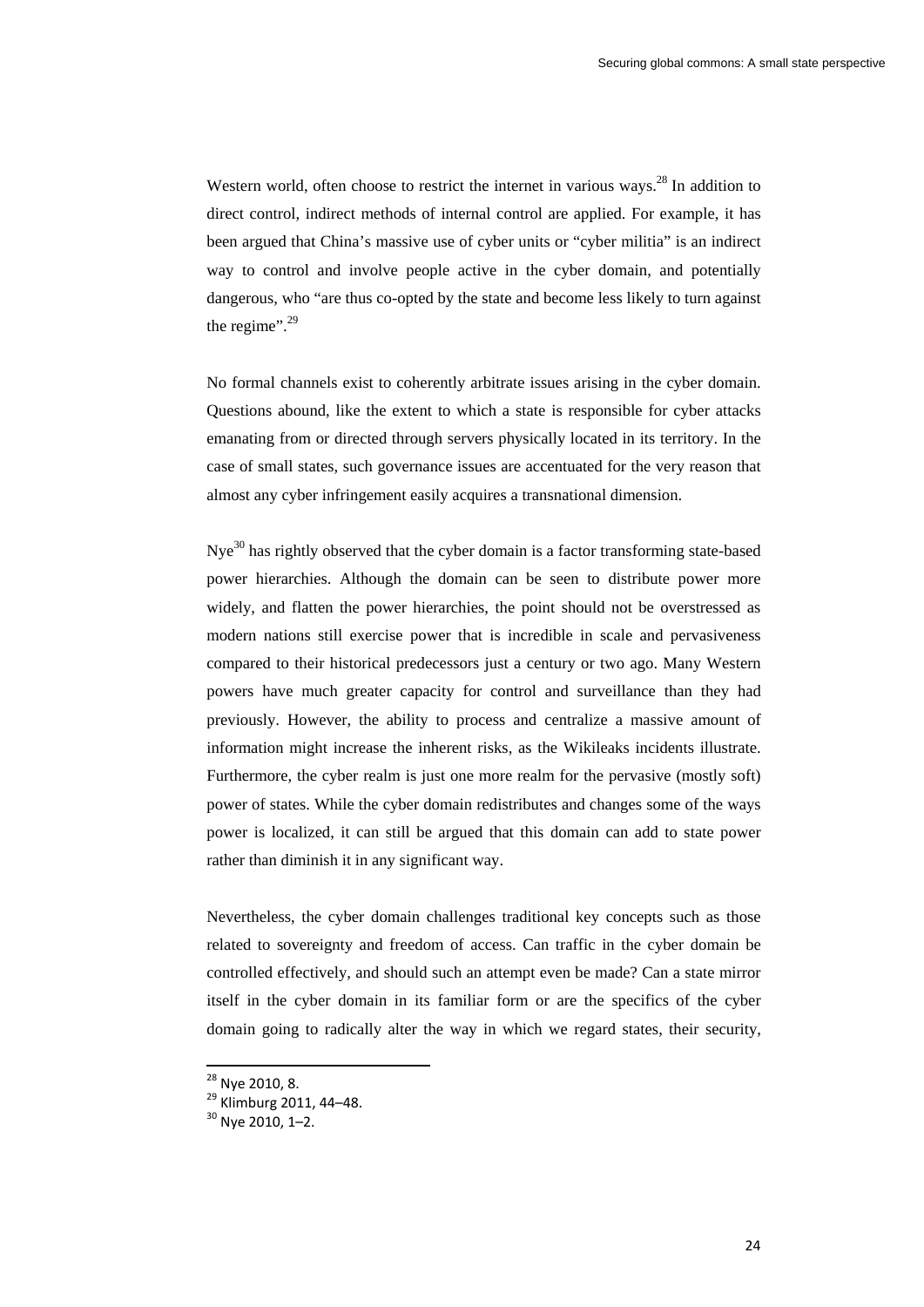power, and defence? Questions like these are becoming increasingly critical as more and more functions of society at every level rely on the smooth functioning of and access to the cyber domain. This creates new potential risks that have to be thwarted. A risk-aware society is concerned about risks that carry with them severe consequences if realized. Flows in the global commons must consequently be ascertained, which increases the need for risk management and preventive action.<sup>31</sup>

#### **Types of cyber attack and the problem of attribution**

Malicious activities that can be carried out in the cyber domain, so-called cyber attacks, include cyber warfare and cyber crime, with its subsets of cyber vandalism, cyber espionage and cyber terrorism. Preventing access to the cyber domain altogether could also be characterized as a cyber attack.

Typologies of cyber attacks have been developed  $32$ , but classifications remain somewhat vague and are still under-defined, reflecting the evolving praxis. One aim for international cooperation could be to clearly define and differentiate between different types of cyber attacks. On the other hand, net activism or cyber demonstrations, such as electronic civil disobedience<sup>33</sup>, should not automatically be classified as cyber crime or worse.

Because distance is conflated in the cyber domain, problems related to cyber warfare and other forms of malicious cyber activity are connected to a complete absence of warning and the short timeframes involved when under attack or under a malign influence. Possible malicious activities are hard to anticipate, and even harder to deter, making effective preventive measures and responses difficult to coordinate and initiate in a timely fashion.

When it comes to cyber attacks, the most pressing issue is that of attribution. Was the harm/destruction-causing event (virtual or otherwise) in the cyber domain an attack or an accident? What was the intent behind the action if it was intentional?

 $31 \text{ of.}$  Heng 2006; Coker 2009.<br> $32 \text{ e.g.}$  Lachow 2009; cf. Palojärvi 2009, 27–45.<br> $33 \text{ of.}$  Meikle 2009.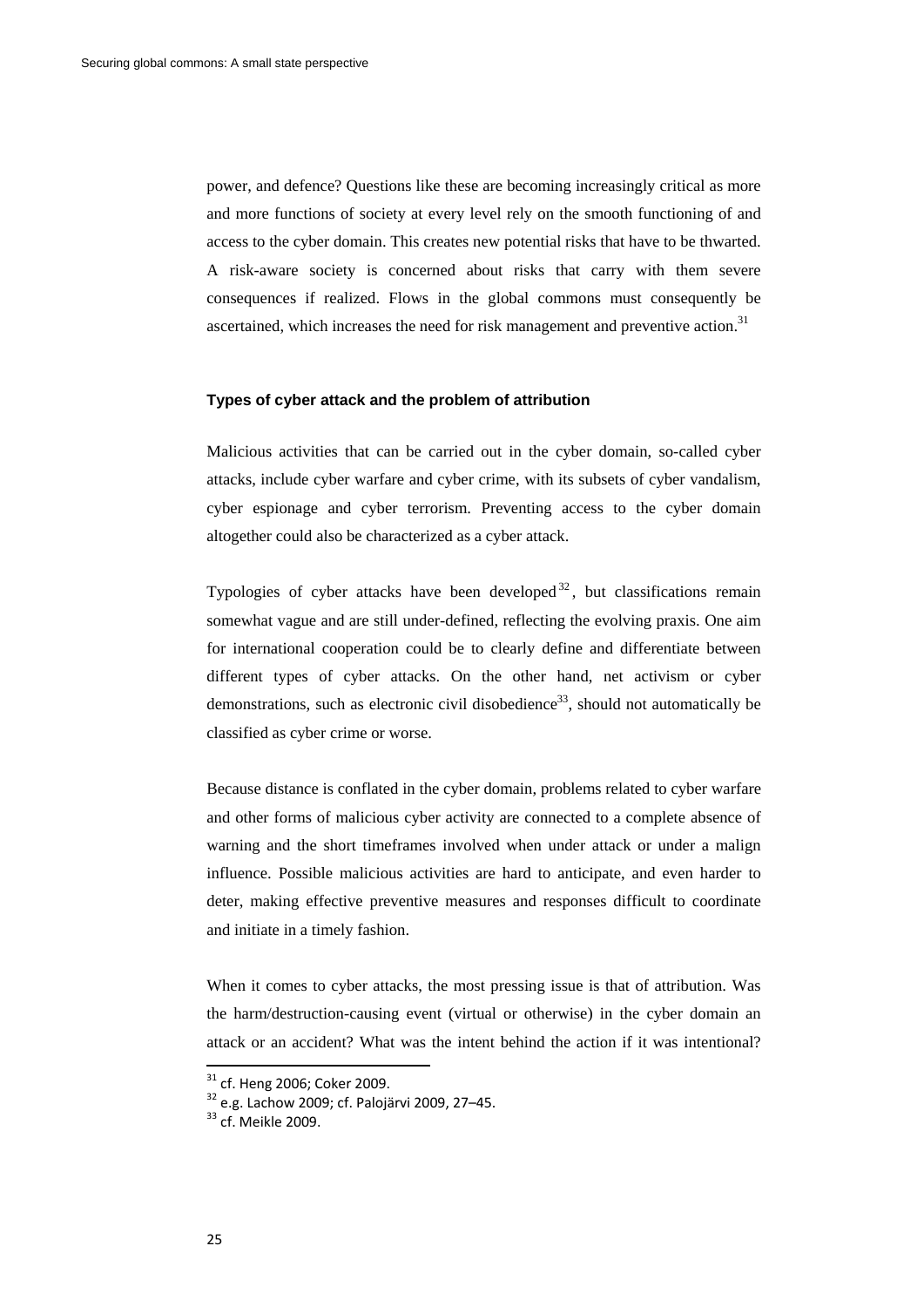Where did the attack originate from? Who is responsible? In the cyber domain it is exceedingly difficult to identify the perpetrator or even, at times, to distinguish an attack from an accident.

Collaborative international mechanisms for investigating cyber attacks (and for laying blame) are needed, especially from a small-state perspective. Capabilities for real-time attribution when under attack are also needed for the offence that is an integral part of defence in the cyber domain. There can be no defence in cyberspace without offensive capabilities.

#### **Societal effects**

The cyber domain has created new social domains and new activism, giving rise to political online communities that are easy to take part in and easy to depart from. Willing non-governmental groupings may even develop or gain access to cyber weapons. On the net, likeminded people can always be located – for better or for worse, generating beneficial movements but also cyber extremism.<sup>34</sup> For example, unhealthy ways of showing nationalistic feelings can be found in the cyber domain, as demonstrated in October 2009 when Egyptian and Algerian activists fought in cyberspace before a football World Cup qualifying match between their respective countries.35

Through online forums and websites, radical and extremist individuals may be connected to relatively non-state-centric and de-territorialized global societal spaces. State-based authoritarian socialization and guidance is missing in these new contexts, and there is no clear authority presiding over the complex networks. Blogs and other swift and novel ways to bypass and complement traditional newsfeed decrease the power of states to define and frame issues.<sup>36</sup> The cyber domain also creates new political discourse because, as Shirky puts it, "[a]ccess to information is far less important, politically, than access to conversation". $37$ 

<sup>&</sup>lt;sup>34</sup> E.g. Egerton 2009.<br><sup>35</sup> Michael 2010, 17.<br><sup>36</sup> Touri 2009.<br><sup>37</sup> Shirky 2011, 35.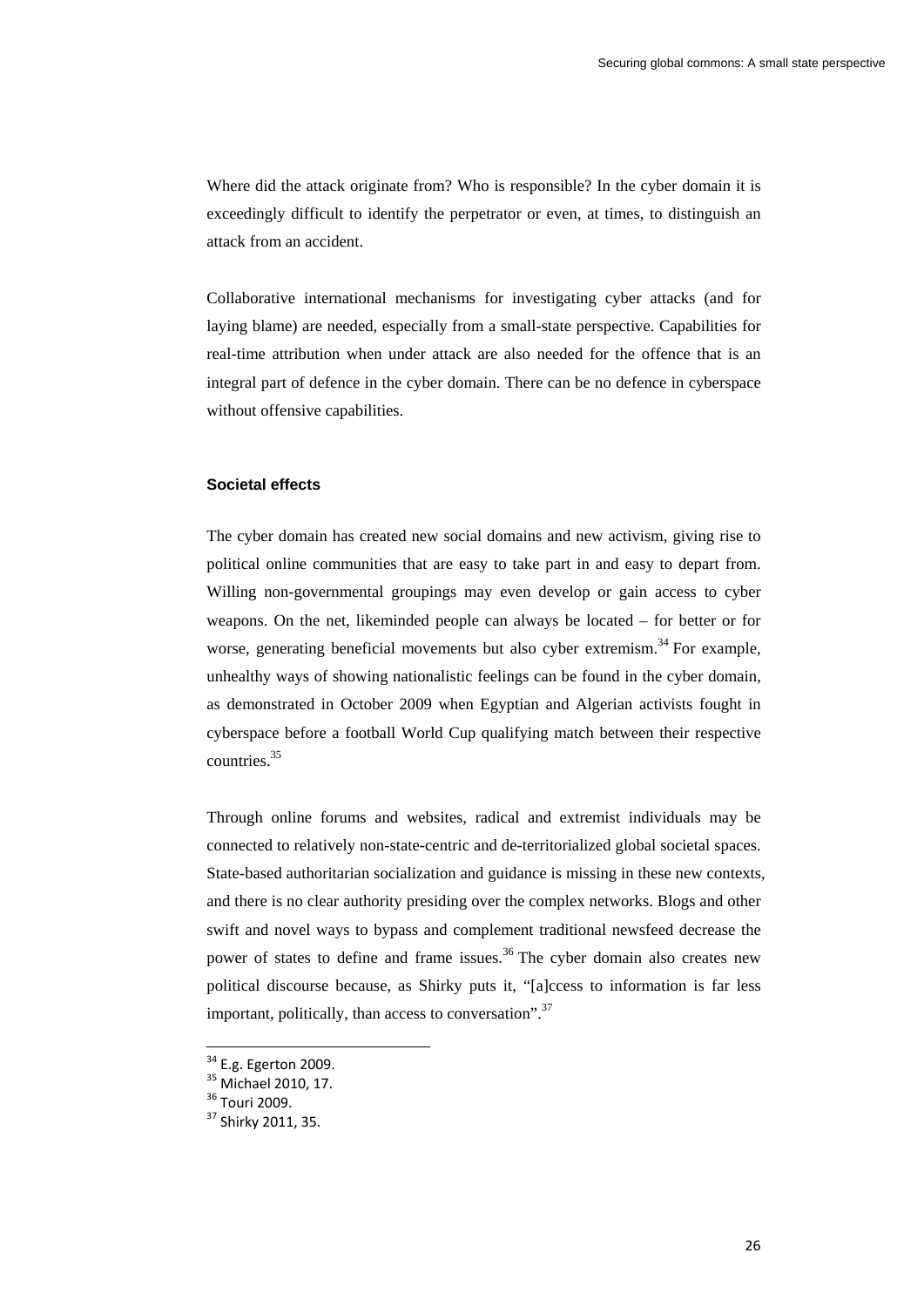States have tried to develop different solutions to "moderate" the different internet sites. In the absence of an overarching moderating authority, the state preference is for surveillance. If carried out collectively at the international level, the ability to control and moderate cyber domain activity is clearly distributed unevenly among states. Small states may not have the means to control internet traffic, which might be routed through servers which are not in their territory.

Online communities are often forged across national borders. These spontaneous and instant online communities or movements, which can dissolve as quickly as they spread, create new modes of interaction and influence that formal institutions and structures struggle to adapt to. In this sense, the cyber domain favours individuals over organizations.<sup>38</sup> On the other hand, people, companies, and so forth, often concentrate on themselves and fail to see cyber disturbances as problems that affect everyone. Unlike a mugging in one's neighbourhood, cyber breaches against one's neighbours do not cause consternation.

The ease of access to the cyber domain, coupled with the speed of information transfer, has multiplied the opportunities for small groups to reach large audiences and, by extension, to exert considerable influence. The cyber domain provides unprecedented potential global access to information. An example of how the speed and ease of access to the cyber domain can flatten traditional power relations can be seen in the Wikileaks case. In particular, the leaking of 250,000 US State Department diplomatic documents in late 2010 marked the advent of a new era in the flow of information.<sup>39</sup> Before advanced computers and the internet, no one could have acquired such massive numbers of classified documents. Moreover, the internet facilitates the availability of these stolen documents. All leaks of classified documents are symptoms of the new unprecedented vulnerability of governmental functions. These hard to trace leaks are having a sharp societal impact, not least in the sphere of bureaucracy and diplomacy.

 $38$  cf. Nye 2010, 13.<br> $39$  Heisbourg 2011.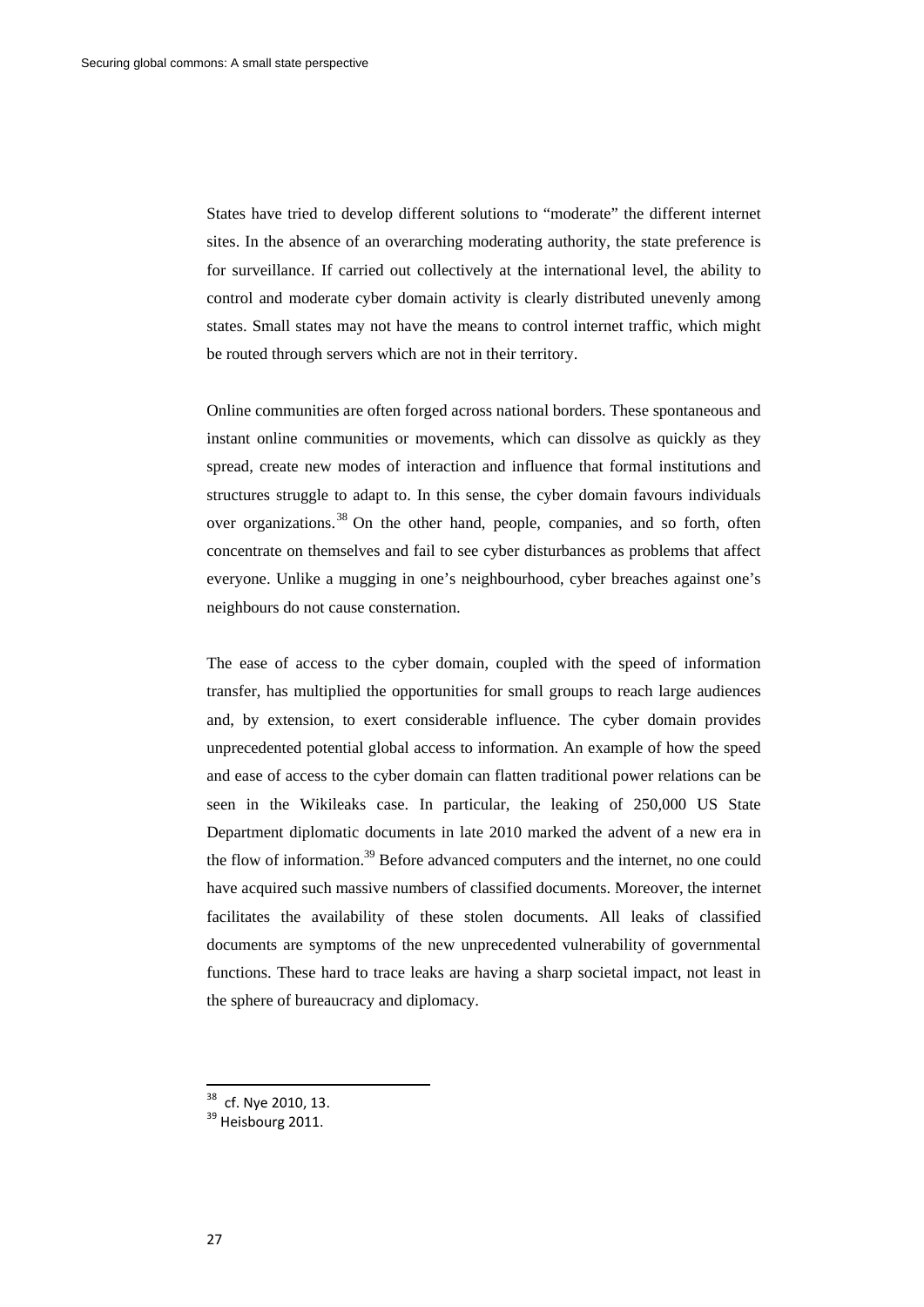Any successful national cyber strategy also has to deal with governmental information security. It is clear that all classified material could leak into the cyber domain and thus be made available to hundreds of millions of people. Administrative actions must take such eventualities into account. This newfound, potentially public nature of documents means more closed systems (and fragmentation of the cyber domain) and better protected data as well as potential complications for the established diplomatic practices and discourse. This may inadvertently lead to a certain reluctance to commit the background of decisions to writing – gradually altering the character of documents produced by bureaucracies. In the future, public archives, although open to all, may contain fewer documents of real value and explanatory power.<sup>40</sup> If such a development were to occur, it would serve neither the democratic ideal nor the public – not to mention blight the historians of the future.

#### **The military perspective**

The advent of the cyber domain also poses more fundamental questions related to war and warfare. The problems of attribution and the nature of damage pose further questions: What is war? How to define it in the context of cyberspace? What, for example, constitutes military action in the cyber domain? The relative ease of access to the means for rudimentary cyber attacks offers even a motivated group of computer-literate laypeople the possibility to conduct operations that could be regarded as acts of war. Opposing sides in a future war in the cyber domain need not be states, meaning that new actors have the potential to emerge.<sup>41</sup>

From the military point of view, the cyber domain is now in the same situation as the air domain was after World War I. During the 1920s, many theorists, like the Italian Giulio Douhet or William Mitchell of the United States tried to conceptualize and predict, as well as devise, optimal strategies for the use of the air domain by the military, while at the same time being involved in the politics and process of shaping

<sup>&</sup>lt;sup>40</sup> The so-called "empty archives" phenomenon, cf. Eriksson & Östberg 2009, 118-124.

 $^{41}$  For cyber warfare, see e.g. Miller & Kuehl 2009; Palojärvi 2009, 47–74; Cavelty 2010; Clarke & Knake 2010; Cornish et al. 2010; Farwell & Rohozinski 2011.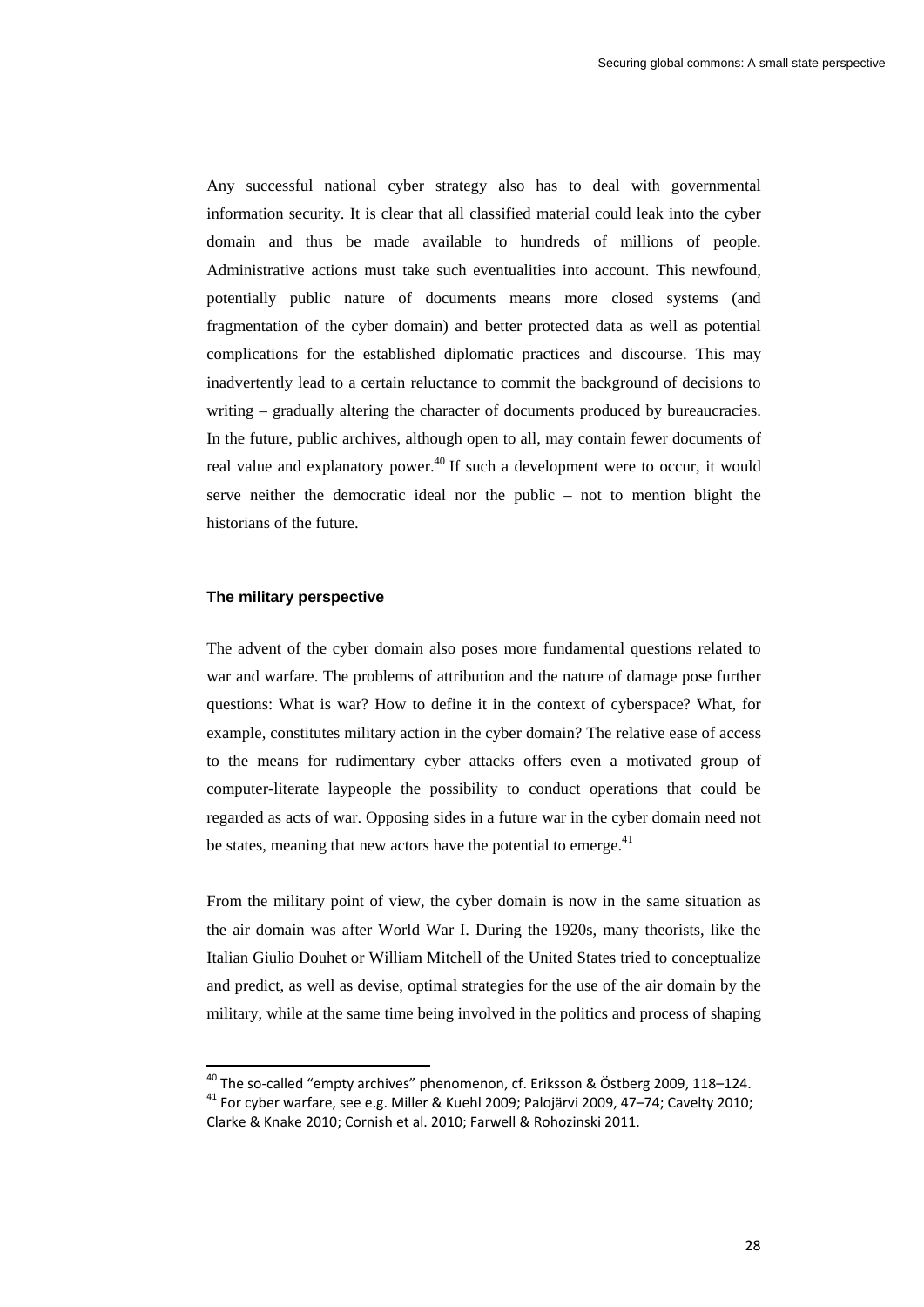the emergent air component of the armed forces.  $42$  Cyber warfare and the capabilities and forces developed around it are now faced with a situation analogous to the emergent air forces back then, which was characterized by questions like: Shall we develop strategic bomber fleets to crack the enemy's will to resist, or tactical, integrated support for advancing ground forces? Or just rely on defensive short-range fighter planes and anti-aircraft artillery? In 1921, Douhet took sides in the argument about the status of future air power, calling for an independent air force completely detached from the Army and the Navy. $^{43}$  In a similar vein, should the cyber domain have its own independent cyber arm, parallel to the Air Force, Army and Navy?

Military involvement in the cyber domain also creates the potential problem of drifting into a constantly widening and more undefined, discursive use of the term "war". If everything is war, or can be interpreted and construed as such, what is to become of ordinary political struggle and debate? Can the cyber domain governance issues and questions of "defence", access and protection militarize politics if these issues are framed primarily in a military context or by using warfighting concepts? What organization or actor at the national level should take the lead in cyber-related issues? To what extent should the military be involved in securing access to the cyber domain?

<sup>&</sup>lt;sup>42</sup> Douhet 1999 [1921]; Mitchell 1999 [1925]; cf. Kerttunen 2010, 26–27.<br><sup>43</sup> e.g. Douhet 1999 [1921], 304–306.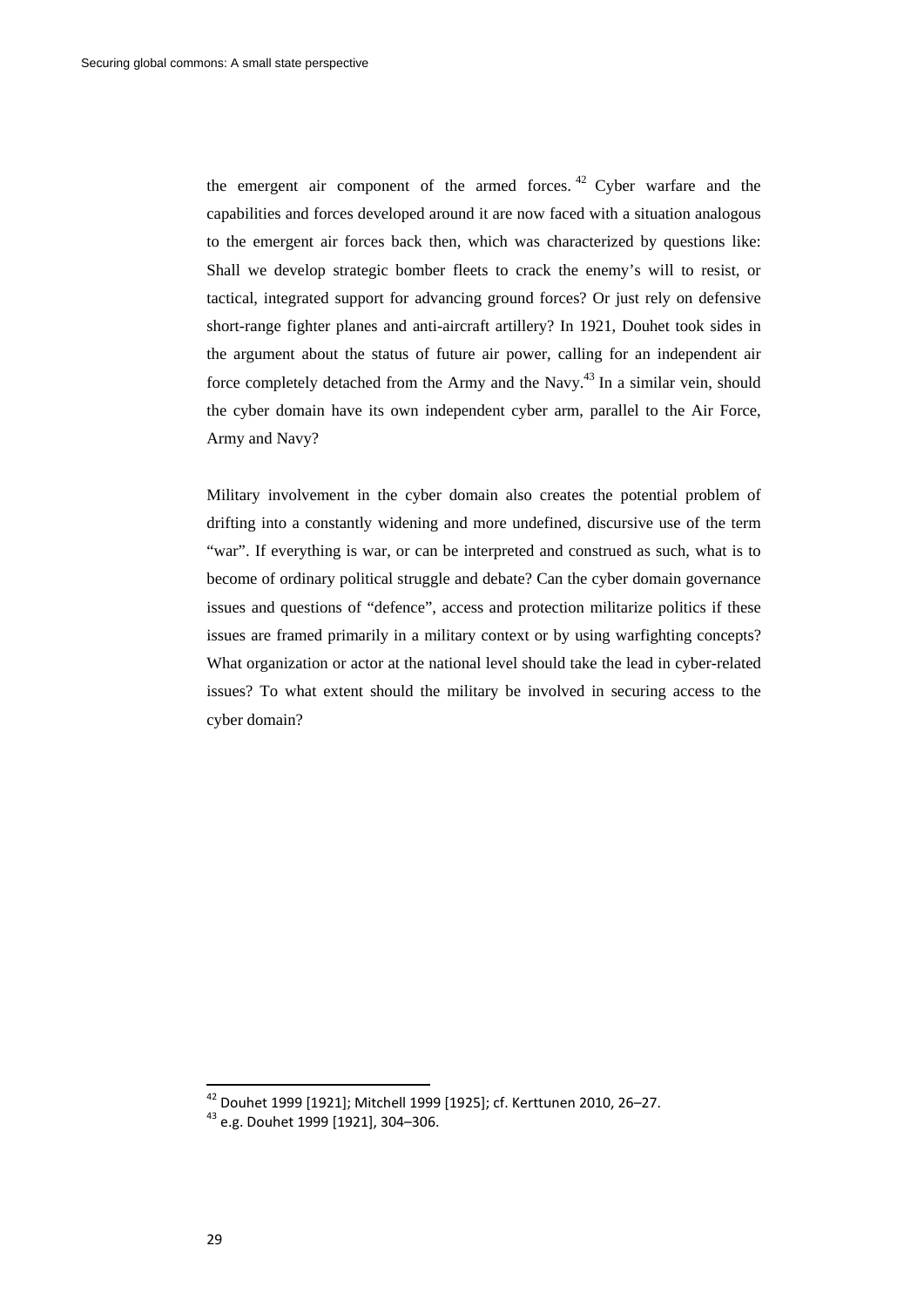#### **Military transformation and political influence (CD&E and MNE)**

Having examined the characteristics of the global commons in general, and the cyber domain in particular, we will discuss one way in which the international military community is seeking to ensure and develop its influence over the commons.

"Securing access to the commons" has been raised as a study theme of the Multinational Experimentation (MNE) cycle that began in 2011, thus forming the essence of MNE7. In this section, the methodological framework of MNE will be briefly introduced, namely Concept Development and Experimentation (CDE). Then, a short history of MNE will be provided. First, however, we will sketch a brief historical overview of the US-NATO transformation, as both MNE and CDE have their roots here.

#### *Military transformation*

The first Gulf War in 1991 has been identified as a catalyst for the use of information technology as the basis for military development. Raitasalo ties this to the decline of the Soviet threat. High technology, and information technology in particular, was seen to change the nature of war. The marketing of this vision to Europe started in the late 1990s. In the 1999 NATO summit, the Defense Capabilities Initiative (DCI) was launched to ensure interoperability amongst the allies and to update capabilities in the face of perceived threats. Although the DCI was not noticeably successful, the perceived change in the security environment a year after 9/11 led to a transformational process within the alliance (Raitasalo, 2008: 44-51; cf. NATO, 2001: 50-52). Although the transformation process had already begun prior to  $9/11$ , it led to a new sense of urgency in the United States.<sup>44</sup>

<sup>&</sup>lt;sup>44</sup> For example, to quote President Bush: "The need for military transformation was clear before the conflict in Afghanistan, and before September the  $11<sup>th</sup>$  ... What's different today is our sense of urgency  $-$  the need to build this future force while fighting a present war. It's like overhauling an engine while you're going at 80 miles an hour. Yet we have no other choice." Bush, G. W. 2001. *President Speaks on War Effort to Citadel Cadets* [Online]. Washington DC: Office of the Press Secretary. Available at: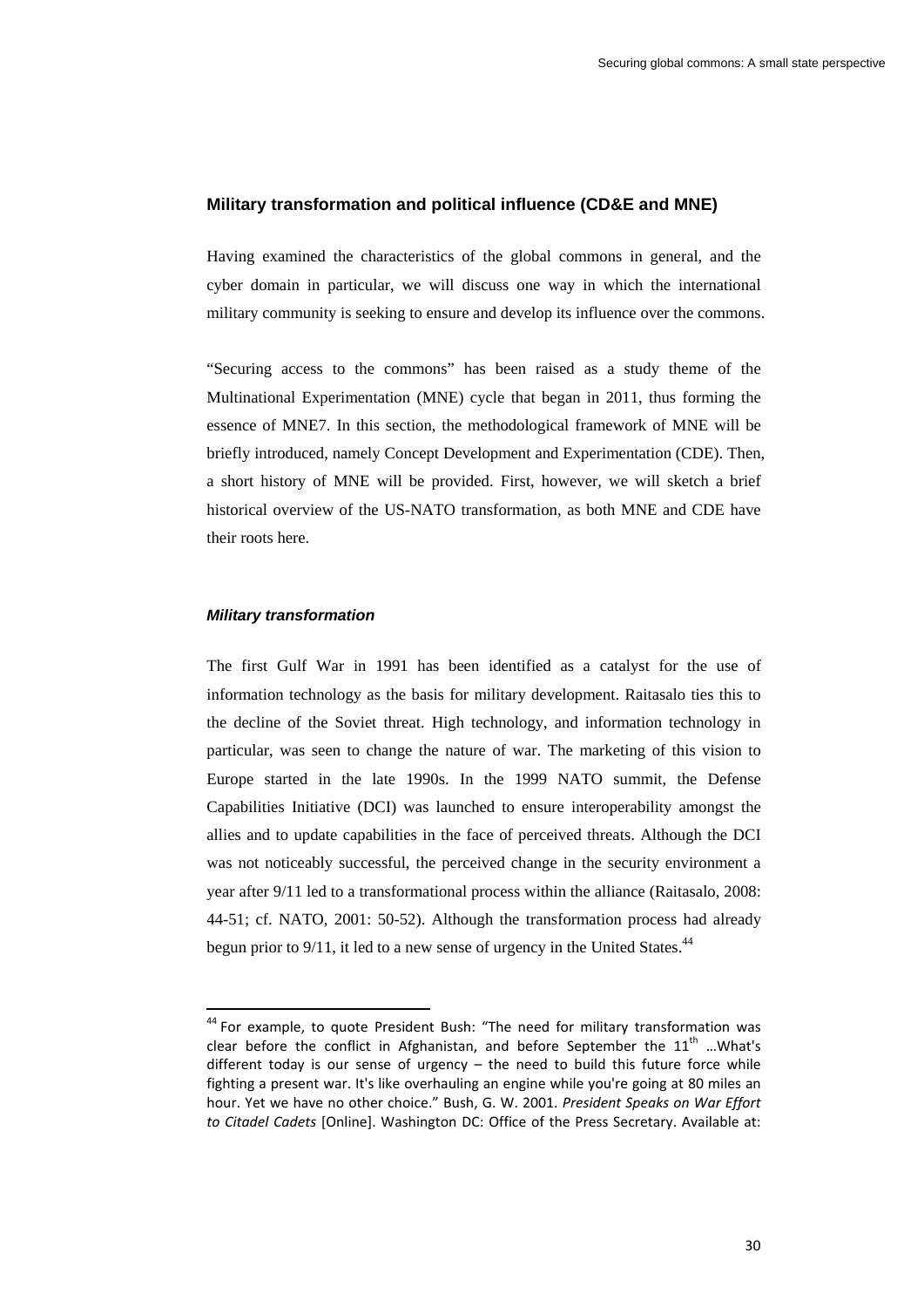These developments naturally had an impact on NATO as well. As a consequence, and with the aim of addressing security issues in a global context, NATO began to recognize the need for "softer" crisis management mechanisms, including humanitarian relief. Moreover, NATO saw asymmetrical threats, often stemming from the underdeveloped, crisis-ridden areas of the world, as its source of future threat. In response, NATO realized a need for new ways of thinking to ensure success in these missions. Success was seen to be achievable only if military ways and means were coordinated and supported with the application of the political, civil and economic instruments of the allied nations' power.<sup>45</sup>

The key elements of the transformation are rapid reaction forces and an increase in the quality of the Alliance's military capabilities. These elements were encapsulated in the Prague Capabilities Commitment (PCC), and the NATO Response Force (NRF), which have been utilized by European powers to increase their technological capabilities and used by the US government to pressure European governments into doing so. To ensure that NATO is influenced by the transformational processes that had started in the US a few years earlier, NATO Allied Command Transformation was relocated next to the US Military's transformational command.<sup>46</sup>

Despite the fact that the technological revolution in military affairs is not without its problems, advanced information technology remains one of the most, if not the most important indicator of military capability today.<sup>47</sup> The transformational approach focuses on the technical revolution in military affairs (RMA); the effects-based approach to operations (EBAO); and network-centric warfare  $(NCW)$ . <sup>48</sup> Today, militaries are perceived to be in a state of constant adaptation (and thus also transformation).49

<u> 1989 - Johann Stein, marwolaethau a bhann an t-Amhain an t-Amhain an t-Amhain an t-Amhain an t-Amhain an t-A</u>

http://georgewbush-whitehouse.archives.gov/news/releases/2001/12/20011211-

<sup>6.</sup>html [Accessed 26 November 2010].<br><sup>45</sup> NATOACT: §5.<br><sup>46</sup> Raitasalo, 2008: 52-53, NATOACT: §1–4.<br><sup>47</sup> Raitasalo and Sipilä, 2008: 57–58.<br><sup>48</sup> Nurmela, 2010: 18, cf. Smith, 2002, Alberts et al., 1999.<br><sup>49</sup> Dillon and Reid "…Allies will engage in a continuous process of reform, modernization and transformation." NATO 2010. Strategic Concept For the Defence and Security of The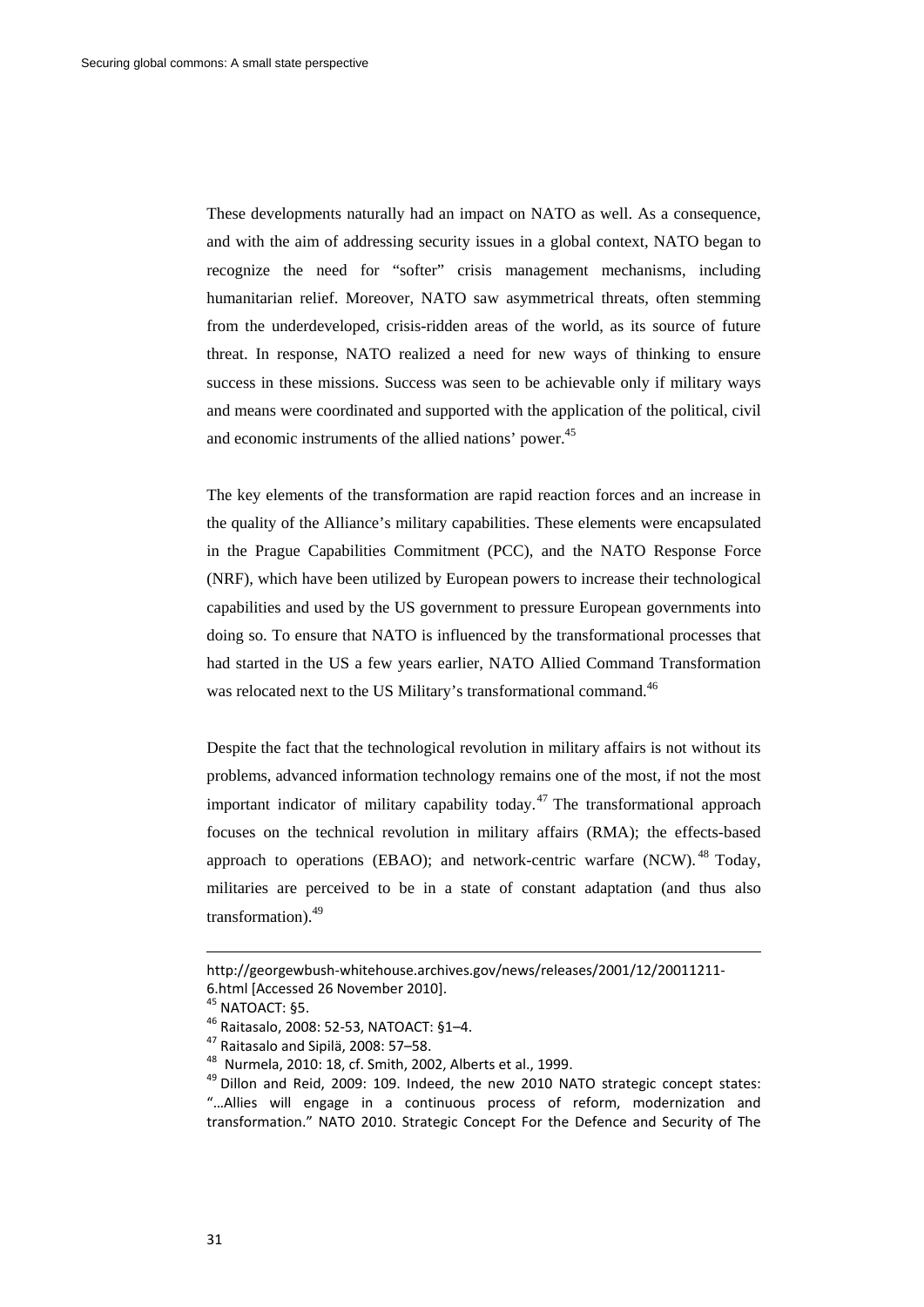#### *Concept Development and Experimentation*

The purpose of Concept Development and Experimentation (CD&E) is to serve as a tool for the aforementioned transformation process. The most important function of this tool is to provide the intellectual association for future capabilities. CD&E is rapidly gaining relevance in many military structures<sup>50</sup>, including Finland, via the creation of the "Network Enabled Defense Development Center"<sup>51</sup>, which held its opening event on 1 October 2010.<sup>52</sup>

As a transformational tool, CD&E functions primarily by providing fillers for capability gaps, thereby supporting capability development. Capability development covers strategic analysis, identification of capability requirements, solution identification and solution implementation. CD&E is particularly instrumental when innovative answers to capability gaps are required. CD&E primarily develops conceptual solutions for capability shortfalls which have already been identified by other processes. However, it can also contribute to capability development through the introduction of previously unknown capabilities.<sup>53</sup> There is some debate over which of these two CD&E functions should be primary.<sup>54</sup>

<u> 1989 - Johann Stein, marwolaethau a bhann an t-Amhain an t-Amhain an t-Amhain an t-Amhain an t-Amhain an t-A</u>

Members of the North Atlantic Treaty Organisation. Lisbon: NATO. Additionally, as the key spokesman on US military transformation and Director of Force Transformation Arthur K. Cebrowski put it*:* "Today, when you buy a military, either you buy transformation or you buy irrelevance". Cebrowski, A. 2004. Statement of the Director of Force Transformation, Office of the Secretary of Defence, Before The Subcommittee on Terrorism Unconventional Threats and Capabilities, February 26, 2004. *Armed Services Committee, United States House of Representatives.* Washington D.C. On the other hand, the transformation discourse, a low level of experienced threats, and the limited expeditionary involvement of small states may lead to small‐state military doctrines at the strategic level becoming detached from issues of operational effectiveness (Bjerga & Haaland 2010).<br><sup>50</sup> A few examples include: the US, the UK, France, Australia, Canada, Sweden – to name

a few. In Singapore, for example, CD&E is seen to provide "great competitive advantage, yielding great operational advantages and providing its practitioner with a management tool to optimize finite resources." Wah, L. K., Ong, T. & Fan, K. 2006. Experimenting with Experimentation. *Pointer*, 32.<br><sup>51</sup> Vuorisalo's translation of: Verkostopuolustuksen Kehittämiskeskus, VPKK.<br><sup>52</sup> FDF, 2010, Takkunen, 2010.<br><sup>53</sup> de Nijs, 2010: 3.<br><sup>54</sup> cf. Wah et al., 2006.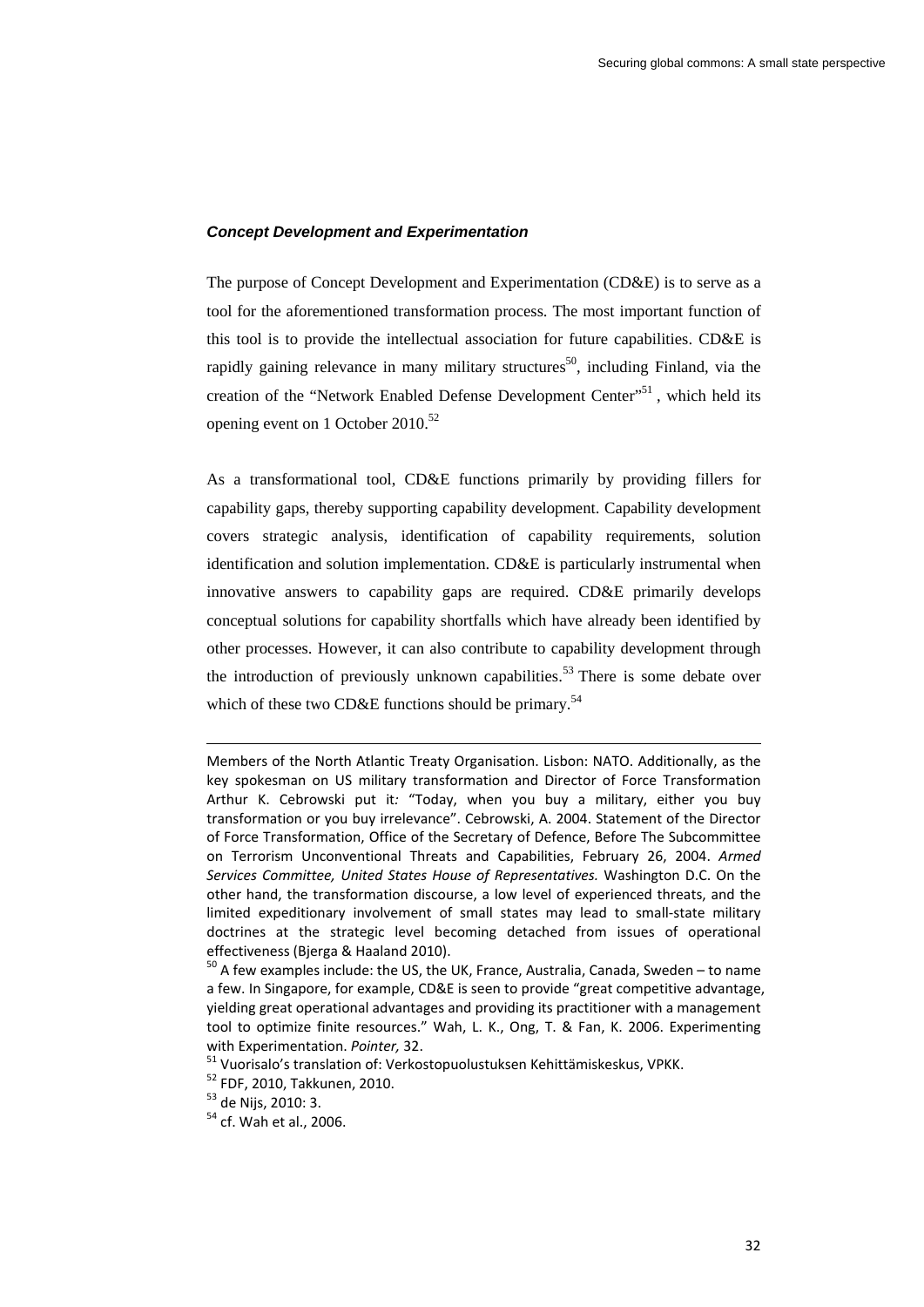All concepts share the problem-solving aspect, which is the underlying characteristic of CD&E. This "problem" might be a non-existent military capability, or an identified need to improve an existing capability. Moreover, it can be identified or anticipated – stimulated by changes or disruptions in the security environment.<sup>55</sup> The problem may be solved through any action deemed necessary. Thus, a concept in the military world focuses on how a capability might be used in the future. This forward-looking feature of concepts is underlined with the notion that a concept can be developed in advance of policy or may envisage changes to current policy. The purpose of concepts is thus to be transformation-enablers and, as such, they should provide solutions to perceived problems.

Six CD&E requirements shed more light on the characteristics of the methodology. First, innovation: amongst the proponents of the methodology, CD&E has established itself as an innovative and flexible methodology for capability development. Second, resource efficiency: CD&E is seen to ensure the greatest benefit for a given investment in an environment characterized by rapid change and limited resources. Third, CD&E must provide a linkage to other processes, primarily to the capability development process. Fourth, transparency: The CD&E process should be fully transparent and involve multiple stakeholders. Fifth, coordination and integration: CD&E is a cooperative approach that contributes to organizational cohesion. Sixth and lastly, flexibility and balance: CD&E should be able to react quickly, without abandoning long- term challenges.

All concepts in CD&E should contain 1) a description of the future environment and the problem that this environment contains, 2) an analysis of problem-influencing issues, and 3) a proposal for a solution within a coherent framework. Military concepts can be viewed in terms of ways, ends and means as they are primarily descriptions of *how* things are done. The method is the essence of a concept.

 $55$  For example, changes in the political, social, or economic sectors; advances in technology; changes in doctrine; new objectives in an existing crisis situation or operation (due to altered political expectations for example); or other factors.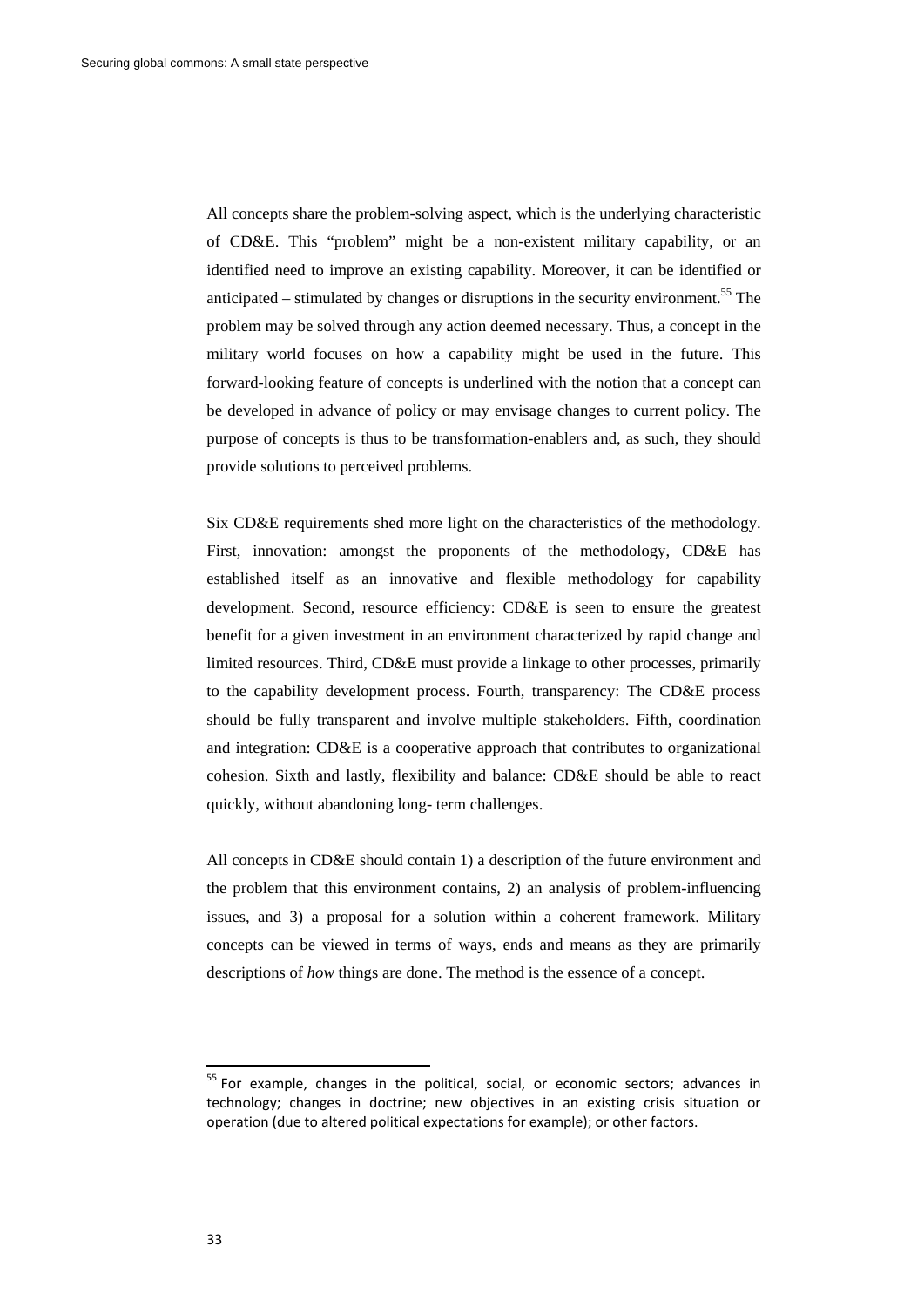For management purposes (to help define the scope, effort, content, and relationships to and dependencies on other projects), concepts have been divided into different types. Nonetheless, an outcome in any category of concept can run across the strategic, operational, and tactical levels of warfare. The types are: 1) Strategic Level Concepts, which focus on the political and military levels of planning, decision-making, direction and execution of operations. Details of specific operational activities are omitted. 2) Operational Level Concepts that develop or improve military capabilities, and which will be utilized to accomplish strategic objectives in operations. Operational level concepts can be further divided into three sub-types: a Capstone Concept – broad operational descriptions and strategic objective requirements; an Operating Concept – provides commander-level descriptions of how to perform a military function; and a Functional Concept – identifies solutions and methodologies to solve explicit or practical capability problems.<sup>56</sup>

In addition, concepts have some clear requirements. First, a concept must be consistent with the vision of the war/crisis and the military's role in it, while providing sound reasoning and evidence to support its arguments. Second, the provenance (origin/source) of a concept should be clear. Since the concept might be a reaction to a change in policy, doctrine, strategic circumstances, technology or politics, concepts should clarify what shortfall is being sought and what are the contextual circumstances under which the concepts are developed. Third, a concept should seek authority by sufficient review and endorsement. Fourth, a clear writing style (language and terminology, for example) should be used in order to provide clarity. Fifth, the context of a concept should be defined in order to ascertain the relationship between the concept and existing doctrine. Sixth, a concept must be argued well and bear scrutiny, for which experimentation is the primary method. Seventh, a concept must be developed within a realistic time frame in order to be able to respond to a specific need in time. Eighth and lastly, a concept needs to

 $^{56}$  de Nijs, 2010: 3. Compare this classification with that of Schmitt, who discusses military, institutional, operating, functional, and future operating concepts in: Schmitt, J. 2002. A Practical Guide for Developing and Writing Military Concepts. *DART Working Paper* [Online], 2. Available at: www.au.af.mil/au/awc/awcgate/dod/dart\_guide.pdf [Accessed 19 October 2010].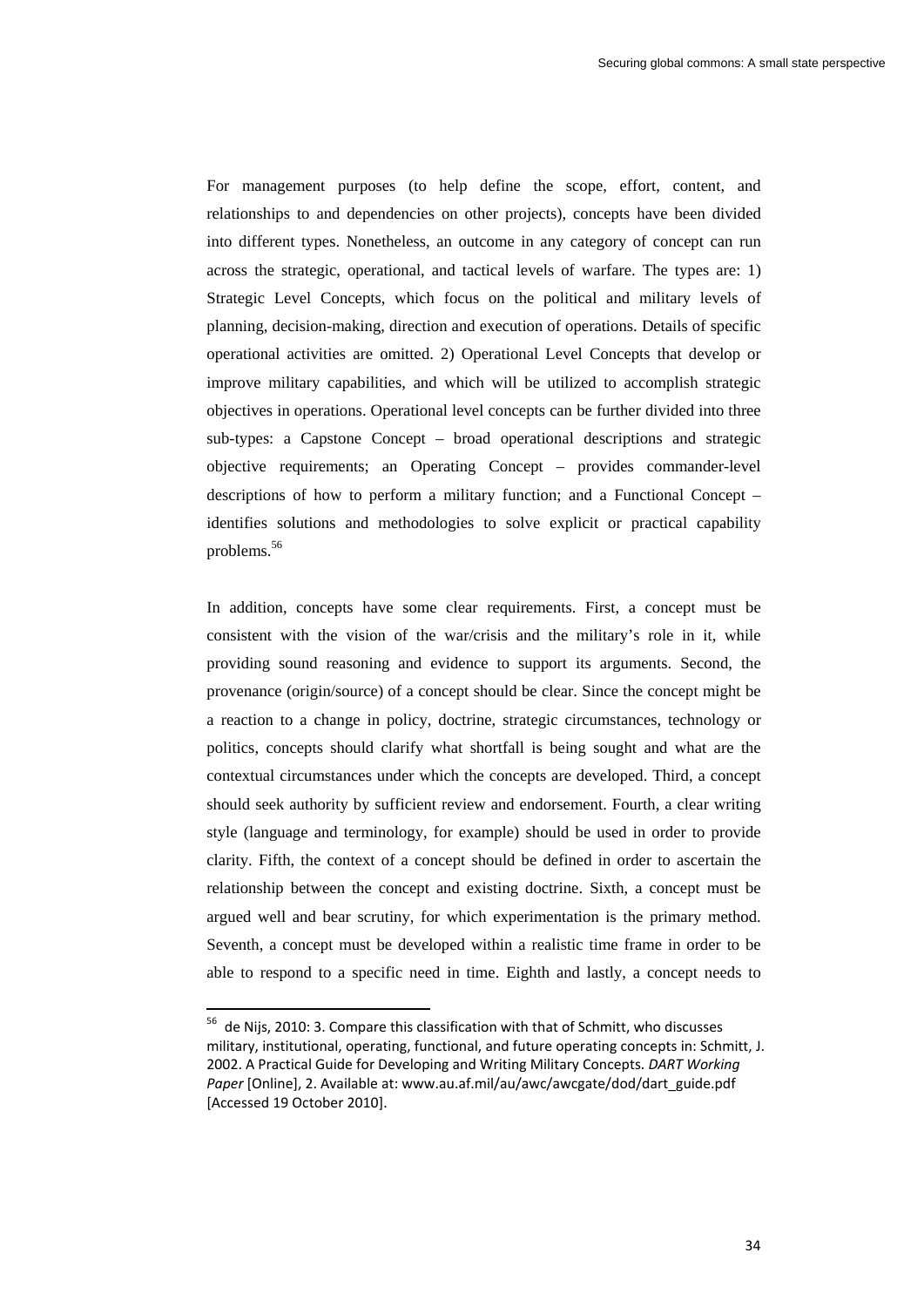justify the time and resources that were spent developing it. In other words, it must have sufficient merit.

It is important to define what experimentation is not. First, experimentation is not test and evaluation; experimentation is not research and development; and experimentation should not be equated to long-term studies. In its simplest form, experimentation is a "trial and error" methodology. Its role is primarily to determine whether a concept will be successful. This determination is carried out by providing information on whether the concept is successful or flawed (totally or partly). Thus, experimentation reduces uncertainty in the utility of the concept. Furthermore, experimentation helps identify potential issues in the concept and provides solutions for these. Experimentation can occur at each stage of concept development, including implementation. In other words, the two go hand in hand.

The process of experimentation comprises many aspects, which are categorized into three themes. The first theme (of experimentation) sets the stage for how to design valid experiments. Within the second theme, it is recognized that a campaign of experiments (including analytical activities) will generally be required to achieve successful capability development. The third and final theme discusses considerations for success in order to support the practical implementations of experiments. These themes are then sub-divided into fourteen principles.<sup>57</sup>

#### *MNE: A short history*

Multinational Experimentation (MNE) is a US Joint Forces Command-led (JFCOM) process which aims to create/discover crisis management capabilities to alleviate force transformation pressures that arise from operational theatres with CD&E. Moreover, it aims to create crisis management knowledge, and crisis management processes, that is, perceived best practices. Subsequently, it distributes these creations amongst participants and beyond. Participation in this "community of interest" is voluntary amongst coalition-friendly states.

<sup>&</sup>lt;sup>57</sup> cf.TTCP, 2006.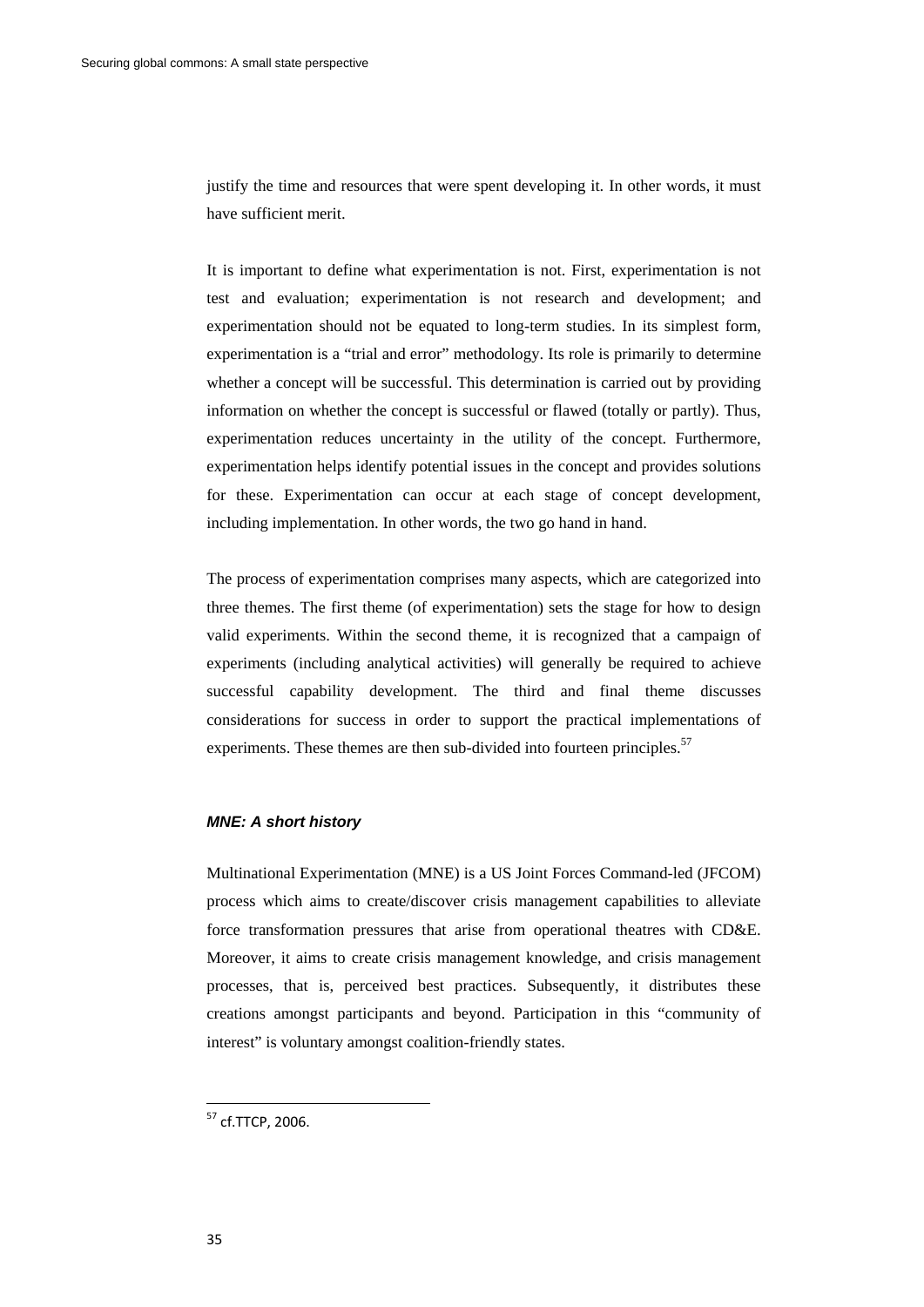Since 2001, the MNE process has been used by participating states and organizations to investigate crisis management concepts and capabilities within a frame of common interest. Instead of investigating these concepts and capabilities in live operations, MNE provides a controlled experiment scenario in which participants may test a new crisis management hypothesis iteratively. Thus, it provides a virtual scenario-setting which may be based on reality in some aspects – or can be completely artificial *vis-à-vis* current events. Moreover, MNE facilitates the development of multinational inter-agency operation models or procedures as early as the planning phase of a crisis management operation, utilizing the knowhow and material resources of the participants. As a result, MNE has been viewed as a cost-effective and safe method to create crisis management capabilities in problem areas where the participants share a common interest.<sup>58</sup> MNE has steadily increased its popularity in creating crisis management capabilities for the future. MNE can be seen as a process to develop capabilities, with which a coalition accomplishes its political goals and influences the adversaries' activities with the full force of the coalition's capabilities, including diplomatic, information, military, and economic activities.59

The MNE process began in 2001 with MNE1. At that time, the focus of the investigation was a joint force's capability for collaborative military planning in a technically distributed environment. The participants in MNE1 were Australia, Germany, the UK, and the USA. The second cycle of MNE, MNE2, began in 2003 when Canada and NATO joined the process. The research interest of MNE2 was to examine what influences the effectiveness of information distribution in a multinational environment. Then, in 2004, France joined the core MNE group and MNE3 got underway. In this third cycle, effects-based planning was at the heart of the investigation.

One result of MNE3 was that stability operations are indisputably multinational in nature and require the utilization of all resources at the disposal of a nation. This work was continued in 2006 when MNE4 examined how a multinational coalition can coordinate effects-based military planning with a multinational inter-agency

 $^{58}$  MNE5, 2009.<br> $^{59}$  Blank et al. 2006: 4–1.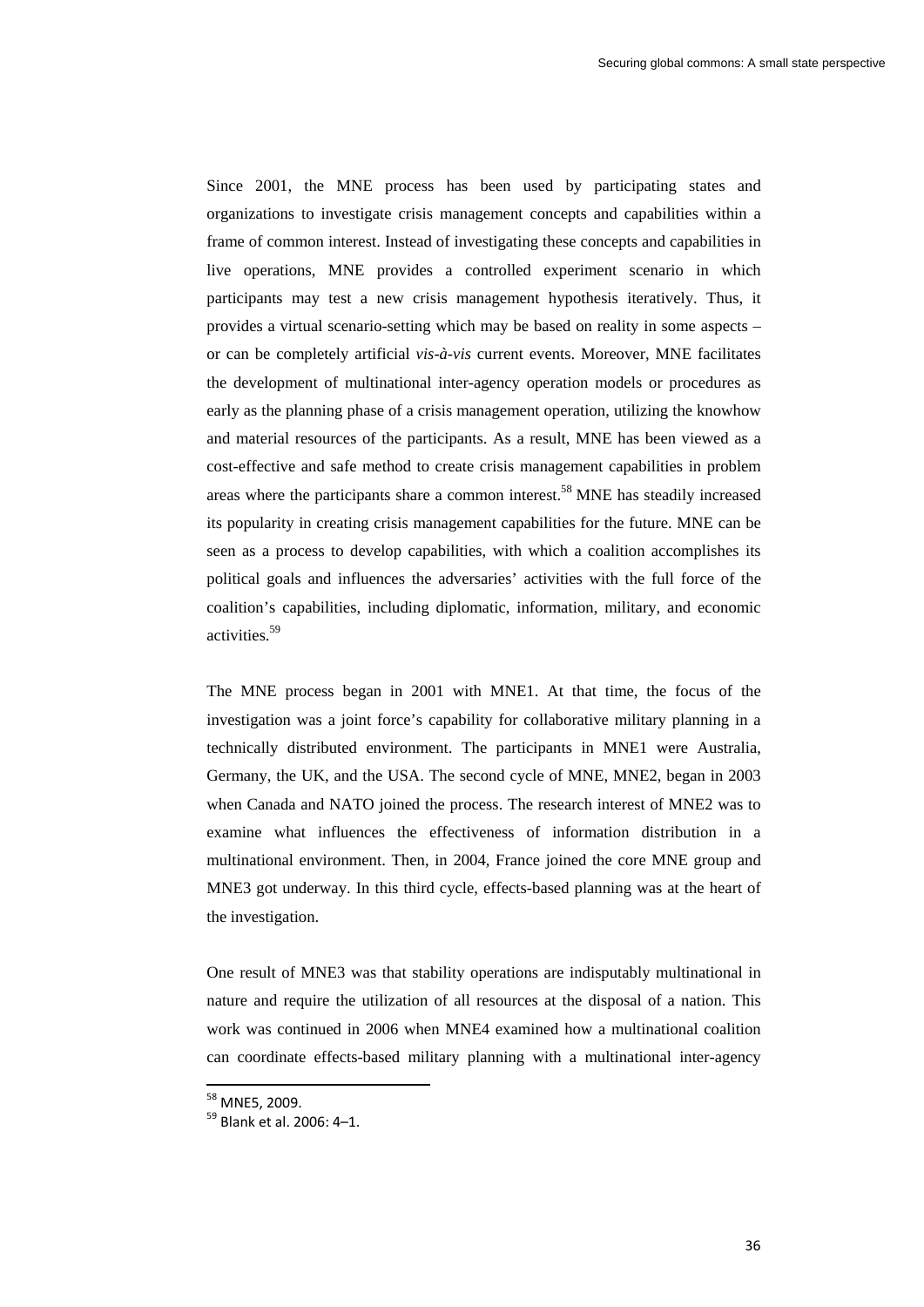coordination group, and how to make the most of this coordination. This was the first significant attempt in the MNE process to expand "comprehensiveness" and the number of actors in coalition operations. In June 2006 (and until the end of 2008), the MNE community decided to unite previous MNE results and experiences from operations in MNE5. The goal was to examine the interdependencies between different actors within a comprehensive framework. A further aim was to develop effective interoperability between all crisis management actors for the purpose of crisis management planning and implementation. Eighteen countries participated in MNE5, along with NATO and the EU. The main aim of MNE5 was to broaden (utilizing national and international capabilities) the understanding of pre-crisis assessment, strategic policy development and planning, implementation planning, management and evaluation. The scenario used in the MNE5 experiment was an imagined regional crisis in West Africa.<sup>60</sup>

In MNE6 (2009–2010), the MNE community wanted to: "Improve the coalition commander's capabilities to counter irregular adversaries through harmonizing multinational civilian and military planning, execution and assessment efforts." This impact was achieved via outcomes in the study segments of cultural awareness, strategic communication, the evaluation of crisis management operations, and situational awareness.<sup>61</sup>

The next cycle, MNE7, began in January 2011 with the theme of "Access to the Global Commons".<sup>62</sup> For example, NATO considers that: "Adversaries will take the initiative and exploit Alliance vulnerabilities in both the virtual and physical domains of the global commons, including the realms of sea, air, space, and cyberspace." Access to, and "unfettered $63$  use" of the commons must be ensured. Access in particular is seen as "pivotal to the success of all Alliance operations". In other words, the flows of commerce, communication and information, military capability, and governance – indeed the functioning of the global (western, liberaldemocratic) system – must be ensured. One step in achieving this is to ensure safe

 $^{60}$  MNE5, 2009: Chapter I (1-2), Chapter II (8-11).

<sup>&</sup>lt;sup>61</sup> USJFCOM, 2009.<br><sup>62</sup> See: http://mne.oslo.mil.no:8080/Multinatio/MNE7/MNE7Access 63 Released from physical or mental bonds; unrestrained.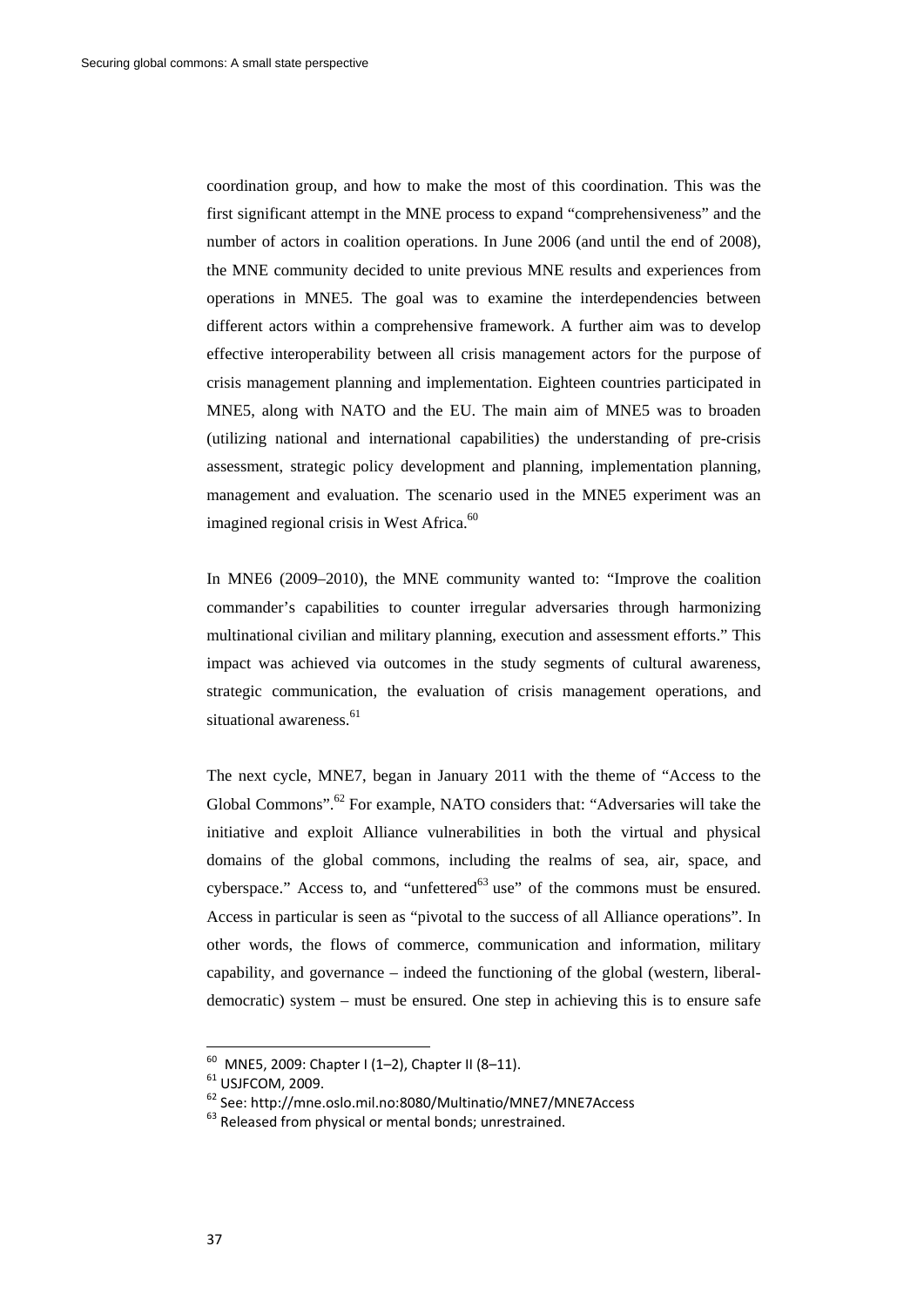access to the commons. Thus, MNE7 is focusing its attention on the interconnections of the system, rather than on the objects of the system. Building on the logic of past MNE cycles, "flow-security" in MNE7 will be developed as a multinational inter-agency framework, as the sheer complexity of these tasks requires intensive orchestration and synchronization amongst different actors.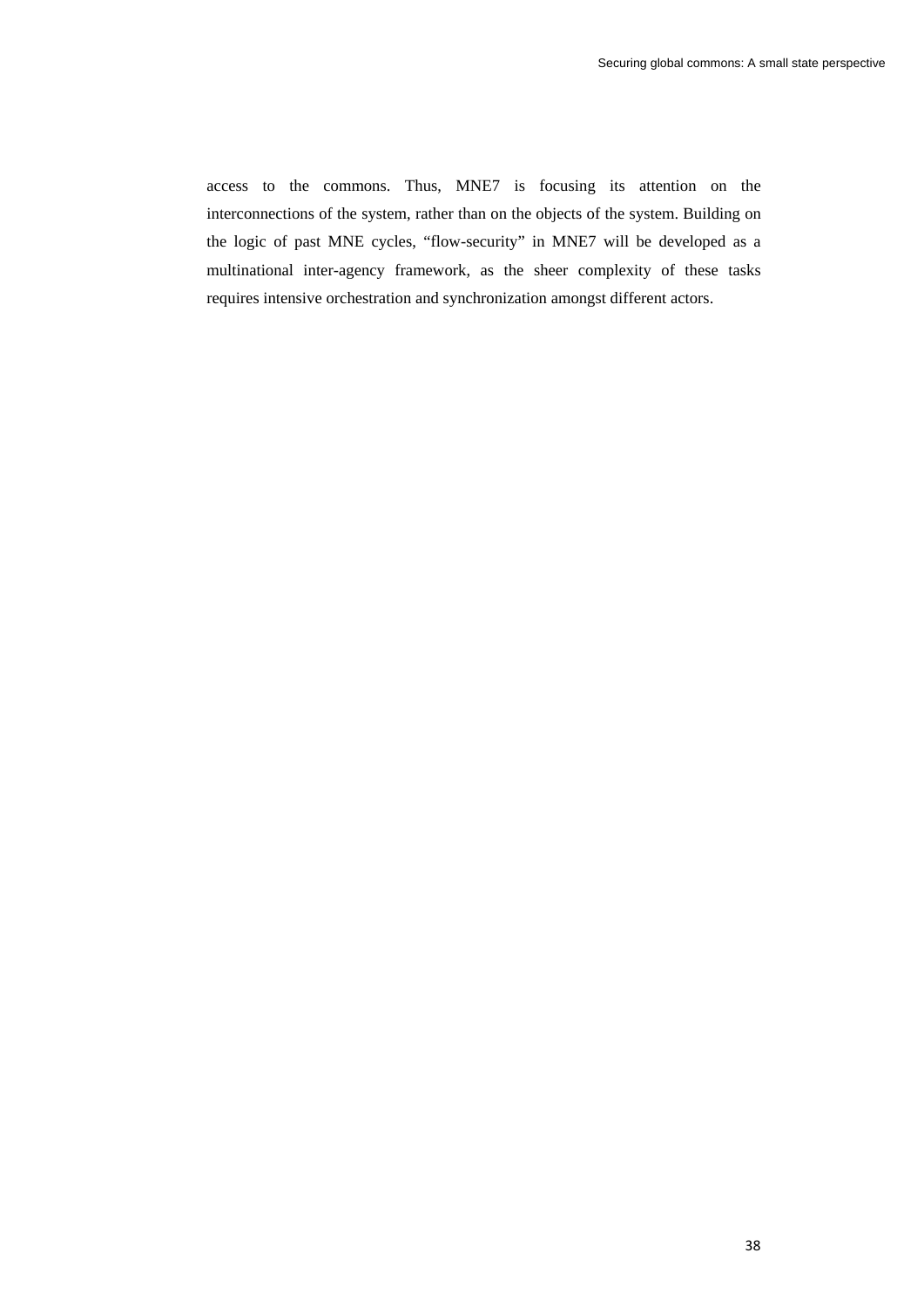#### **The cyber domain, small states and MNE**

The cyber domain is a recent newcomer to the list of global commons. The smooth functioning of developed states increasingly relies on assured access to this particular domain. Yet, it is an interconnected network based and built on technologies that were not designed in the first instance for such widespread use, nor for information of such value and magnitude. It is important and challenging to create rules for the cyber domain that transcend territorial borders in many ways. Societal effects may lead to fragmentation of the cyber domain, which cannot be reversed, giving rise to more closed and protected environments. At the same time, the traditional concepts of national security tied to the state system do not transfer well to the cyber domain context.

It is easy to argue that securing access to the cyber commons and guaranteeing its usability calls for transnational action, as the cyber domain transcends national borders. Transnational collective mechanisms of investigation and attribution are also essential for any kind of credible deterrence in cyberspace (towards anyone). Also, the question of the way in which transnational arbitration in cyber-related issues could be arranged is worth pondering, as is the question of a state's responsibility for unwanted cyber activity channelling through its "virtual territory".

What sort of denial of access to, or action in, the cyber domain constitutes such an infringement that military action (also outside the cyber domain) might be warranted? Another question concerns the need to define sovereignty in the cyber domain. The militarization of cyberspace is to be avoided (without foregoing the development of effective cyber capabilities for military-related uses). Political engagement with issues related to the cyber domain would be desirable in order to create rules, if only to increase one's normative power and to sanction security measures. Soft power means may give rise to opportunities to positively affect groupings and communities in the cyber domain. A key challenge for a state is to secure the cooperation of nonstate actors, be they businesses, private societies, humanitarian organizations or whatever. Change and development in the cyber domain will be a constant. Nations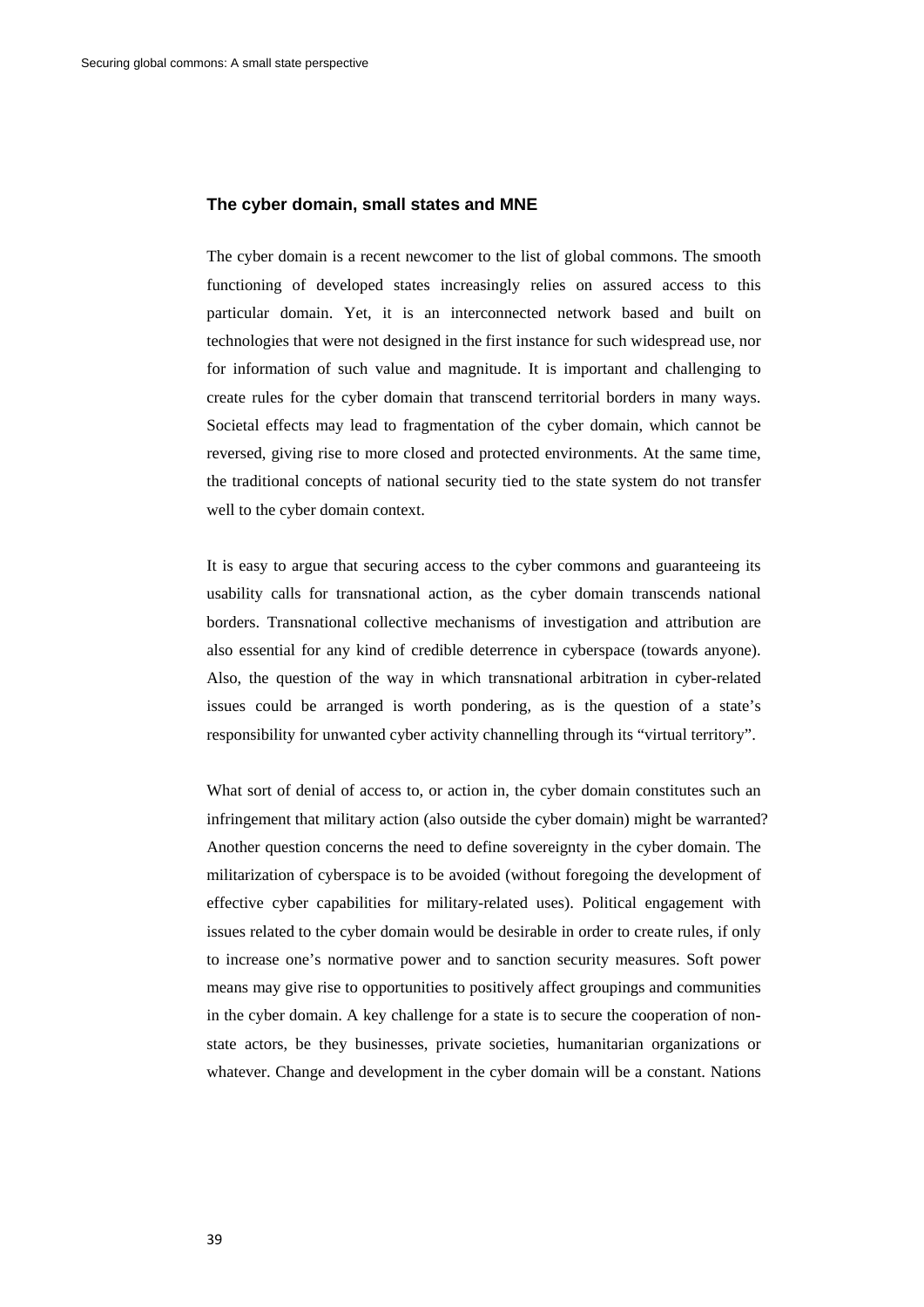must anticipate changes and be ready to adapt to the ever-evolving cyber environment.

Furthermore, the question of language and metaphors is important in connection with the cyber domain. How to define the central concepts related to this domain in a way that advances cooperation and mutual understanding? What metaphors should we use when discussing cyberspace, when the concept of "space" is already misleading in this context? Metaphors matter in that they will serve to direct our thinking and influence our perceptions of and attitudes towards the cyber domain. For example, approaching the cyber domain and cyber security via the language and metaphors of public healthcare<sup>64</sup> frames the issues quite differently in comparison with using the language of military security.

Previously, we discussed how power can be seen as an ability to frame (for example, the power to set the agenda). More specifically, we described how power in international politics can be seen to have four overlapping and interdependent dimensions: compulsory power, institutional power, structural power, and productive power. 65 Through multinational and multi-actor participation, MNE places some aspects of the crisis management *problematique* in the foreground, while simultaneously excluding others. Thus, through the presented understanding of power, it can be argued that as MNE is able to set an agenda, it therefore also demonstrates the use of power. Without going into a detailed account of every specific variation of power, two brief examples of productive power<sup>66</sup> can be given. First, it can be argued that MNE uses productive power, as it assigns understandings of subjectivity in the crisis imagery (among participants, in crisis areas). For example, which nations are depicted as "compliant" and "capable", and which nations are not? Who is the adversary and who is defined as friendly? What are these definitions exactly, and how were they arrived at? Second, it can be argued that MNE is an aspect of the "capability-gap bridging" debate, where the United States

<sup>&</sup>lt;sup>64</sup> Rattray, Evans & Healey 2010.<br><sup>65</sup> cf. Barnett and Duvall, 2005: 39–57.<br><sup>66</sup> Productive power (indirect, constitutional): the socially diffuse production of subjectivity in systems of meaning and signification.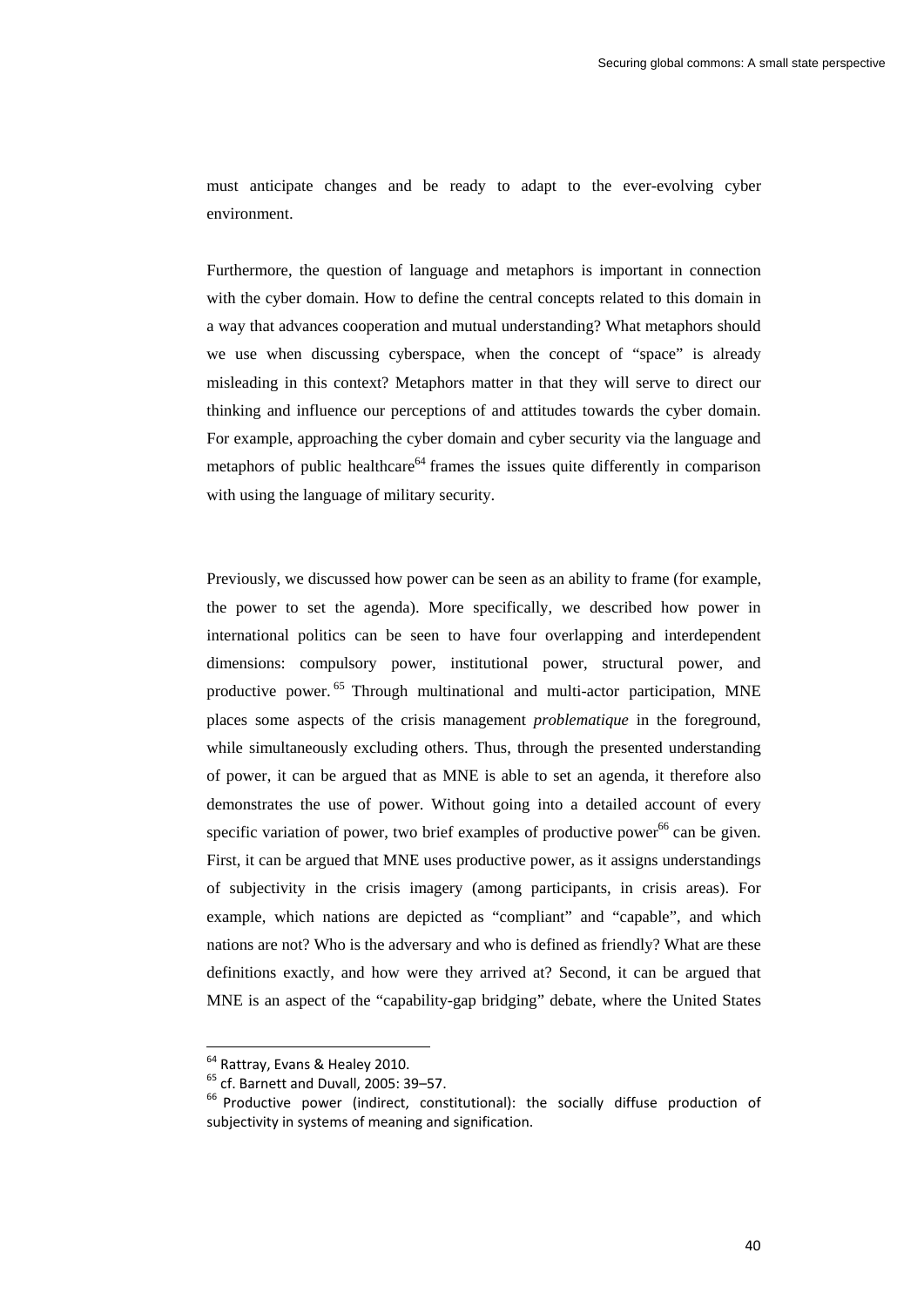most certainly sets an agenda for Europe (capable and non-capable subjectivities produced).

The MNE process, and its methodological basis of CD&E, were created as products of the military transformation project, championed by the United States and facilitated by NATO. Therefore, some MNE critics have claimed that the MNE process is, in essence, agenda-setting, and thus a power demonstration by major MNE actors (the US, NATO), especially towards small, non-coalition actors. To the critical mind, MNE can be seen as a pedagogical project of the great powers, whereby the methodology of conducting military transformation is taught to the small and non-influential actors. The products of these transformations and "best practices" are then used to conduct liberalism's societal transformation projects elsewhere, for example in the Third World, via the convergence of the humanitarian and military establishments.  $67$  Despite the fact that MNE critics point out that participation in a great powers-led multinational military network is not really a voluntary option, it can be identified that small states choose to participate, often willingly, and even enthusiastically, for various reasons.

Through the framework presented earlier, it was seen that participation in the governing networks and processes of international politics is in the interest of small states. Finland, a small non-coalition state, has participated in the MNE process since 2004 with an extensive and cross-organizational list of participants, including the Ministries of Defence, Justice, the Interior, Transport and Communications, and Foreign Affairs, as well as the Defence Command and the Prime Minister's Office. Through the above-mentioned framework, the motive for participation can be seen to derive primarily from the political dimension, rather than from a strict domestic interpretation of capability needs. Four specific interests and goals in the MNE process have been discussed: participation products and practices should support national capability goals; they should support the development of national research and development; they should support the development of international interoperability; and finally, they should influence the development of international crisis management.

<sup>67</sup> Cf. Duffield, 2001; 2007.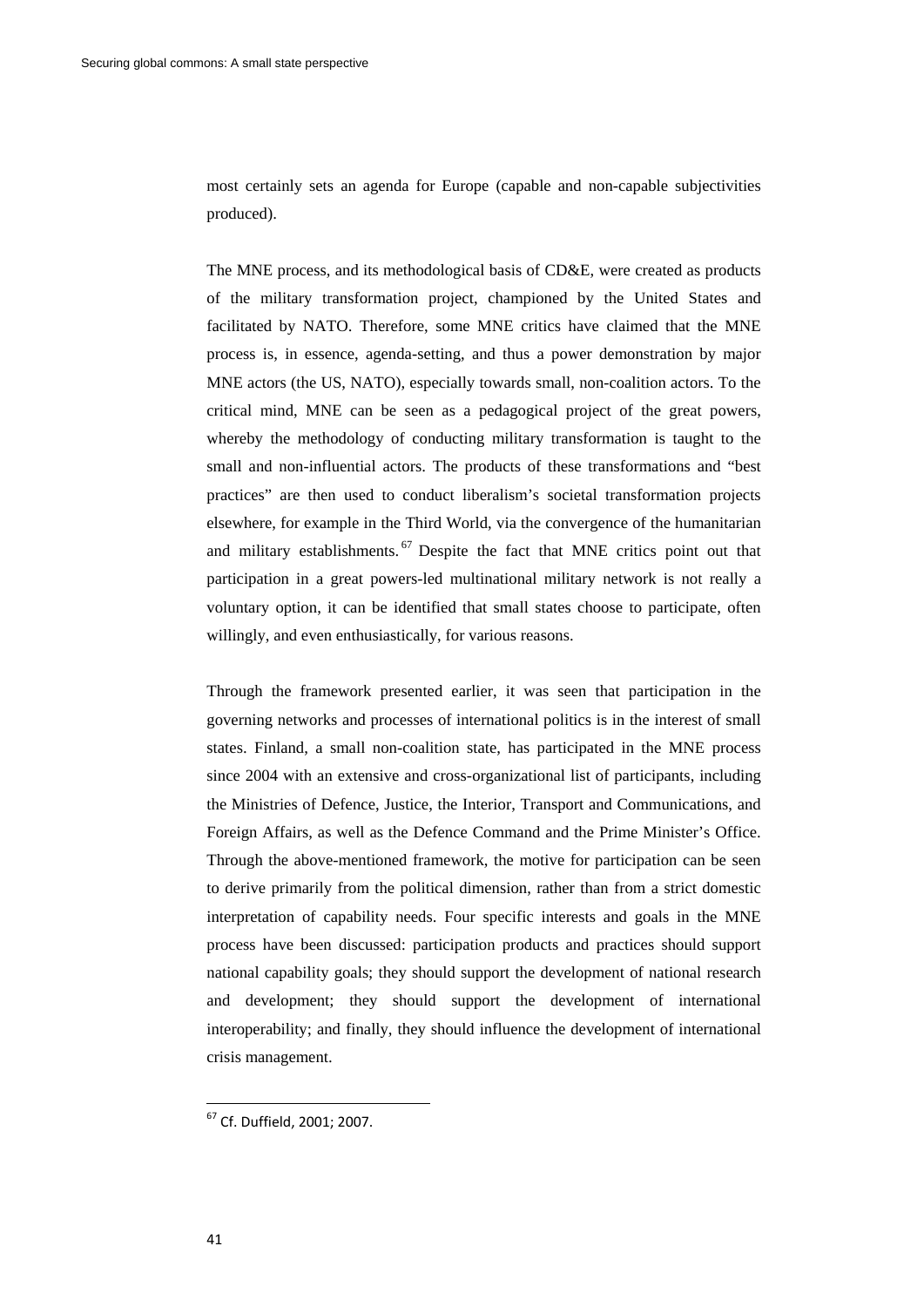For national decision-making, two central issues emerge here. First, the learning opportunities MNE provides and second, the development of national crisis management capabilities. The latter in particular directly affects where and how Finland can participate in crisis management operations in the future. Therefore, although it can be argued by some that MNE is a demonstration of power where the established crisis management actors set the stage for the smaller actors, MNE also provides small states with a forum in which they can pursue and refine their own political-strategic interests. 68 Areas where such interests have actualized include increased synergy, and the avoidance of development overlaps. 69 It should be remembered, however, that the resources of small states are very limited. Thus, finding a way to save resources and simultaneously develop national capabilities is often welcomed.

Moreover, as an informal community of interest which focuses on future realizations of crisis management, MNE is yet another forum in which a small state can strive to facilitate its own perceived best practices. Furthermore, a small state can utilize this forum to frame itself within a politically preferred subjectivity (e.g. coalitionfriendly, responsible, and technologically adept) within a framework of major international crisis management actors.

<sup>&</sup>lt;sup>68</sup> It should be remembered that the room for manoeuvre is not limitless and not without inner restrictions and control.<br><sup>69</sup> Interests like these can manifest themselves in serendipitous ways, and via different

levels of participation. For example, at times it may be beneficial to acquire a major developmental role in the MNE process, whereas, at other times, even a small participatory role can facilitate learning tremendously. This observation demonstrates the utility and versatility that the MNE process can provide for a small state.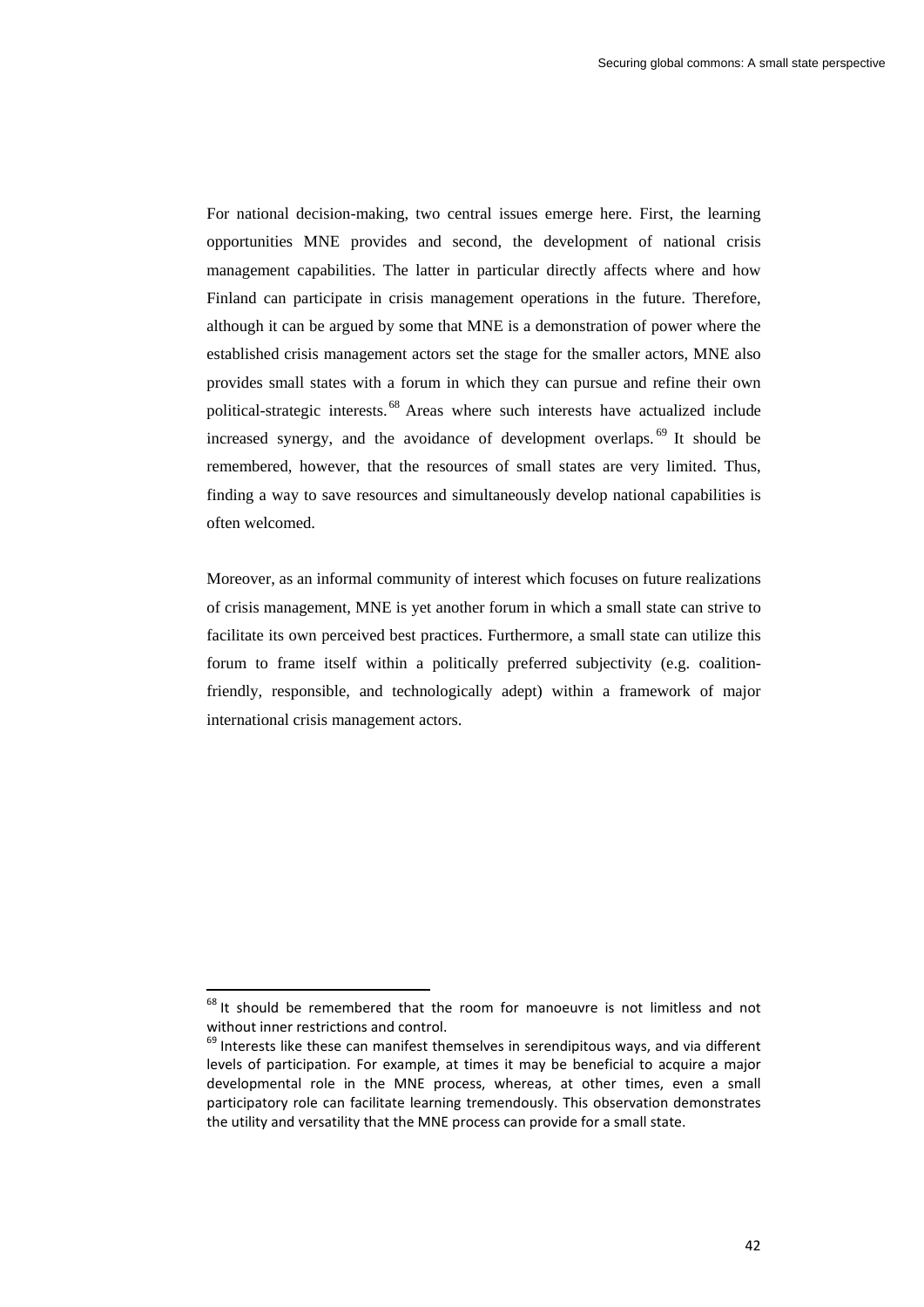#### **References**

- ALBERTS, D., GARSTKA, J. & STEIN, F. 1999. Network Centric Warfare. CCRP.
- BARNETT, M. & DUVALL, R. 2005. Power in International Politics. *International Organization,* 59**,** 39-75.
- BLANK, J., SNYDER, D. & OSEN, D. 2006. *Using the Multinational Experiment 4 (MNE4) Modeling and Simulation Federation to Support Joint Experimentation* [Online]. Available at: http://ftp.rta.nato.int/Public/ PubFullText/RTO/MP/RTO-MP-MSG-045/MP-MSG-045-04.pdf [Accessed 29 July 2010].
- BALDWIN, D.A. 2002. Power and International Relations. In: W. CARLSNAES, T. RISSE, B.A. SIMMONS (eds.) *Handbook of International Relations*. SAGE Publications.
- BJERGA, K.I. & HAALAND, T.L. 2010 Development of Military Doctrine: The Particular Case of Small States. *The Journal of Strategic Studies* vol. 33, no. 4, 505-533.
- BUSH, G. W. 2001. *President Speaks on War Effort to Citadel Cadets* [Online]. Washington DC: Office of the Press Secretary. Available at: http://georgewbush-whitehouse.archives.gov/news/releases/ 2001/12/20011211-6.html [Accessed 26 November 2010].
- CAVELTY, M.D. 2010 Cyberwar. *The Ashgate Research Companion to Modern Warfare*. G. Kassimeris & J. Buckley. Ashgate.
- CEBROWSKI, A. 2004. Statement of the Director of Force Transformation, Office of the Secretary of Defence, Before The Subcommittee on Terrorism Unconventional Threats and Capabilities, February 26, 2004. *Armed Services Committee, United States House of Representatives.* Washington D.C.
- CLARK, R. and Knake, R. 2010. *Cyber War: The Next Threat to National Security and What to Do About It*. New York: Ecco.
- COKER, S. 2009. *War in an age of risk*. Polity.
- CORNISH, P., LIVINGSTONE, D., CLEMENTE, D. & YORKE, C. 2010. *On Cyber Warfare*. A Chatham House Report. Available at: www.chathamhouse.org.uk.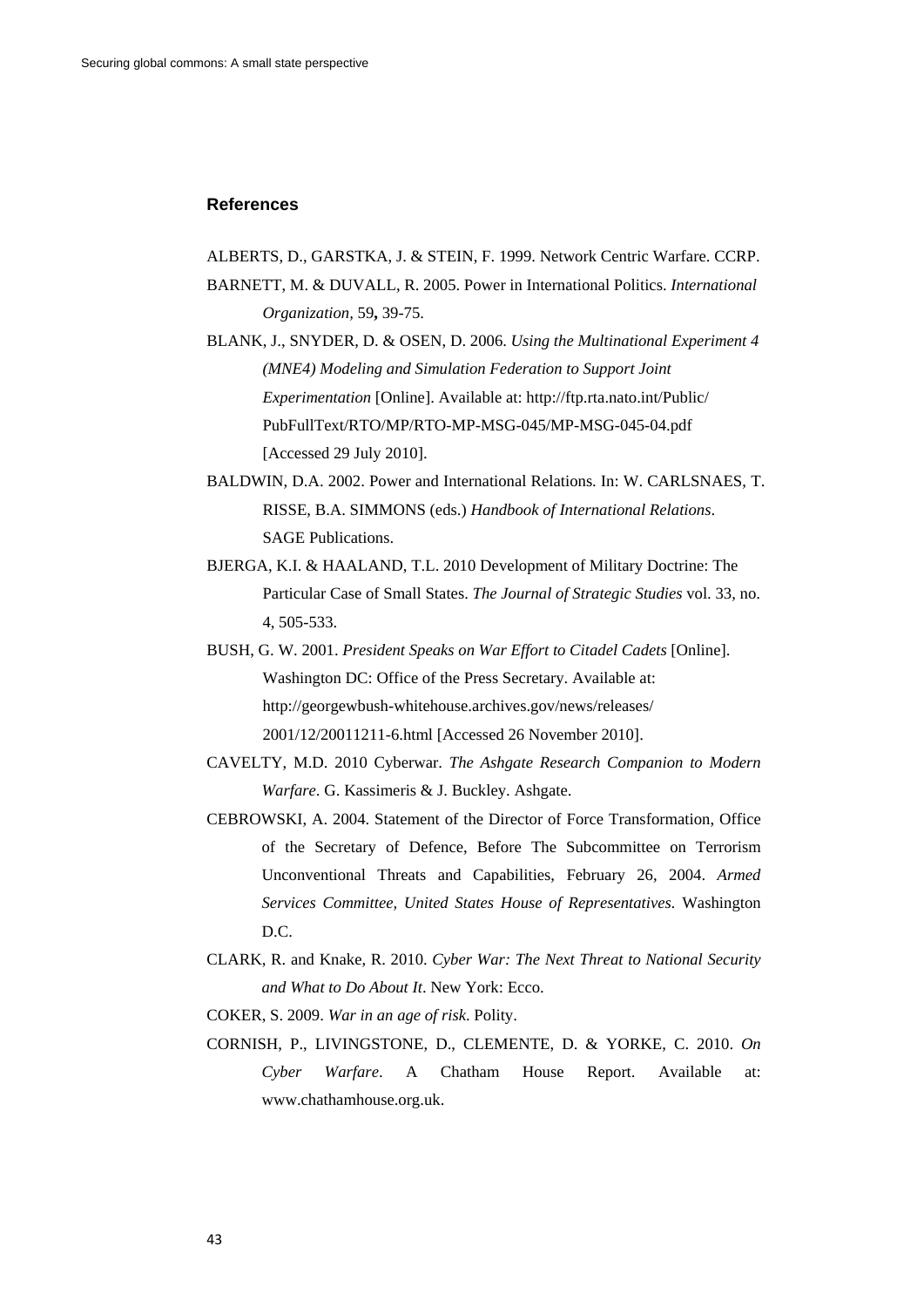DE NIJS, H. 2010. Concept Development and Experimentation Policy and Process: How Analysis Provides Rigour Available at: http://ftp.rta.nato.int/public/PubFullText/RTO/MP/RTO-MP-SAS-081/MP-SAS-081-21.doc.

- DENMARK, A. M. & MULVENON, J. (eds.) 2010. *Contested Commons: The Future of American Power in a Multipolar World*. Center for a New American Security.
- DILLON, M. & REID, J. 2009. *The Liberal Way of War. Killing to Make Life Live,*  London and New York, Routledge.
- DOUHET, G. 1999 [1921]. Command of the Air. In: D. Jablonsky (ed.) *Roots of Strategy* 4. Stackpole Books.
- DUFFIELD, M. 2001. *Global Governance and the New Wars: The Merging of Development and Security,* London and New York, Zed Books.
- DUFFIELD, M. 2007. *Development, Security and Unending War. Governing the world of the Peoples.,* Cambridge, Polity Press.
- EGERTON, F. 2009. The Internet and militant jihadism. Global to local reimaginings. *In*: A. KARATZOGIANNI (ed.) *Cyber Conflict and Global Politics*. Routledge.
- ERIKSSON, F. & ÖSTBERG, K. 2009. The problematic freedom of information principle. The Swedish experience. In: A. FLINN & H. JONES (eds.) *Freedom of Information. Open Access, Empty Archives?* Routledge.
- FARWELL, J.P. & ROHOZINSKI, R. 2011. Stuxnet and the Future of Cyber War. *Survival* vol. 53 no. 1, 23-40.
- FDF. 2010. Verkostopuolustuksen Kehittämiskeskus (VPKK) viettää avajaisiaan 1.10.2010. Available at: www.puolustusvoimat.fi/fi/Puolustusvoimat/ Laitokset/?urile=wcm%3Apath%3A/su%20puolustusvoimat.fi/Puolustusvoi mat.fi/Puolustusvoimat/Laitokset/ [Accessed 2 November 2010].
- HEISBOURG, F. 2011. Leaks and Lessons. *Survival* vol. 53 no. 1, 207-216.
- HENG, Y-K 2006. *War as Risk Management. Strategy and Conflict in an Age of Globalised Risks*. Routledge.
- KERTTUNEN, M. 2010. *Kuinka sota voitetaan. Sotilasstrategiasta ja sen tutkimisesta*. Maanpuolustuskorkeakoulu: Strategian laitos. Julkaisusarja 2, no 45.
- KLIMBURG, A. 2011. Mobilising Cyber Power. *Survival* vol. 53 no. 1, 41-60.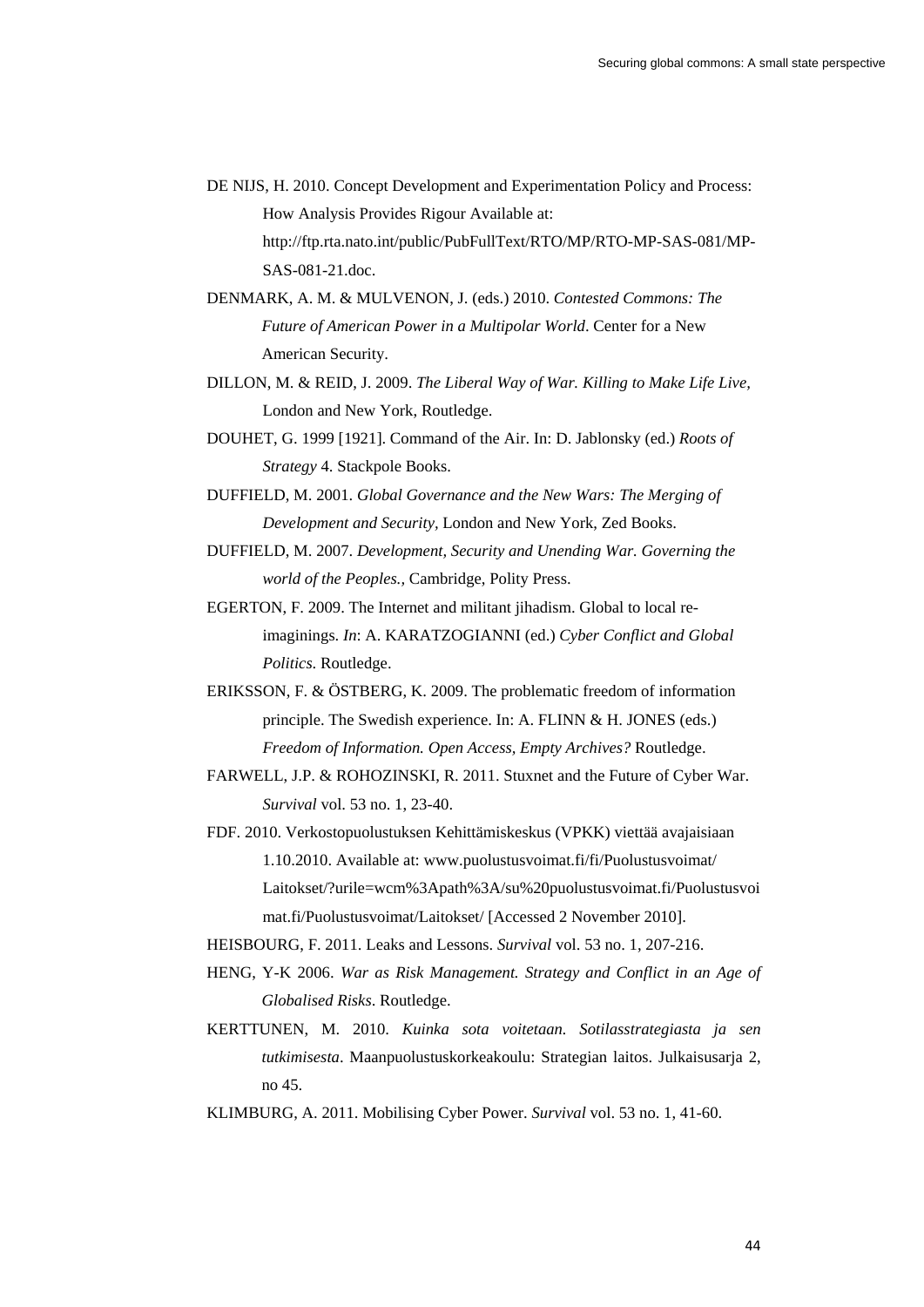- LACHOW, I. 2009. Cyber Terrorism: Menace or Myth? *In*: F.D. KRAMER, S.H. STARR, L. WENTZ (eds.), C*yberpower and National Security*. National Defense University.
- MEIKLE, G. 2009. Electronic civil disobedience and symbolic power. In: A. KARATZOGIANNI (ed.) *Cyber Conflict and Global Politics*. Routledge.
- MICHAEL, A. 2010. *Cyber Probing: The Politicisation of Virtual Attack*. Special Series. Defence Academy of the United Kingdom.
- MILLER, R.A. & KUEHL, D.T 2009. Cyberspace and the "First Battle" in 21<sup>st</sup>century War. *Defense Horizons* 68.
- MITCHELL, W. 1999 [1925]. Winged Defense. In: D. JABLONSKY (ed.). *Roots of Strategy* 4. Stackpole Books.
- MNE5. 2009. *Multinational Experiment 5 Key Elements of a Comprehensive Approach: A Compendium of Solutions* [Online]. The United States Joint Forces Command (USJFCOM). Available at: www.defmin.fi/files/1433/ MNE5\_Compendium\_Mar2009\_PUBLIC.pdf [Accessed 29 July 2010].
- NATO 2001. NATO Handbook 2001. *Chapter 2: The Transformation of the Alliance.* Brussels: NATO Office of Information and Press.
- NATO 2010. Strategic Concept For the Defence and Security of The Members of the North Atlantic Treaty Organisation. Lisbon: NATO.
- NATOACT Understanding NATO Military Transformation.
- NURMELA, T. 2010. *The Social Battlespace of Stabilization Operations action amongst the People,* Helsinki, Edita Prima Oy.
- NYE, J. S. 2010, *Cyber Power*. Harvard Kennedy School, Belfer Center.
- PALOJÄRVI, P. 2009. *A Battle in Bits and Bytes: Computer Network Attacks and the Law of Armed Conflict*. The Erik Castrén Research Reports 27/2009.
- RAITASALO, J. 2008. Sodankäynnin vallankumous realistinen visio vai virhearvio? In: RAITASALO, J. & SIPILÄ, J. (eds.) *Sota – teoria ja todellisuus. Näkökulmia sodan muutokseen.* Helsinki: Edita Prima Oy.
- RAITASALO, J. & SIPILÄ, J. (eds.) 2008. *Sota teoria ja todellisuus. Näkökulmia sodan muutokseen,* Helsinki: Edita Prima Oy.
- RATTRAY, G., EVANS, C. & HEALEY, J. 2010. American Security in the Cyber Commons. In: A. M DENMARK, & J. MULVENON (eds.) *Contested Commons: The Future of American Power in a Multipolar World*. Center for a New American Security.